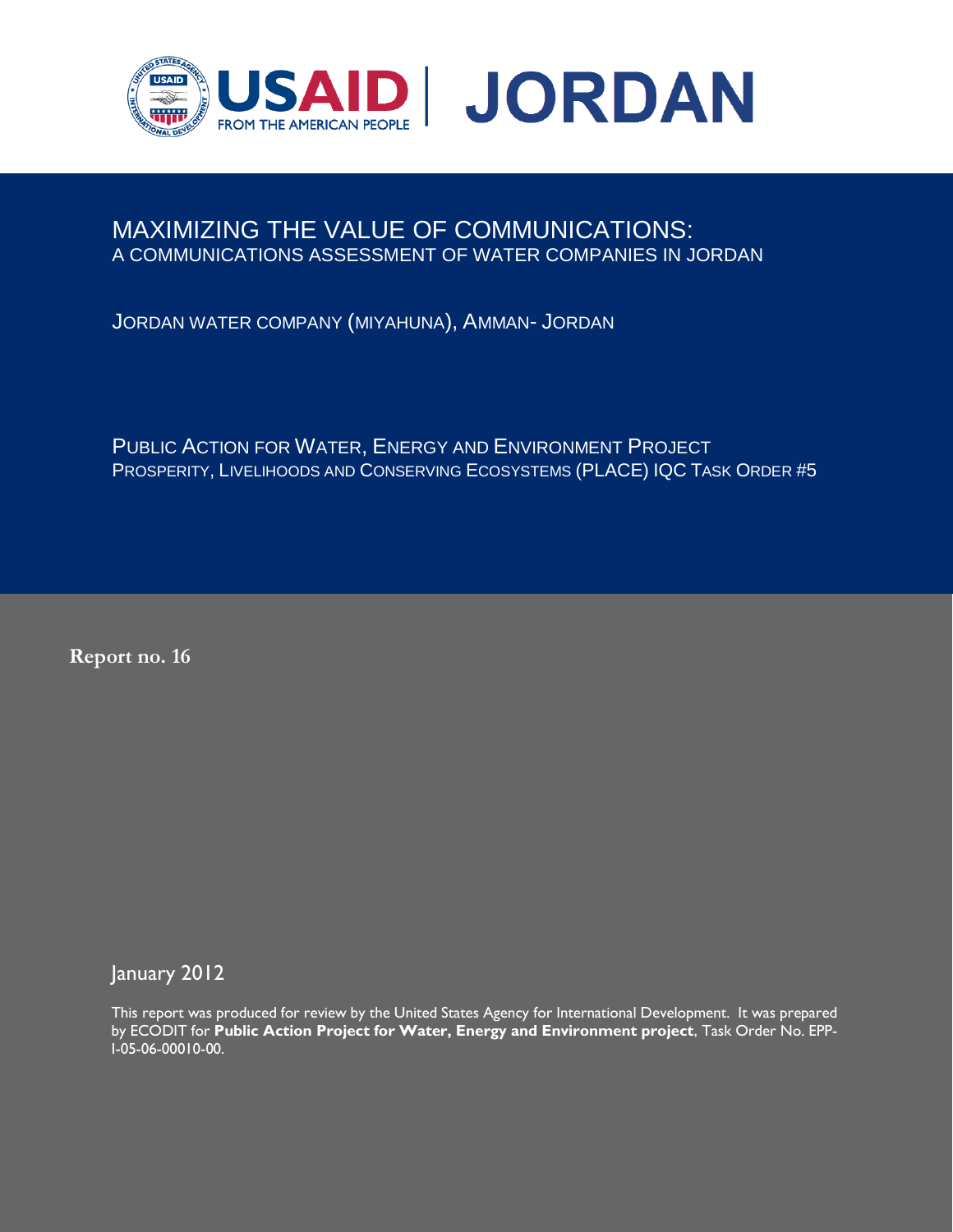# **AUTHORITY**

Prepared for USAID/Jordan under Prosperity, Livelihoods and Conserving Ecosystems (PLACE) Indefinite Quantity Contract number EPP-I-05-06-00010-00, Task Order #05, awarded September 1, 2009, entitled "Public Action for Water, Energy and Environment Project."

This report "Maximizing the Value of Communications: A Communications Assessment of Water Companies in Jordan" " is made possible by the support of the American People through the United States Agency for International Development (USAID). The contents of this report are the sole responsibility of ECODIT and do not necessarily reflect the views of USAID or the United States Government.

## **PREPARED BY**

Preeti Shridhar, Strategic Communications Consultant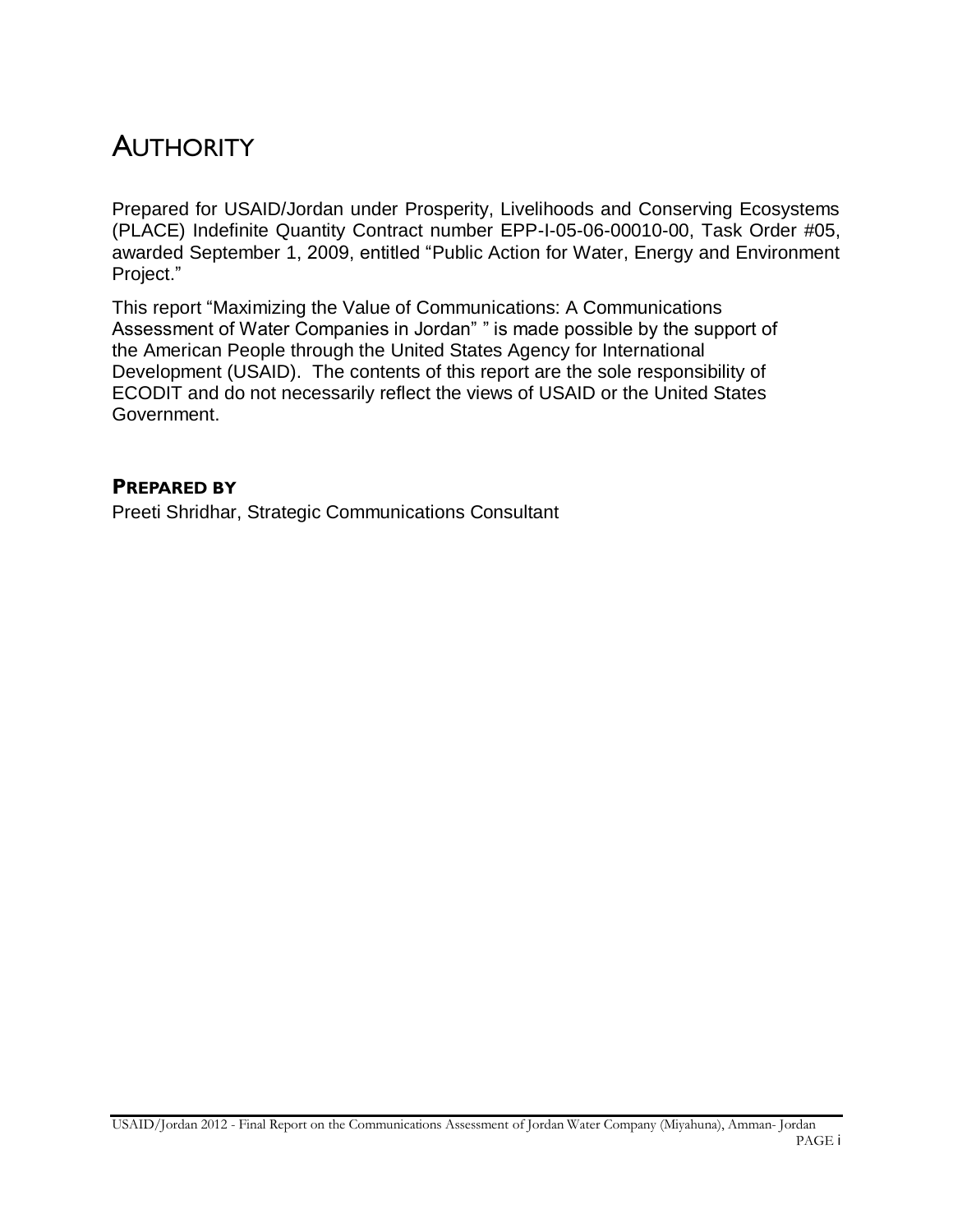# **PREFACE**

The Public Action for Water, Energy and Environment Project (PAP) is a public education and behavior change communication program developed to support USAID's technical and policy investments in the Jordanian water and energy sectors, and to support specific initiatives in the environment, in particular with regard to solid waste. The project has been awarded to ECODIT, a US small business holding the Prosperity, Livelihoods and Conserving Ecosystems, or PLACE, Indefinite Quantity Contract with USAID.

PAP is a five years program that has been designed in three phases:

- 1. Data collection and assessment phase of 9 months ending July 31, 2010;
- 2. Participatory strategic planning phase of 3 months that will include dialogue with the relevant stakeholders; and
- 3. Implementation phase lasting about 4 years.

This study is designed to conduct a communications assessment of Jordan Water Company, Miyahuna, and to examine how its communications department collaborates with other areas of the organization, to ultimately support the needs of its subscribers/customers in service delivery.

The objectives of the project as outlined by the Public Action for Water, Energy and Environment Project are to determine:

- 1. What kind of experience has the customer been receiving?
- 2. What kind of institutional culture is supporting/obstructing the proper flow of information internally and what is necessary to bring about a more cohesive and systemic change in how business is done?
- 3. What support do communications individuals need to enable them to deliver on their responsibilities?
- 4. What kind of skills and competencies exist within staff of these agencies?
- 5. Whether communications efforts are being tracked for results and sustained in other efforts?

A communications assessment involves the following steps

- Review and research of existing situation through background documents and reports
- Study and analysis of current communications practices
- Analyze existing communications vehicles
- Conduct executive interviews
- Identify key opportunities and challenges and make recommendations

The communications assessment findings serve as both a baseline and a springboard for developing an outstanding and targeted communications process that all involved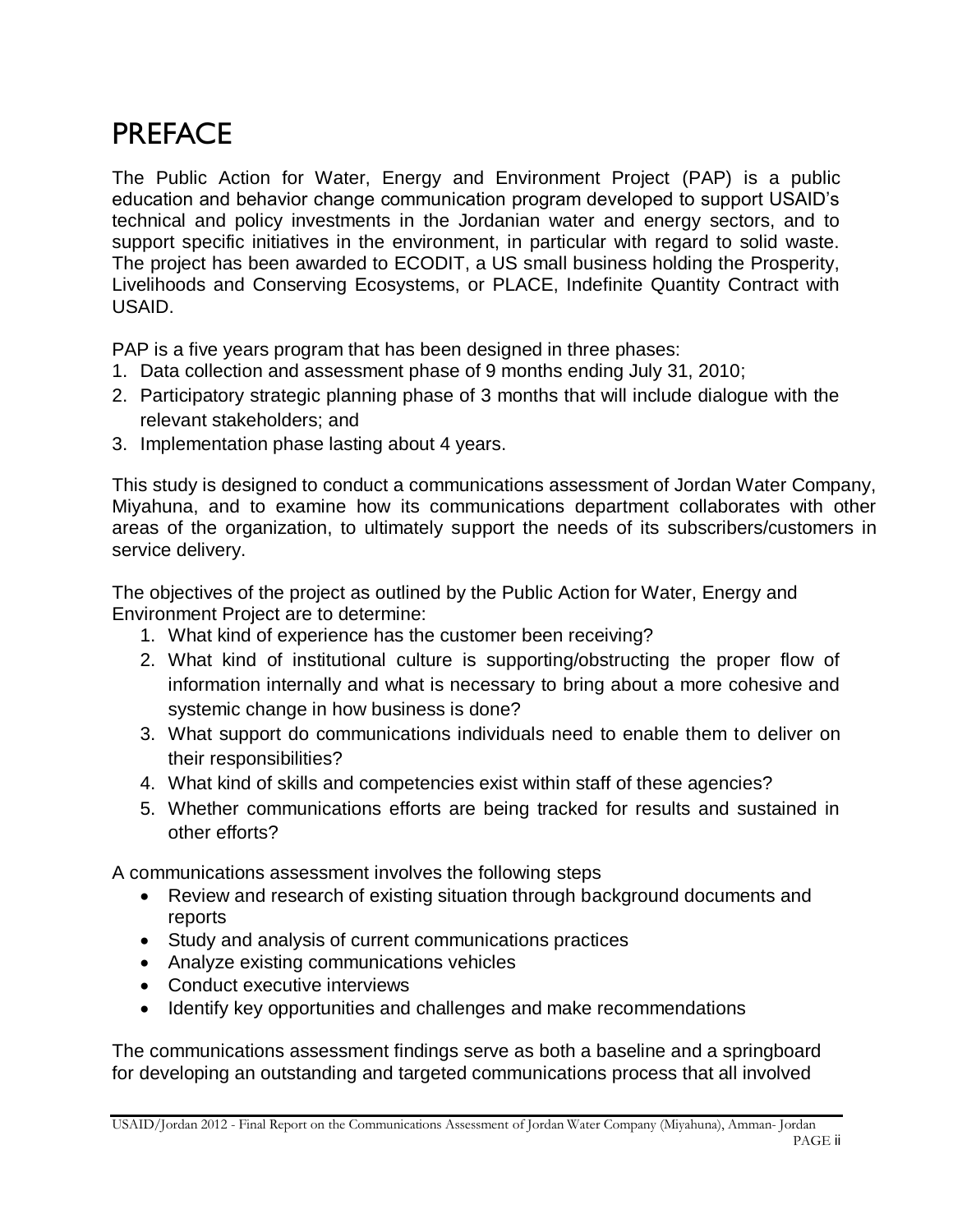know will be effective because it is based on solid research findings. It is important to recognize that quality utility services, high levels of customer service and effective communication go hand in hand. Positive reputations are not developed solely through effective communication. Similarly, water utility that provides high quality services will not garner the support it deserves without an effective communication program that keeps its staff and community informed and allows for two-way dialogue and interaction.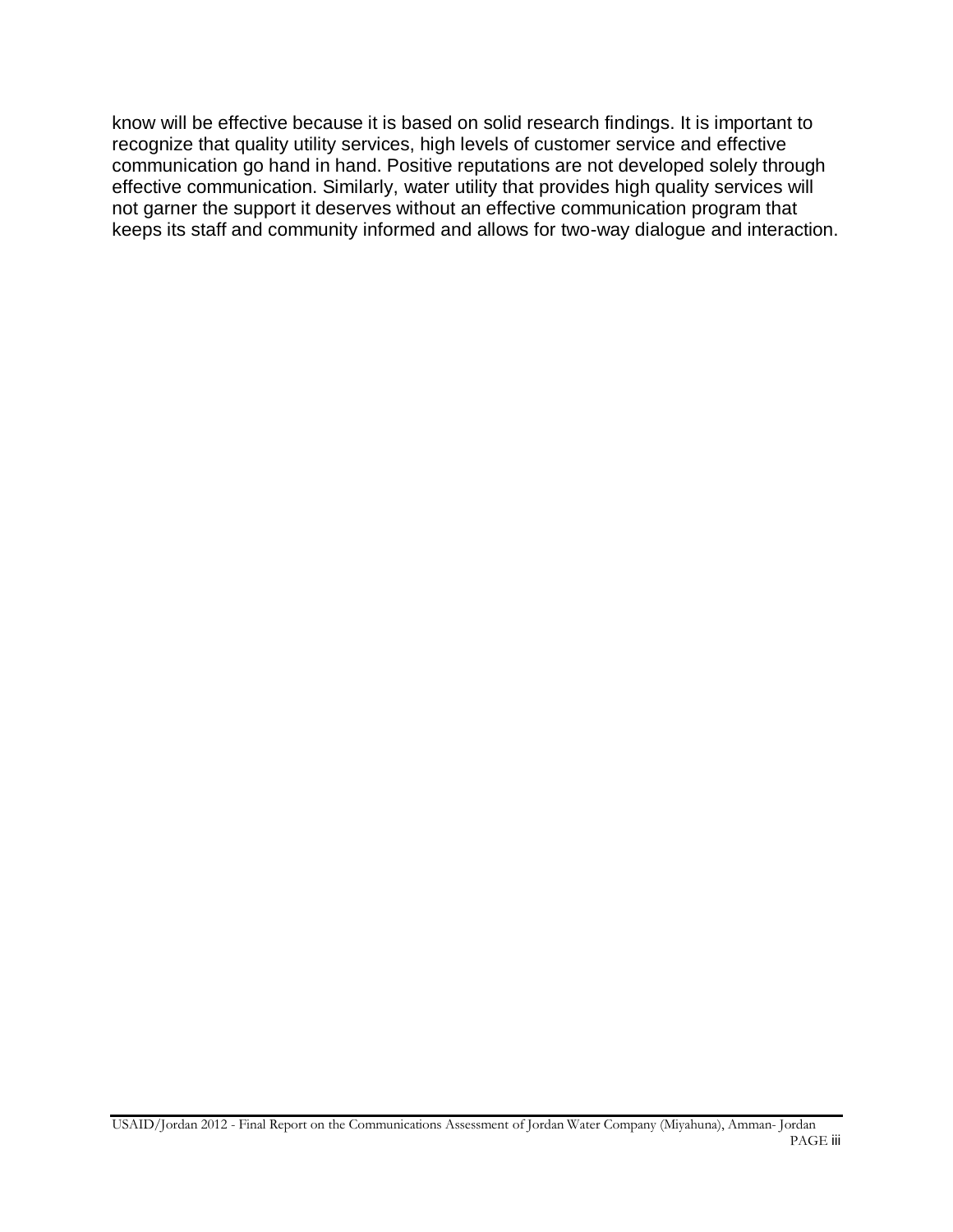# **TABLE OF CONTENTS**

| 2.0 |  |
|-----|--|
| 3.0 |  |
|     |  |
|     |  |
|     |  |
|     |  |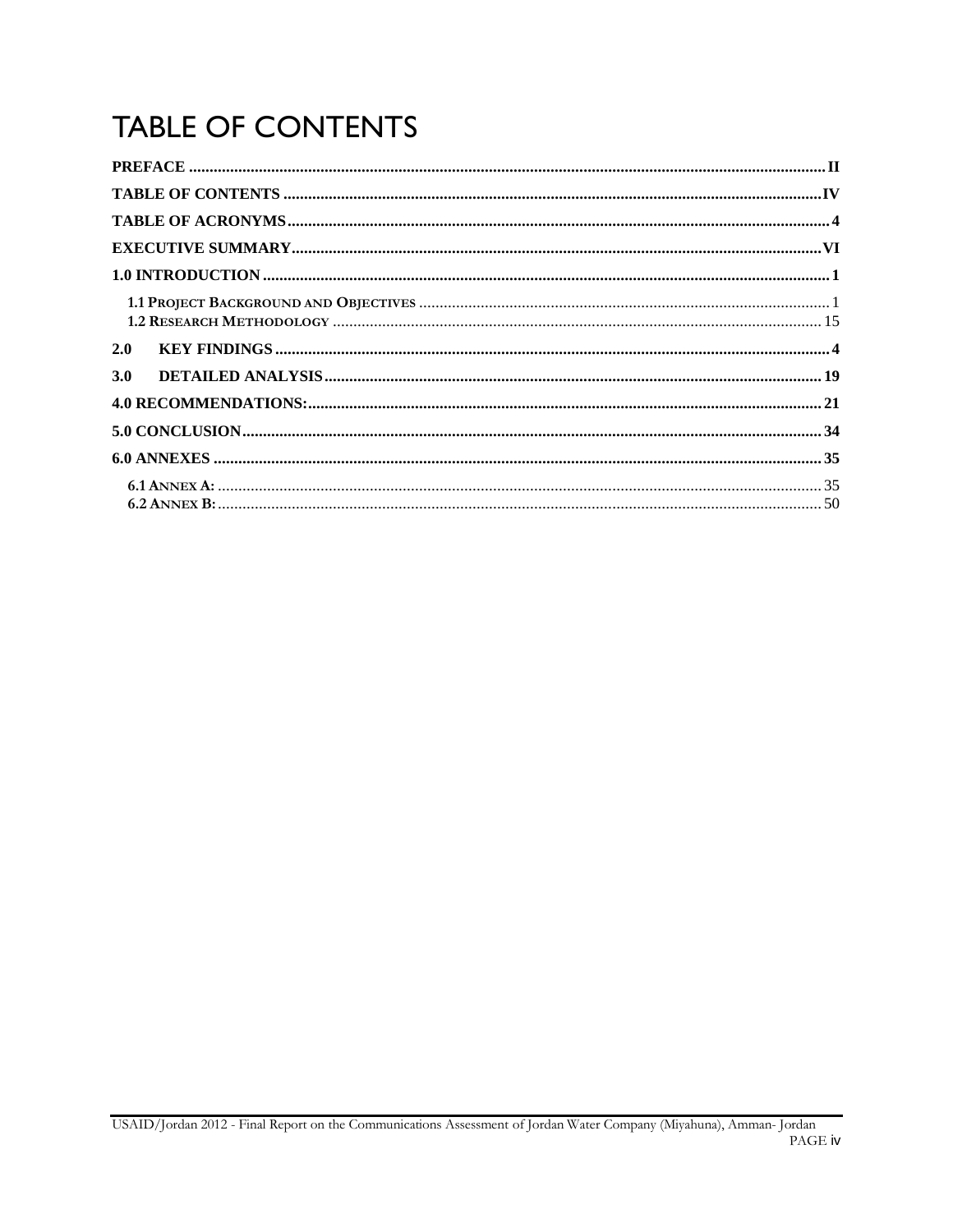# **Acronyms and Abbreviations**

Although an effort was made to reduce the number of acronyms used in this text, many are commonly used and are included here – specifically donors, government institutions and commonly used technical terms. Whenever the acronym or abbreviation appears the first time, it is defined in the text.

| Academy of Educational Development                         |
|------------------------------------------------------------|
| Aqaba Special Economic Zone Authority                      |
| Aqaba Water Company                                        |
| <b>Best Management Practice</b>                            |
| <b>Greater Amman Municipality</b>                          |
| Government of Jordan                                       |
| <b>Jordan Valley Authority</b>                             |
| Jordanian Engineering Association                          |
| Ministry of Environment                                    |
| Ministry of Education                                      |
| Ministry of Energy and Mineral Resources                   |
| Ministry of Water and Irrigation                           |
| Non-governmental organization                              |
| Public Action for Water, Energy and Environment Project    |
| <b>United States</b>                                       |
| United States Agency for International Development         |
| Water Authority of Jordan                                  |
| <b>Water Demand Management</b>                             |
| Water Efficiency and Public Interaction for Action Program |
| <b>Water Saving Devices</b>                                |
|                                                            |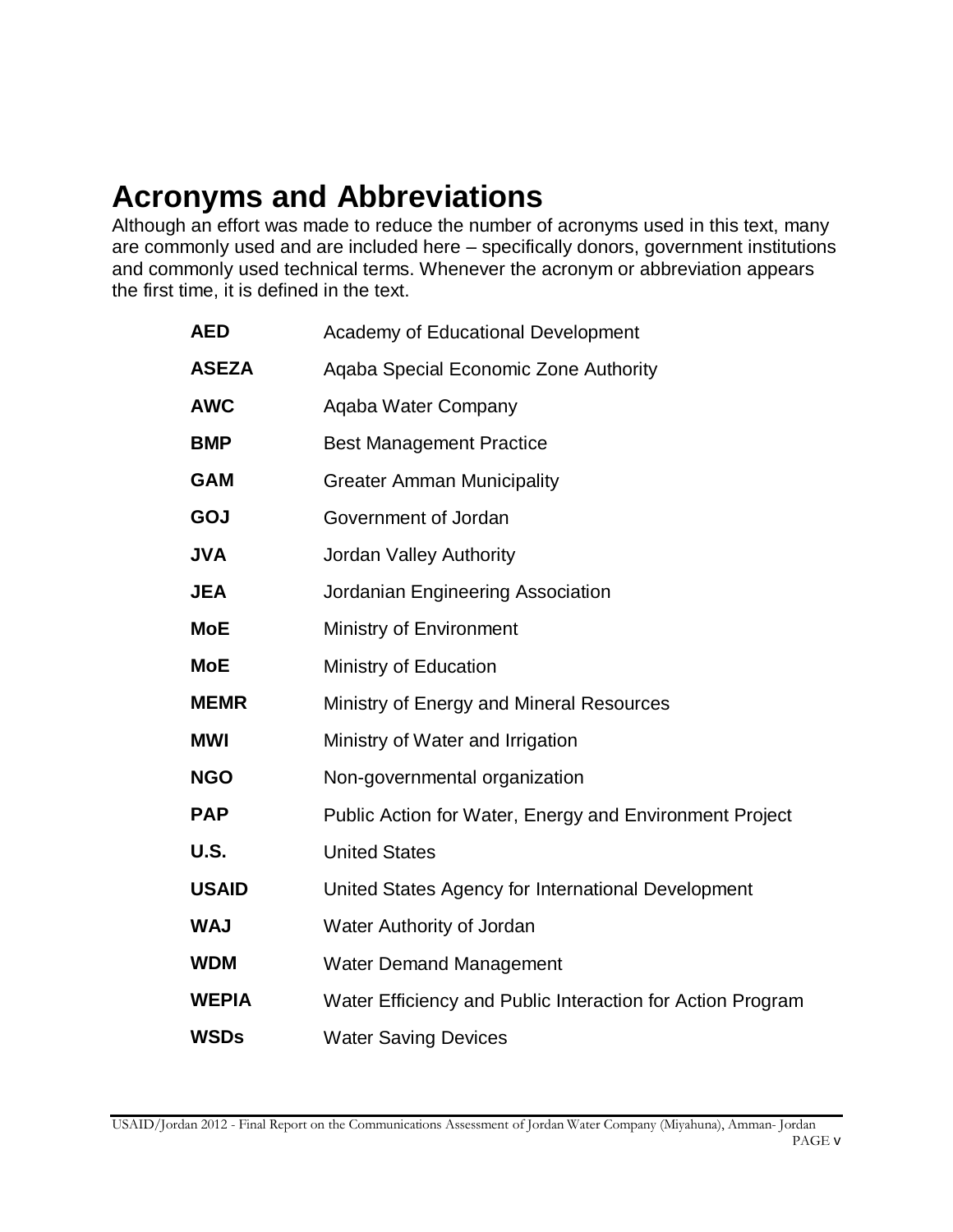# EXECUTIVE SUMMARY

Jordan is among the water-poorest countries in the world. Research done by the Public Action Project (PAP) indicates that while the public is aware of scarce water resources they are less aware of the extent of challenge, have little understanding of the real cost of water, and there is a lack of shared responsibility to find solutions for this crisis. It appears that the major utilities in Jordan do not have sophisticated customer care service units in place. Customers do not receive alerts when service is disrupted when supply runs low in summer. Most customer service functions focus on bill collection, setting up new subscribers and dealing with individual complaints. Research also suggests that there is a lack of coordinated communications between the different departments within the utility.

A communications assessment was undertaken of the two main water utilities in Jordanthe Jordan Water Company, (Miyahuna) and Aqaba Water Company (AWC) in Aqaba. This communications assessment provides the following:

- Understanding of public experience and kind of information they receive
- Identification of utility priorities and needs
- Overview of current communications efforts
- Establishes level of alignment with customer needs and key stakeholders
- Snapshot of department communication
- Review of internal communication processes

The communications assessment process included the following:

- Review of key external reports including Communications Strategy for Achieving Behavioral Changes in the Water, Energy and Environmental Sectors, KAP Household Baseline Survey, Best Management Practices for Jordan Utilities
- Review utility strategic plan and goals (2009 Annual Report for Miyahuna)
- Situation analysis of key external factors
- Executive interviews of the CEO and all major department-heads
- Interviews and meetings with select stakeholders and external agencies
- Comprehensive evaluation of current communications efforts-- messages, audiences, methods and feedback
- An inventory of current communications material, also referred to as the envelope test

#### **Major findings**

Executive interviews of the CEO and all major department-heads at Miyahuna Water and all the supporting reports from the company emphasized the following priorities and issues:

- Strong commitment to customer service
- A common belief that there is a high level of customer awareness on water scarcity
- Strong support for the need for more communications including efforts to encourage water efficiency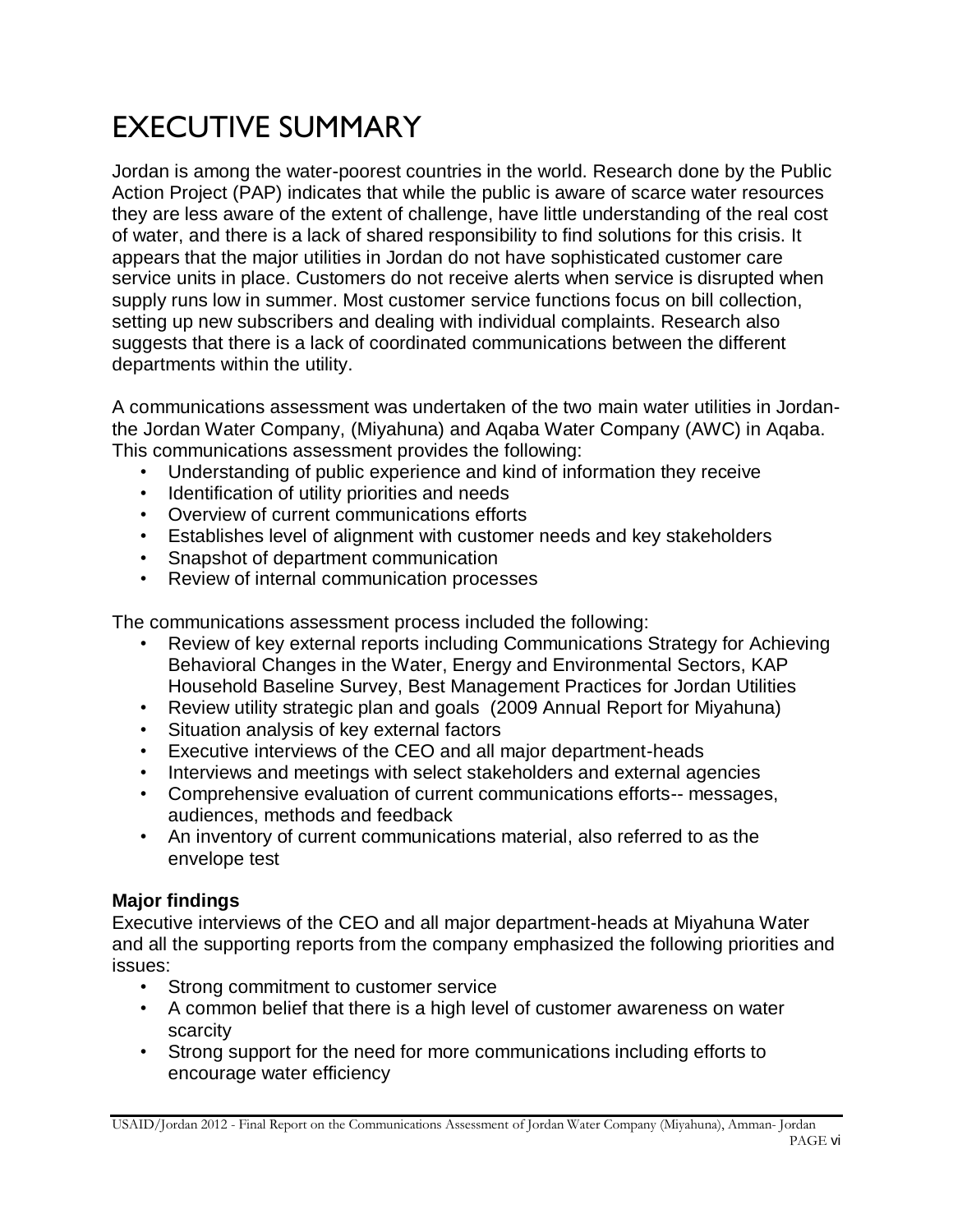• High-level importance to reduce non revenue water and great pride in the accomplishments to date to meet the goal.

# **Issues and Opportunities**

Some of the most significant opportunities and issues facing the utility were identified in the areas of customer service, water quality, future supply, and in particular Disi Water supply.

# **Customer Service**

- Change in billing from quarterly to monthly billing caused significant increase in volume of customer complaints, and the customer service center has about 800 customers per day.
- Currently Miyahuna reports deficiency of 5000 readings/month, which further aggravates the situation.
- New options for customer service and bill payment need to be promoted comprehensive communications and marketing campaigns are needed.
- There is a strong need to encourage preventive maintenance such as repairing leaks, cleaning roof tanks, maintenance of internal pipes,… etc.
- People continue to waste water and there are many opportunities to enhance customer communications and encourage behavior change.
- Customer service center provides limited information for customers on services and key messages; brochure rack not easily visible and hardly used.

# **Water Quality**

- While water quality at Miyahuna is high, people have poor perception of water quality.
- This is partly because the utility's responsibility ends at the meter while many of the issues may be due to issues in the customers' homes including tanks or pipes and lack of public awareness of this.
- This poor public perception generates high volume of calls and complaints, most of which are not valid.
- It also creates low trust for Miyahuna.

# **Disi Water**

- Several complexities of this project (change to 24/7 supply; potential conflicts and competition of source between Aqaba and Miyahuna; questions about water quality issues) and less than 20% public awareness of the project.
- Cost is an issue lack of customer knowledge about impact on tariffs.
- No transparency about project and lack of communications and common understanding between different stakeholders.
- Strongly warrants the need for comprehensive communications.
- Water quality issues -mixing of water will cause major perception issues.
- Impacts on tariffs.
- Challenges to customer perception with 24/7 supply including internal leaks.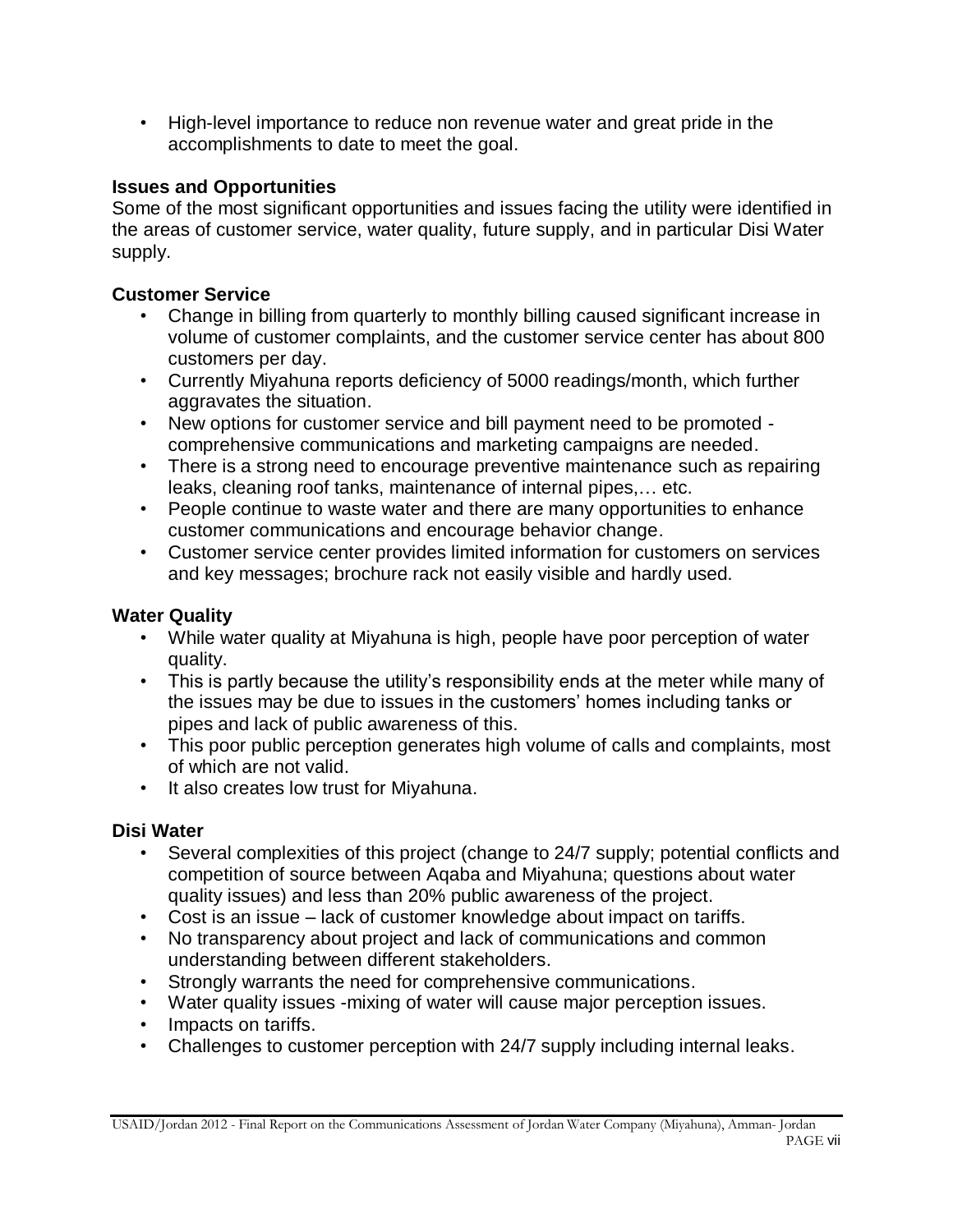- Significant impacts of Disi for Miyahuna including the need for new meters estimated at JD 30 million; increase in non-revenue water, capital cost factors.
- Contradictions regarding supply between Ministry of Water and Irrigation (MWI) that states that supply will not be 24/7, while strong belief in Miyahuna that it will be continuous supply.

# **Communications Program at Miyahuna**

A comprehensive review of the communications function at Miyahuna showed the following:

- At Miyahuna, the Communications Manager serves as part of the executive team.
- The department still needs to create a strategic communication plan and media plan.
- They use several external communications strategies
	- Customer newsletters
	- Brochures distributed at schools and key events
	- Targeted information on plants for women
	- Campaign on new law regarding swimming pools
	- Planned campaign on water quality
	- Proactive website
- Several efforts at internal communications including "Good Morning" e-newsletter
- Communications has also added a focus on water efficient behavior and social marketing.
- Campaigns target primarily youth and school programs only.
- Currently there are no social media efforts. These are being considered and are awaiting CEO's decision.
- Among the key challenges identified is the lack of full understanding among all departments of the role of communications and how it can support the delivery of their services.
- Communications not always involved in key discussions with Water Authority of Jordan (WAJ) and other stakeholders.

The assessment of the issues and priorities of Miyahuna and the corresponding communications needs revealed the need for the following key areas of focus. A suggested priority level, implementation time-frame, and potential role assignments are also included: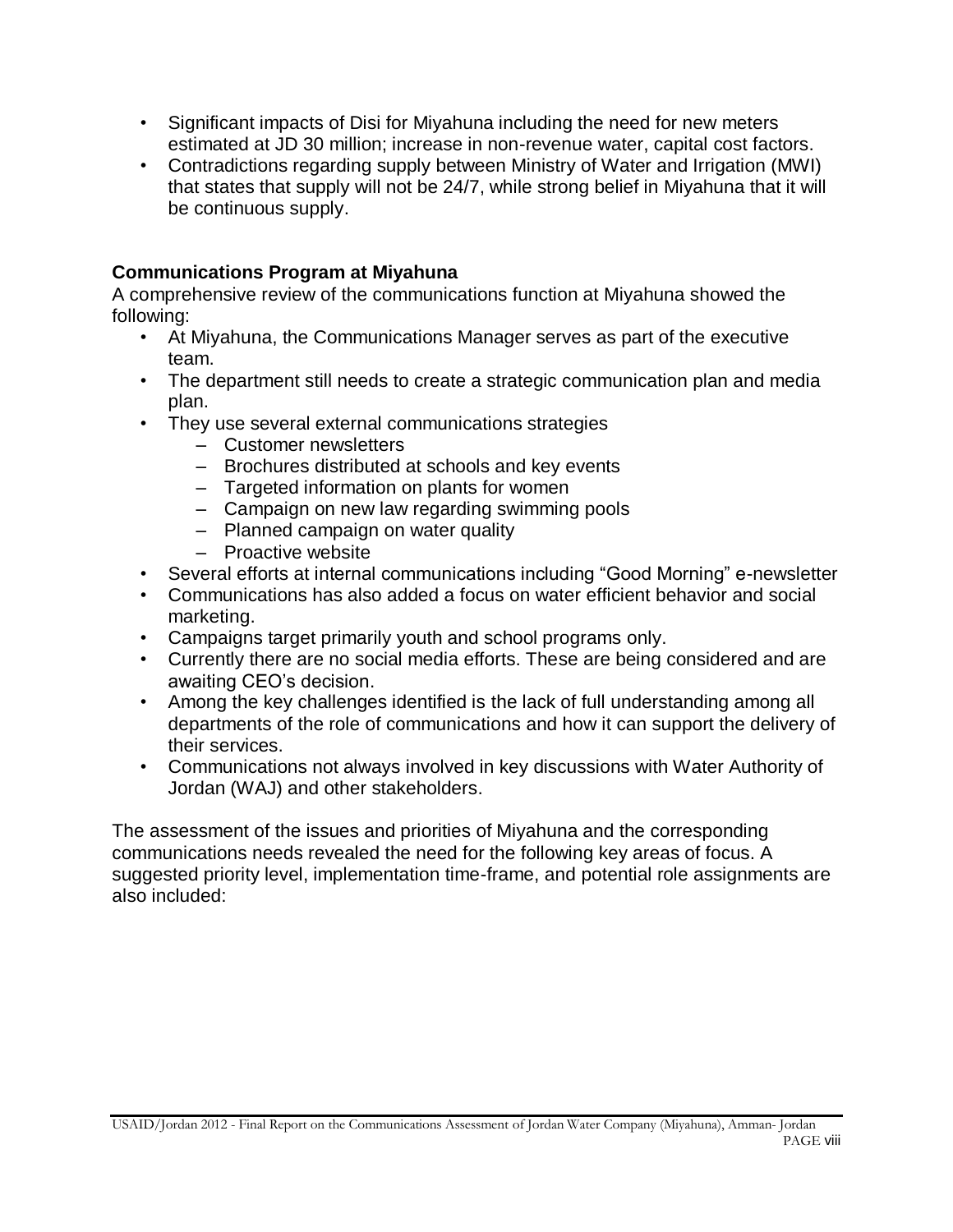# **Recommendations**

**Create annual strategic communications plan** (high priority; 3 months;

PAP/Miyahuna partnership)

- ▶ Support Miyahuna's Business Plan.
- Facilitate workshop with all major department-heads to create strategic communications plan.
- Multi-pronged communications process to emphasize utility goals & address needs of all audiences, with targeted messages and specific strategies to educate, motivate and achieve behavior change in each audience segment.
- Facilitated communications between utility, government and stakeholders on key issues.

**Enhance communications with employees**: (high/medium; 3 - 6 months; Miyahuna – PAP to facilitate)

- Post "Good Morning e-newsletter at various locations.
- Specific customer service training for key issues such as water demand management, Disi Water and its impacts, water quality issues, customer accessibility given new technology,… etc.
- Emphasize role of employees as Ambassadors of utility.
- Increase face to face opportunities for communications.
- Regular planning sessions at directors meetings with external facilitator. PAP can provide the technical experts/consultants to provide this facilitation.
- Quarterly e-mail from CEO to all employees.
- Continue all employee celebration efforts.

**Expand e-communications:** (high priority; 3 – 12 months or more as indicated; Miyahuna, PAP, additional resources may be required)

- Web site (several enhancements such as easy to access "shortcuts" with quick links for easier navigation, menu bars on key topics such as customer service, demand management, water quality, Disi Water, more multi-media content, links to new electronic features described below, possible in 3-6 months with current resources; major enhancements and features will take 6 months or more and additional resources).
- Mobile applications (currently being explored and will be implemented within 3 months with current resources; major enhancements including mobile web and other features will take 6 months or more and additional resources.
- E-mail blasts or direct marketing using electronic email to target large audiences or a specific demographic group (3 to 6 months – options available in Jordan and their costs will need further study).
- Automatic e-alert systems that notify customers by sending them an e-mail or an online mailbox message when the website is updated or their bill is posted online or other criteria are met (3 to 6 months – options available in Jordan and their costs will need further study).
- Multi-media- interactive web games (6 months or more and additional resources).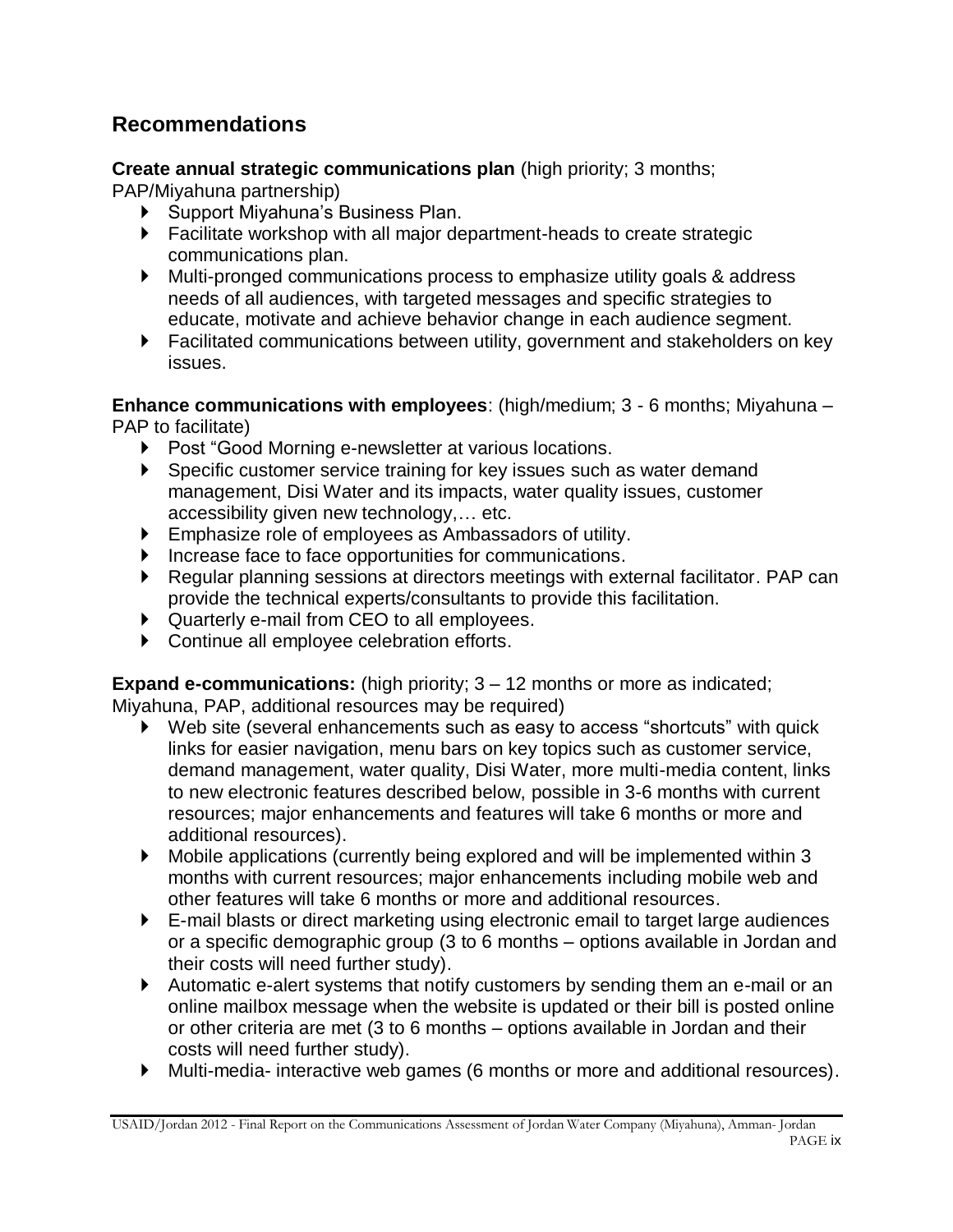- Videos on topics such as water quality, water conservation, impacts of Disi Water, tips on preventive maintenance for customers (3 to 6 months, Miyahuna/PAP).
- Social media (within 3 months, Miyahuna/PAP).

**Communications Training:** The key to the success of the training sessions mentioned below is for Miyahuna to create plans and programs that they can start implementing (high priority; 3 to 6 months PAP to provide/facilitate training with some of the above).

- $\triangleright$  Strategic communications planning facilitated workshop with the goal to develop Miyahuna's strategic communications plan (3 months).
- $\blacktriangleright$  Media Training (3 months create Miyahuna's media plan and policy).
- Social Marketing Training (3 to 6 months; medium to long term water conservation communications implementation).
- Social media Training (3 to 6 months launch Miyahuna's social media sites).

**Research and evaluations:** A dedicated research and evaluation component effort should be part of the utility's strategic communications plan to capture baseline data and determine progress in selected areas of the communication effort. Surveys, customer satisfaction surveys, intercept interviews, evaluation of program accomplishments, and other tools should be planned and implemented regularly. In addition, major areas of the strategic communication plan, such as internal communications, must be evaluated each year.

In addition to the above recommendations that focus on several areas of communications and programs, the following are specific recommendations for specific areas of focus. The following tables provide more details on the tactics and the time needed for implementation for each tactic.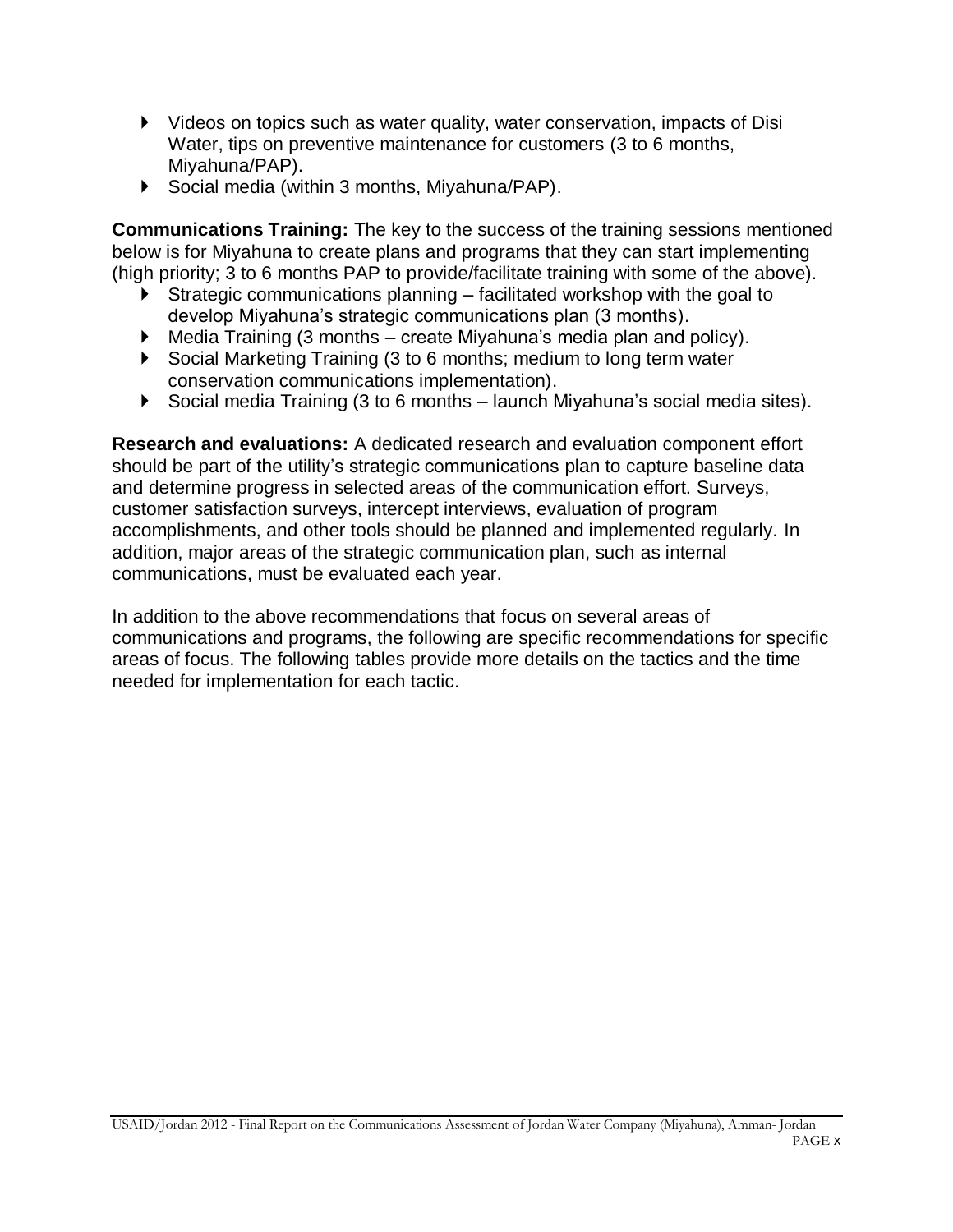| Water Quality - High Priority; Most strategies below can be implemented by Miyahuna                                                                                                                                                                                                            |                                                                  |   |   |   |  |  |  |
|------------------------------------------------------------------------------------------------------------------------------------------------------------------------------------------------------------------------------------------------------------------------------------------------|------------------------------------------------------------------|---|---|---|--|--|--|
| Main messages:<br>Miyahuna water high quality<br>$\blacksquare$<br>Customer responsibility for tanks and pipes<br>$\blacksquare$<br>Actions/behaviors to take personal responsibility (specifics to be listed)<br>$\blacksquare$                                                               |                                                                  |   |   |   |  |  |  |
| $1 - 3$<br><b>Target</b><br>$3-6$<br>$6+$<br><b>Communications Tactic</b><br><b>Audience</b><br>months<br>months<br>months                                                                                                                                                                     |                                                                  |   |   |   |  |  |  |
| Play water quality video at customer service<br>center                                                                                                                                                                                                                                         | All customers                                                    | X |   |   |  |  |  |
| Create water quality brochure                                                                                                                                                                                                                                                                  | All customers                                                    |   | X |   |  |  |  |
| Provide brochure to chemists to distribute<br>when called                                                                                                                                                                                                                                      | <b>Customers</b><br>with<br>complaints                           |   | x |   |  |  |  |
| Distribute brochure at all customer locations                                                                                                                                                                                                                                                  | All customers                                                    | x |   |   |  |  |  |
| Distribute brochure on water quality along<br>with meter readers                                                                                                                                                                                                                               | All customers                                                    | X |   |   |  |  |  |
| Create interactive water quality computer<br>game                                                                                                                                                                                                                                              | Utility kids                                                     |   |   | X |  |  |  |
| Add water quality information to social media<br>page                                                                                                                                                                                                                                          | Youth, utility<br>kids, all<br>customers,                        | x |   |   |  |  |  |
| Add information display board at customer<br>service center                                                                                                                                                                                                                                    | All customers                                                    |   | x |   |  |  |  |
| Expand tours to water quality center; conduct<br>taste tests                                                                                                                                                                                                                                   | Media groups;<br>key<br>stakeholder<br>groups; utility<br>groups | X |   |   |  |  |  |
| Comprehensive water quality campaigns that<br>should be customized to meet the needs of<br>the Jordan community. Some examples of<br>successful ones used in the US include Only<br>Tap Water Delivers <sup>1</sup> , I Heart Tap Water, <sup>2</sup><br>Think Outside the Bottle <sup>3</sup> | All                                                              |   |   | X |  |  |  |
| Promote accolades on water quality awards,<br>copy of water quality report and other honors<br>that speak to the high quality of water                                                                                                                                                         | Media<br>Key<br>stakeholders<br>All                              | x | X | X |  |  |  |

<sup>1</sup> Only Tap Water Delivers http://www.awwa.org/Government/Content.cfm?ItemNumber=3846&navItemNumber=3847<br><sup>2</sup> I Heart Tap Water http://uhs.berkeley.edu/tapwater/campuscampaign.shtml<br><sup>3</sup> Think Outside the Bottle http://www.adropoflife.tv/tap\_water\_challenge\_org\_kit.pdf

l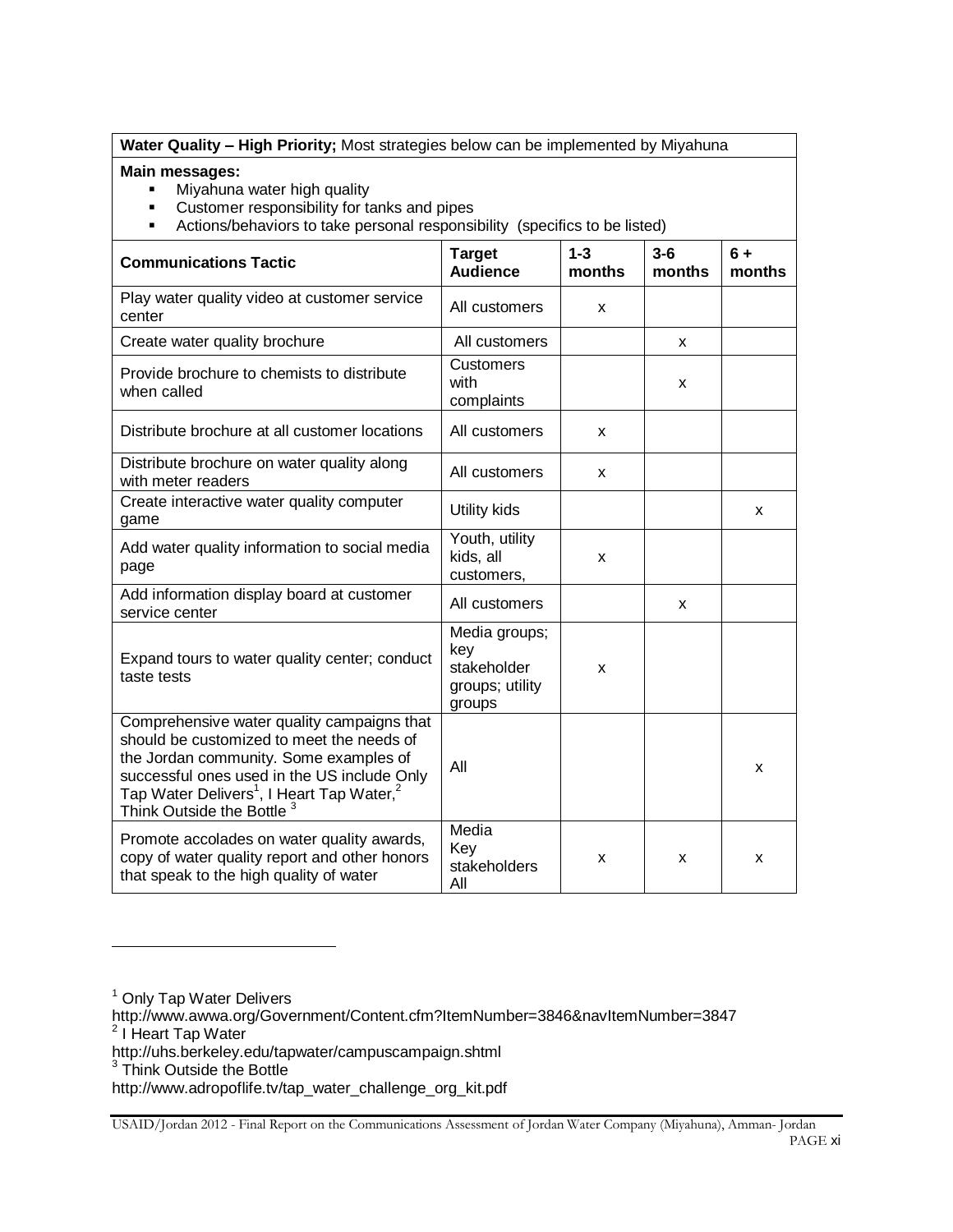**Customer Service – High Priority:** Most strategies below can be implemented by Miyahuna. PAP can facilitate implementation.

#### **Main messages:**

- Miyahuna is dedicated to highest level of customer service
- There are several options for customers to meet their needs including bill payment locations, online services and more
- **Information on e-services and promotion of website**
- **Information on how customers can provide feedback**

| <b>Communications Tactic</b>                                                                                                                                                                                                  | <b>Target</b><br><b>Audiences</b>  | $1 - 3$<br>months | $3 - 6$<br>months | 6 +<br>months |
|-------------------------------------------------------------------------------------------------------------------------------------------------------------------------------------------------------------------------------|------------------------------------|-------------------|-------------------|---------------|
| Use the back of the bill for key customer service<br>information such as customer care messages,<br>website, key numbers, bill paying options, how to<br>check their bills online, Facebook page, online<br>services and more | All customers                      | X                 |                   |               |
| Create and distribute refrigerator magnet to all<br>customers at customer service center with key<br>contact information                                                                                                      | All customers                      |                   | X                 |               |
| Create and distribute sticker for water meters through<br>meter readers with key customer service information                                                                                                                 | All customers                      |                   | х                 |               |
| Create customer brochure with key customer service<br>information and new services; distribute brochure at<br>all customer locations                                                                                          | All customers                      | X                 | X                 | X             |
| Distribute brochure along with meter readers                                                                                                                                                                                  | All customers                      |                   |                   | X             |
| Train call center and customer service<br>representatives to provide key customer service<br>messages such as new services and programs being<br>offered and company announcements                                            | Internal<br>employees              | х                 |                   | x             |
| Add customer service information to social media<br>page                                                                                                                                                                      | Youth, utility kids,<br>customers, | X                 |                   |               |
| Add information display board/customer roll-up<br>poster at customer service center about services<br>offered                                                                                                                 | All customers                      |                   | X                 |               |
| Provide information on customers bill to let them<br>know of delay in reading so they don't worry and<br>show up at customer service center                                                                                   | Customers with<br>complaints       | x                 |                   |               |
| Comprehensive advertising campaign in<br>collaboration with cellular companies on new<br>services being offered                                                                                                               | All                                |                   |                   | х             |
| Work with media on new and expanded opportunities<br>for customer service                                                                                                                                                     | Media<br>Key stakeholders<br>All   | X                 | Х                 | x             |
| Promote new and expanded opportunities for<br>customer service to internal employees and staff<br>through all means                                                                                                           | Internal<br>employees              | x                 | Х                 | x             |

USAID/Jordan 2012 - Final Report on the Communications Assessment of Jordan Water Company (Miyahuna), Amman- Jordan PAGE xii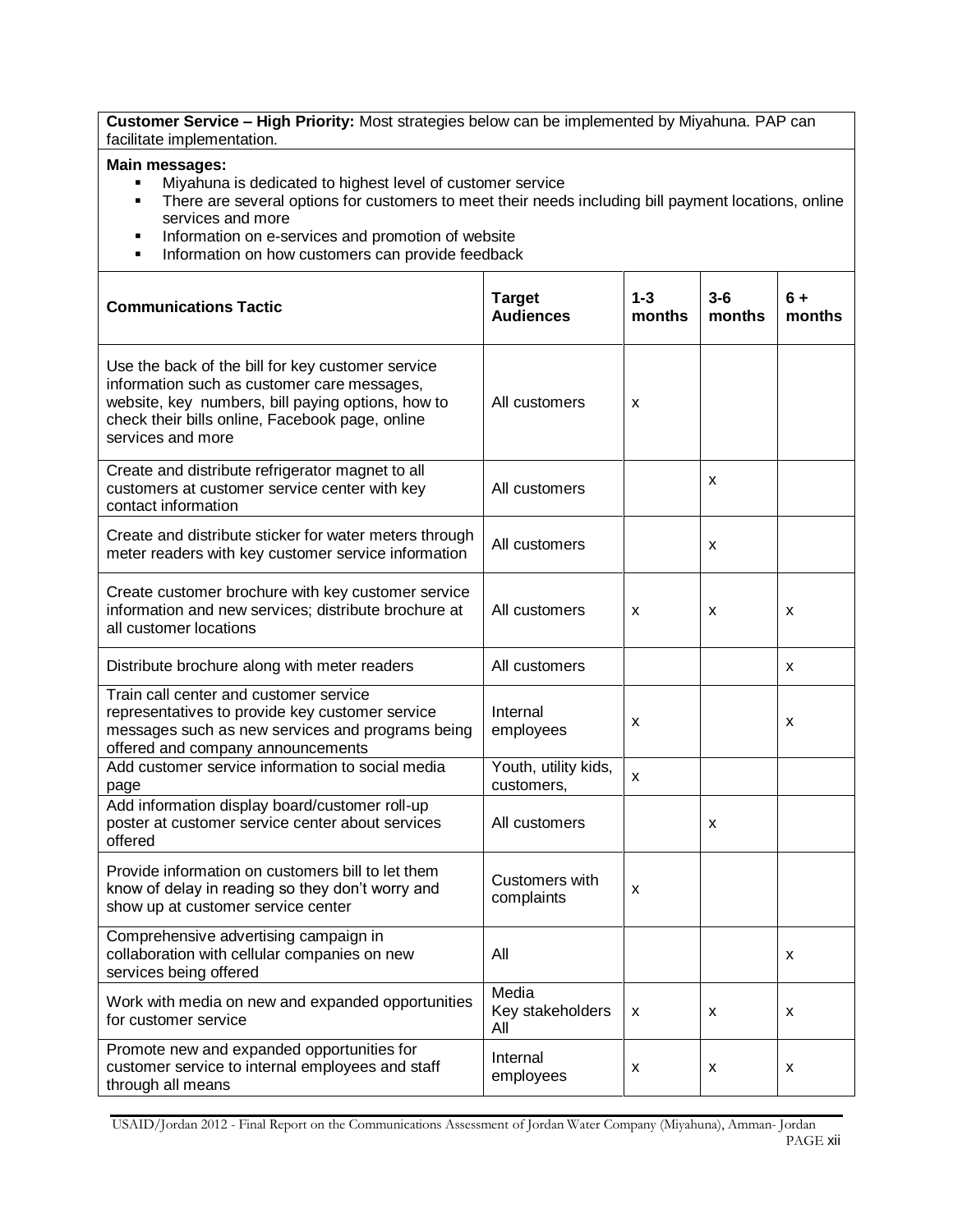#### **Key Topic: Disi Water: High Priority; Miyahuna, in partnership with PAP and other key agencies**

#### **Main messages:**

- Miyahuna is dedicated to highest level of customer service
- The real cost of water details and transparency in messages related to the cost factors, how those will be distributed, and who will pay
- Other impacts of Disi water quality, quantity, service, etc.
- **IMPACTS TO MIXALUTE 2018 12 IMPACT AT AN IMPACT STATE IMPACTS**
- You can be part of the solution actions and steps customers can take to conserve and ensure long-lasting success (linked to broader demand management messaging)

| <b>Communications Tactic</b>                                                                                                                | <b>Target</b><br><b>Audiences</b>      | $1 - 3$<br>months | $3-6$<br>months | $6+$<br>months |
|---------------------------------------------------------------------------------------------------------------------------------------------|----------------------------------------|-------------------|-----------------|----------------|
| Regular media briefings                                                                                                                     | All customers                          | X                 |                 |                |
| Brochure on Disi water, key messages and impacts                                                                                            | All customers                          |                   | X               |                |
| Distribute brochure along with meter readers                                                                                                | All customers                          |                   |                 | X              |
| Web site information on details of impact of Disi water                                                                                     | All customers                          | x                 |                 |                |
| Social media information on Disi water                                                                                                      | Youth, all<br>customers                | X                 |                 |                |
| Customer newsletter main article on Disi water; ongoing<br>stories on progress and updates                                                  | All customers                          |                   | X               |                |
| Internal newsletter to employees on Disi water; ongoing<br>stories on progress and updates                                                  | Internal                               | X                 |                 |                |
| Add information display board/customer roll-up poster at<br>customer service center about Disi Water                                        | All customers                          |                   | $\mathsf{x}$    |                |
| Provide information on customers bill to let them know<br>of delay in reading so they don't worry and show up at<br>customer service center | <b>Customers</b><br>with<br>complaints | X                 |                 |                |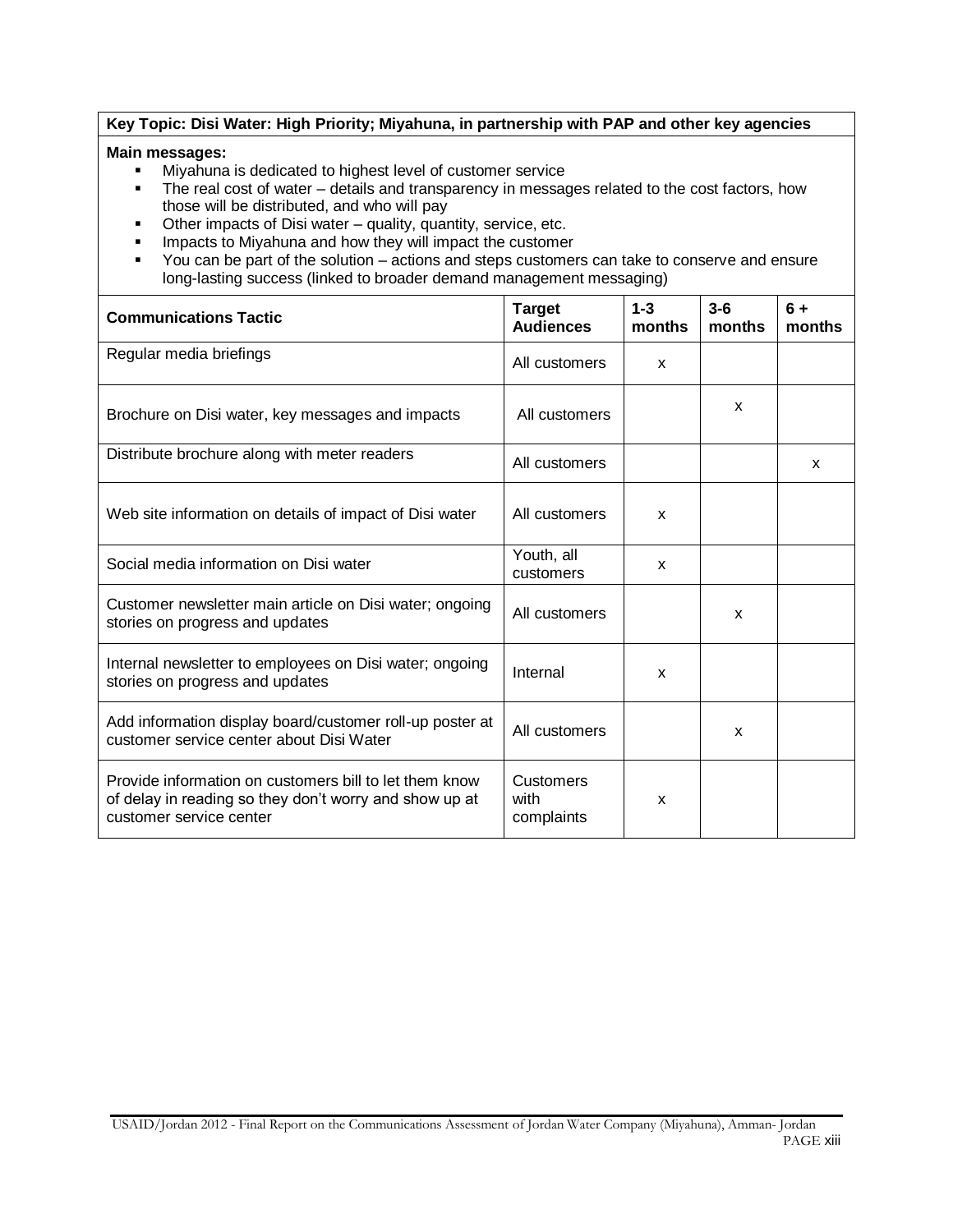#### **Demand Management/Water Conservation: Short and long-term Priority**

#### **Main messages:**

- Water is one of the most precious resources in Jordan<br>■ Instill conservation behavior as a long-term way of life
- Instill conservation behavior as a long-term way of life
- **Focus on a comprehensive social marketing campaign to emphasize behavior change; provide** easy actions that promote the how-to's of conservation
- Key messages on preventive maintenance, how to find and fix leaks, etc.
- **Explore partnerships with other agencies such as energy utilities to offer incentives and rebates** for conservation
- Educate key audiences on Jordanian plumbing code
- Advocacy messages emphasizing the viability of conservation as a source

| <b>Communications Tactic</b>                                                                                                                                                                                                               | <b>Target</b><br><b>Audiences</b>                                                                                 | $1 - 3$<br>months | $3-6$<br>months | $6+$<br>months |
|--------------------------------------------------------------------------------------------------------------------------------------------------------------------------------------------------------------------------------------------|-------------------------------------------------------------------------------------------------------------------|-------------------|-----------------|----------------|
| Use the back of the bill for key messages                                                                                                                                                                                                  | All customers                                                                                                     | X                 |                 |                |
| Create and distribute refrigerator magnets to all<br>customers at customer service center with key<br>messages                                                                                                                             | All customers                                                                                                     |                   | x               |                |
| Develop key information on website; provide<br>interactive game to encourage conservation<br>behaviors; create web-based self-audit that can<br>help people assess their water use and make<br>changes; offer incentives for participation | All customers                                                                                                     |                   | x               | X              |
| Create targeted brochures with specific<br>messages; Target and distribute to key<br>audiences                                                                                                                                             | All customers,<br>Women, Youth,<br>Large -users                                                                   |                   |                 | x              |
| Internal messages in employee newsletter, web<br>pages to promote conservation; contests for<br>employees to encourage water efficiency                                                                                                    | Internal<br>employees                                                                                             | X                 |                 | x              |
| Add conservation messages to social media<br>page; offer contests for participation                                                                                                                                                        | Youth, utility kids,<br>all customers,                                                                            | X                 |                 |                |
| Add information display board/customer roll-up<br>poster at customer service center with key<br>messages                                                                                                                                   | All customers                                                                                                     |                   | x               |                |
| Promote BMP's for efficient water use                                                                                                                                                                                                      | Large use<br>customers                                                                                            |                   |                 | x              |
| Provide information on customers bill to let them<br>know of their consumption, how it compares to<br>typical consumption and how they can track their<br>consumption from last year                                                       | Large use<br>customers                                                                                            |                   |                 | x              |
| Key advocacy programs and efforts to promote<br>the importance of water conservation as an<br>alternative source                                                                                                                           | CEO, Key<br>Executive Staff,<br>Key decision<br>makers, Govt and<br>Ministry Officials,<br>Stakeholders,<br>Media | X                 |                 |                |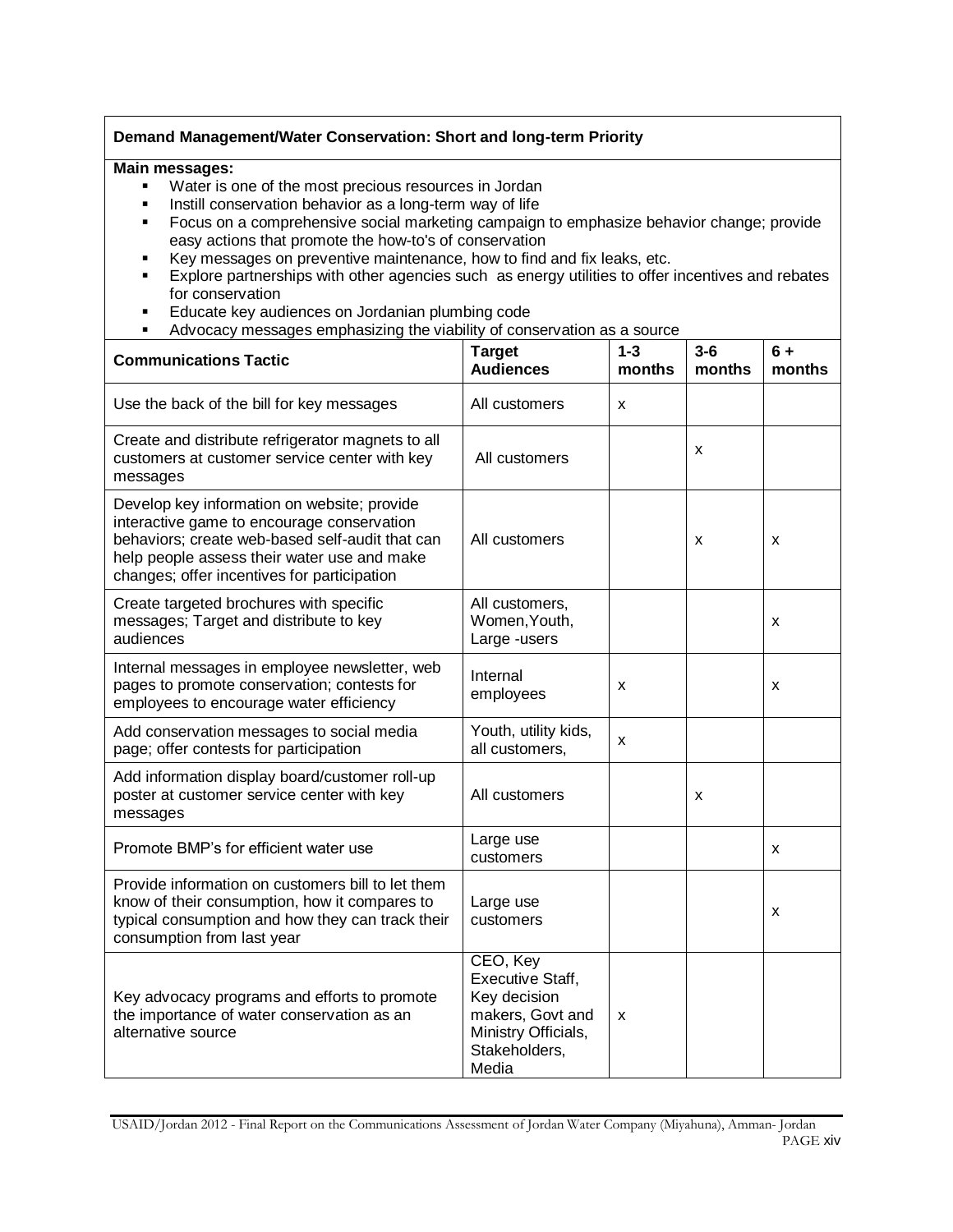| Comprehensive ongoing media strategy to<br>promote efficiency and water conservation | Media<br>Key stakeholders<br>Αll                                                | x | x | x |
|--------------------------------------------------------------------------------------|---------------------------------------------------------------------------------|---|---|---|
| Comprehensive communications to educate on<br>plumbing code changes                  | Developers &<br>builders, Retailers,<br>End-use<br>customers, Early<br>adopters |   | x | x |
| Long- term consideration -- develop and<br>implement comprehensive incentive program | All customers                                                                   |   |   | X |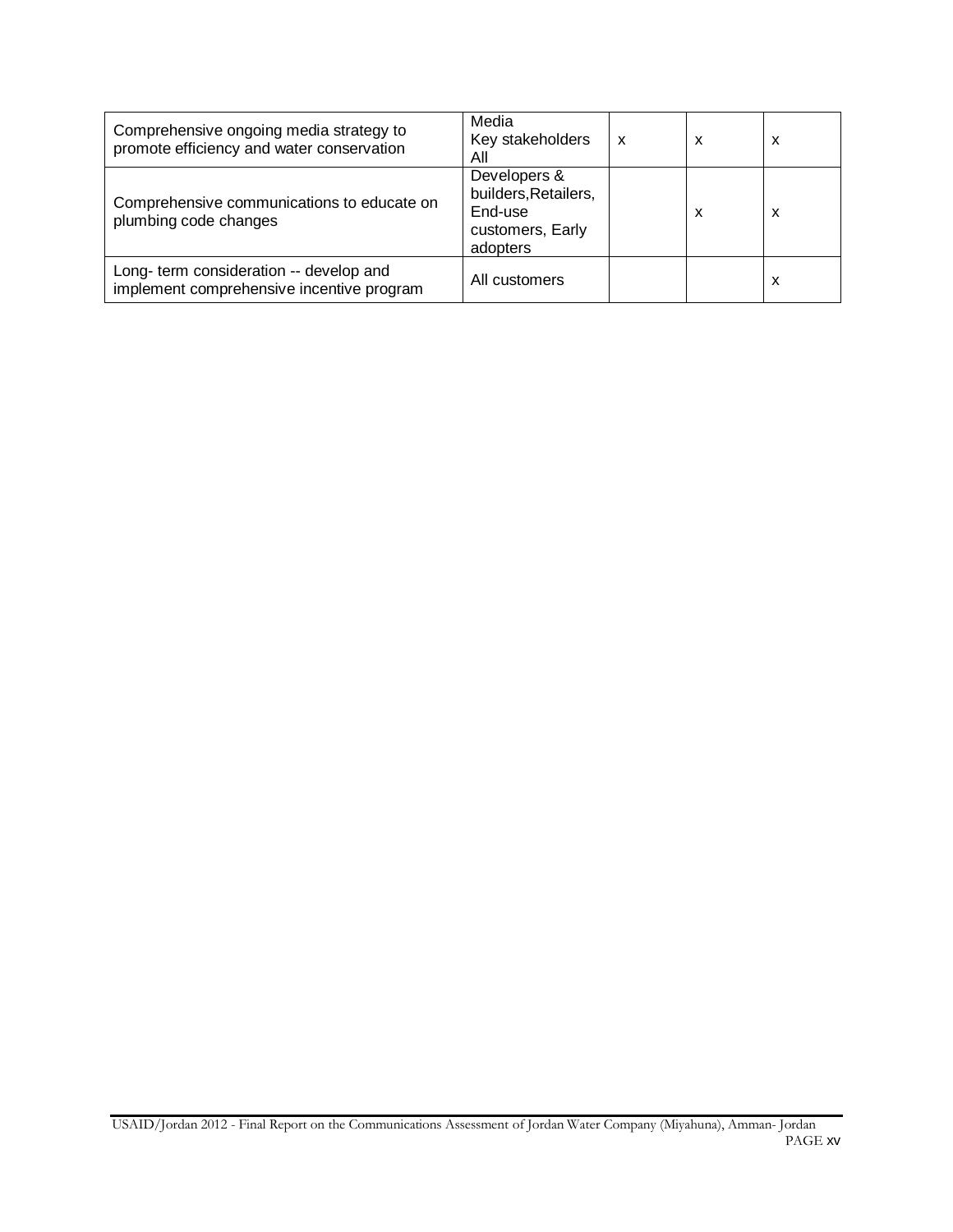# 1.0 INTRODUCTION

# **1.1 Project Background and Objectives**

Jordan is a small country with limited natural resources and is among the most waterpoor countries in the world. The country is currently exploring ways to expand its limited water supply and use its existing water resources more efficiently. Jordan has stood face to face with water shortages for more than two decades. The annual amount of water available per capita is less than one-third of the international water poverty line. This ongoing water shortage has caused drastic over-pumping of groundwater aquifers that has resulted in a major decrease of available water. Global climate change may lead to greater strain on already limited resources.

Over the past few years it is becoming clear that Jordan's water future will be bleaker. Global warming will reduce rainfall even further, and the country is expected to get hotter. This will increase demand for water for all sectors. Jordan's population is also expected to grow rapidly and will reach 7 million before the end of this year.<sup>4</sup>

The government of Jordan is currently developing all affordable sources of renewable water, including treated wastewater and sea water desalination plants. Among the major sources of supply being developed include providing water for Amman from the Disi aquifer, the proposed Red Sea-Dead Sea Conveyor, and a desalination plant being considered for the city of Aqaba. These sources are costly, unlikely to supply significant quantities of water before 2014, have significant customer and utility service impacts and in the long run place additional, irreparable stresses on aquifers. They also validate the need for significant customer communications and customer service.

Current research done by the Public Action Project (PAP) indicates that while the public in Jordan is aware that Jordan has scarce water resources they are less knowledgeable about the extent of the shortage. Since water is currently heavily subsidized, the public is unaware of the real cost of water and is unwilling to pay higher costs for water. There is also a lack of shared responsibility for the challenge and a current expectation that the problem is the government's problem and their responsibility to meet the supply needs for the future.

## **Why conduct an assessment?**

l

With the challenges facing the water sector and all the customers of Jordan, it is critical to get a sense of the customer's role and understanding of these issues and how it will impact their future. This assessment will help determine:

• The kind of information being provided to the customers

<sup>4</sup> Embassy of the Hashemite Kingdom of Jordan.

USAID/Jordan 2012 - Final Report on the Communications Assessment of Jordan Water Company (Miyahuna), Amman- Jordan PAGE 1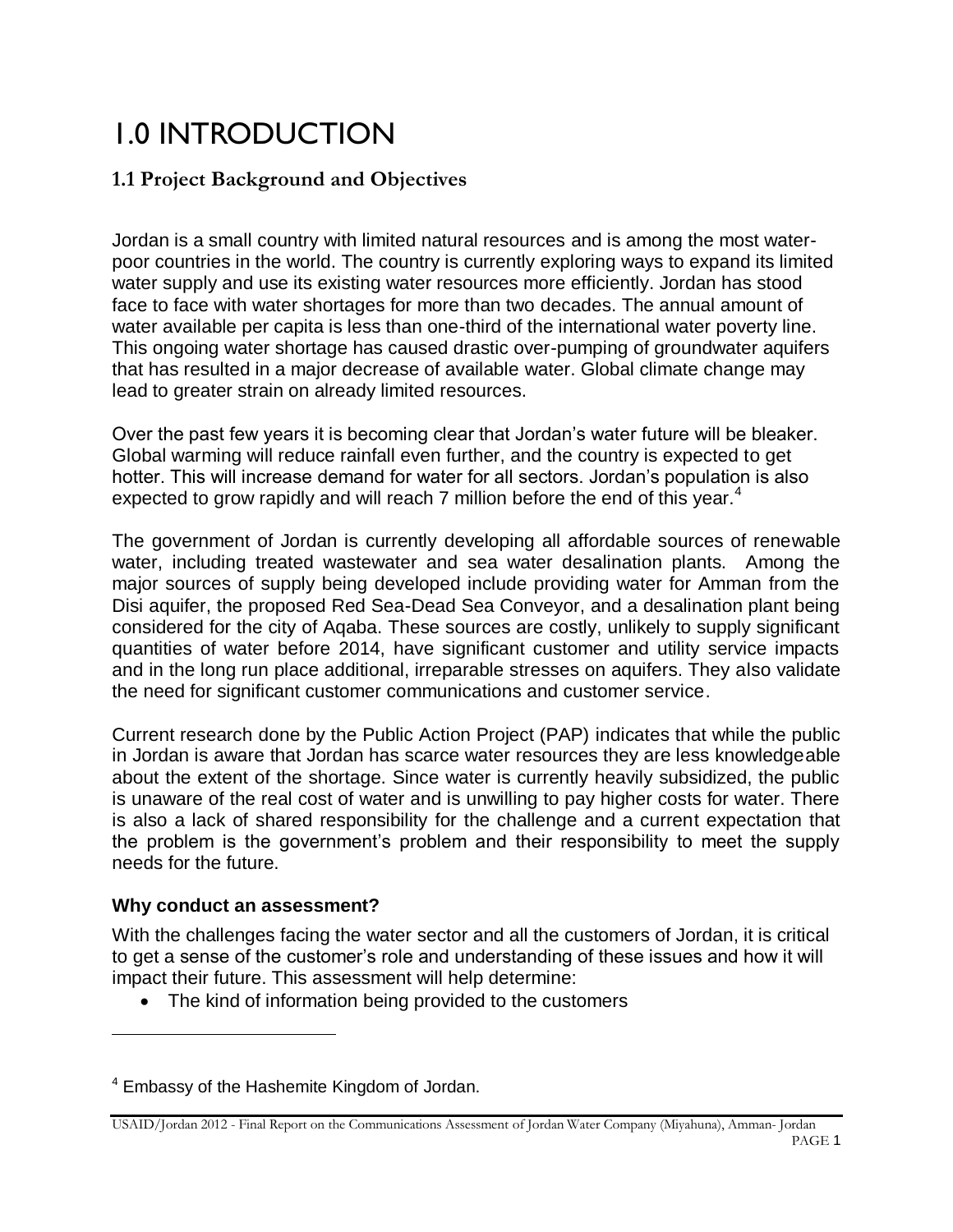- What kind of experience the customer is receiving?
- What kind of institutional culture is supporting the flow of information internally?
- The snapshot of all communications and help identify what is working and where there are gaps
- The level of alignment between the utility, key stakeholders and customers
- Internal and external intelligence

The assessment will help answer the following questions. Do your employees have the information they need? What's the most effective way to reach your customers and really get their attention? Are there any barriers preventing your organization from achieving its goals?

A communications assessment, or audit, determines and improves the value of communications both within an organization as well as to key outside audiences.

Following the assessment, the recommendations will include both short-term actions that can be implemented fairly quickly and long-term commitments that can create the culture of the organization that helps support its goals.

# **1.2 Research Methodology**

A typical assessment involves a series of steps that begin by broadly identifying the major areas of communications within the company. We then identify communications successes and weaknesses in order to focus communications planning on the most actionable areas with the highest potential rewards for the organization and its audiences. We refer to our needs-based analyses as communications assessments because our process focuses on identifying and enhancing value.

The approach for this assessment usually involved the following steps

- **Review and research of existing situation through background documents and reports:** Documents reviewed included the Communications strategy for achieving behavior and policy change for water, energy and environment (PAP, 2011); Best Management Practices, Miyahuna Water and Aqaba Water annual reports, Utility websites, and more.
- **Study and analysis of current communications practices**: Knowing the specific practices associated with strategic communications are the first step to assessing an organization's performance and capacity with respect to those practices (see communications checklist annex A).
- **Analyze existing communications vehicles**: Conduct an inventory and assemble samples of the communications vehicles distributed to various target audiences and evaluate them for effectiveness, accessibility and timing. An inventory is also called an envelope test and helps answer: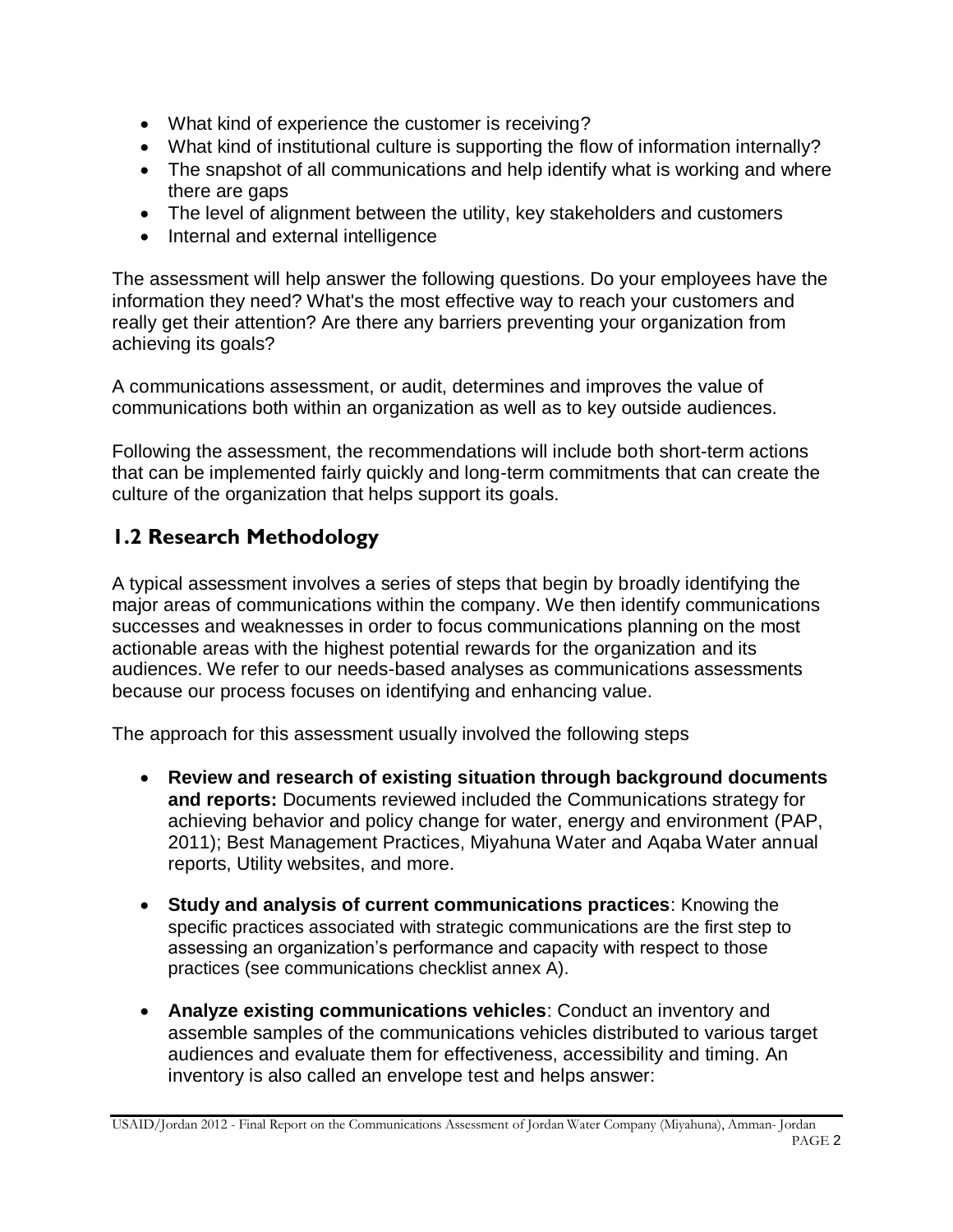- Are the key messages of the utility being captured and communicated?
- Who are the key audiences?

l

- How frequently is the communication occurring?
- Is the utility perceived as a credible source in the communications?
- What are elements of branding that are being used?
- What is the distribution mechanism?

| Description | Main<br>messages | Target<br>Audiences | Frequency | <b>Distribution</b><br>Strategy | Pull/Push <sup>3</sup> | Department<br>Group | Source of<br>message |
|-------------|------------------|---------------------|-----------|---------------------------------|------------------------|---------------------|----------------------|
|             |                  |                     |           |                                 |                        |                     |                      |
|             |                  |                     |           |                                 |                        |                     |                      |

 **Conduct executive interviews:** conduct interviews with executives to ensure that the communications assessment reflects their issues/concerns for the organization's success — beyond those of the communications department. Oneon-one interviews with executives should explore their view of the role/purpose of employee communications in the organization; how they visualize ideal communications; how do they collaborate with the communications department; what they expect each team member to know about the company; communications strengths and weaknesses; and major company goals that are communications sensitive. Interviews should be conducted with senior management of the overall organization.

**Identify key opportunities and challenges and make recommendations:** It's time to put the results into action! This critical finale to the assessment process is the ultimate benefit of a communications assessment — delivering recommendations based on the stakeholder needs.

The communications assessment findings serve as both a baseline and a springboard for developing an outstanding and targeted communications process that all involved know will be effective because it is based on solid research findings.

<sup>5</sup> Pull marketing is designed to draw the customer to you. Ultimately, you are providing something to *pull* people towards the service you are providing or the change you are encouraging. Push marketing are strategies where social marketers "push" products in a top-down fashion through the distribution channel to create availability and stimulate demand.

USAID/Jordan 2012 - Final Report on the Communications Assessment of Jordan Water Company (Miyahuna), Amman- Jordan PAGE 3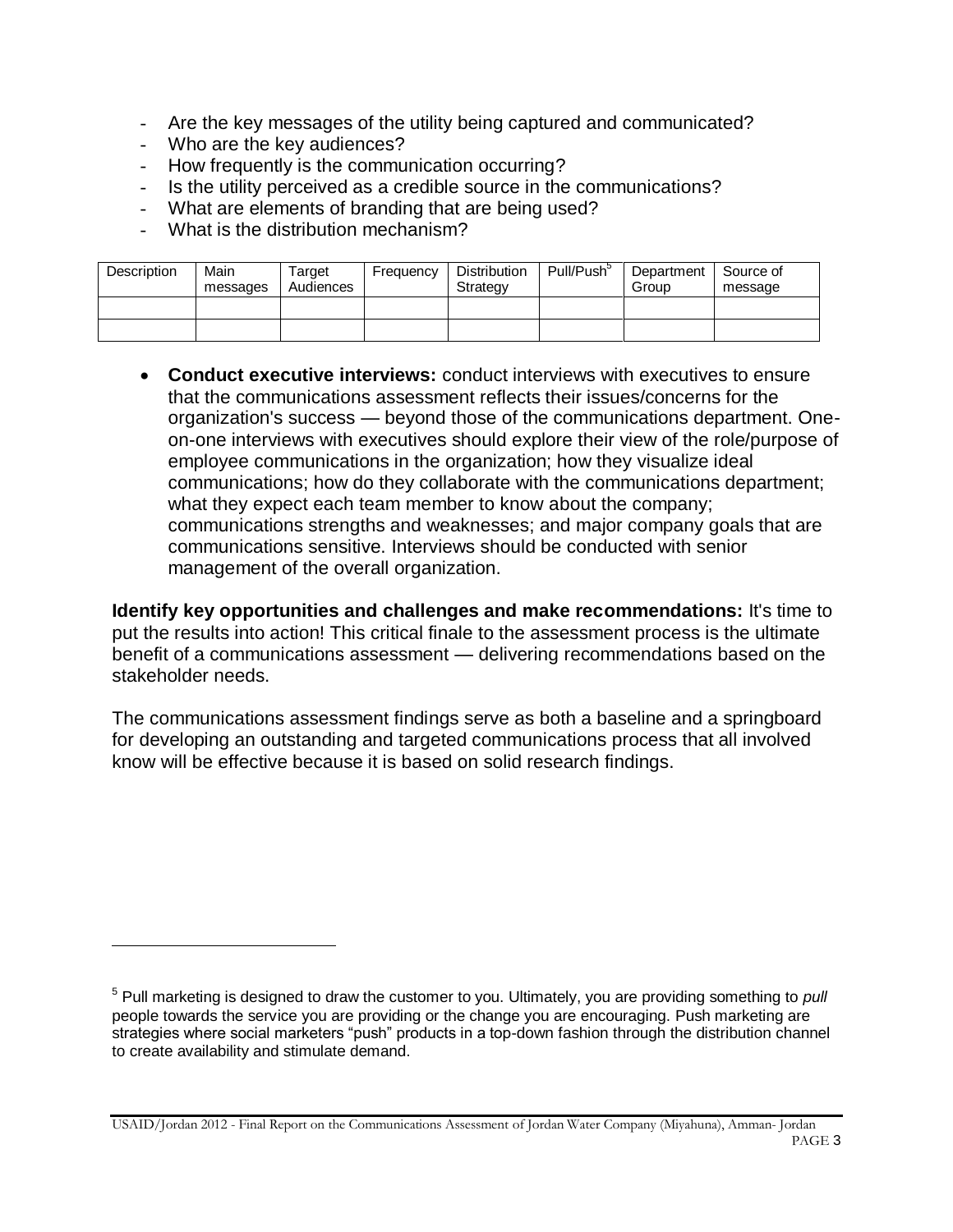# 2.0 KEY FINDINGS

### **Miyahuna Water – Background and History**

In 2005, and after the expiration of the management contract between the Water Authority and LEMA Company, a coalition of French, British and Jordanian companies, the Ministry of Water and Irrigation and the Water Authority of Jordan conducted an analytical study in cooperation with the donor states and a technical consultancy establishment to identify the best alternatives and available options to manage the water services in Amman. The study recommended entrusting the management of water and sewage services in Amman to a national private company with financial and administrative independence operating on commercial basis. The result was the creation of Jordan Water Company, Miyahuna in January 2007, as an independent limited liability company fully owned by the Water Authority of Jordan operating under the private sector laws and regulations to take over the management of the water and sewage services in Amman. The Water Authority granted Miyahuna the right to manage the services in Amman with full ownership of revenues and additional resources generated from the sewage tax at 3% of the rental value of the real estate properties. In addition, the Water Authority transferred to Miyahuna the complete management of operations, maintenance and investments resulting from the expansion in the provision of water and sewage services in Amman. Investment responsibilities are clearly defined in the Assignment Agreement allocating responsibilities between Miyahuna which is responsible of investments in network extensions and normal capital maintenance projects and the Water Authority of Jordan (WAJ) that handles the investments of big projects of network rehabilitation and major infrastructure construction needed to keep pace with the accelerated expansions in Amman.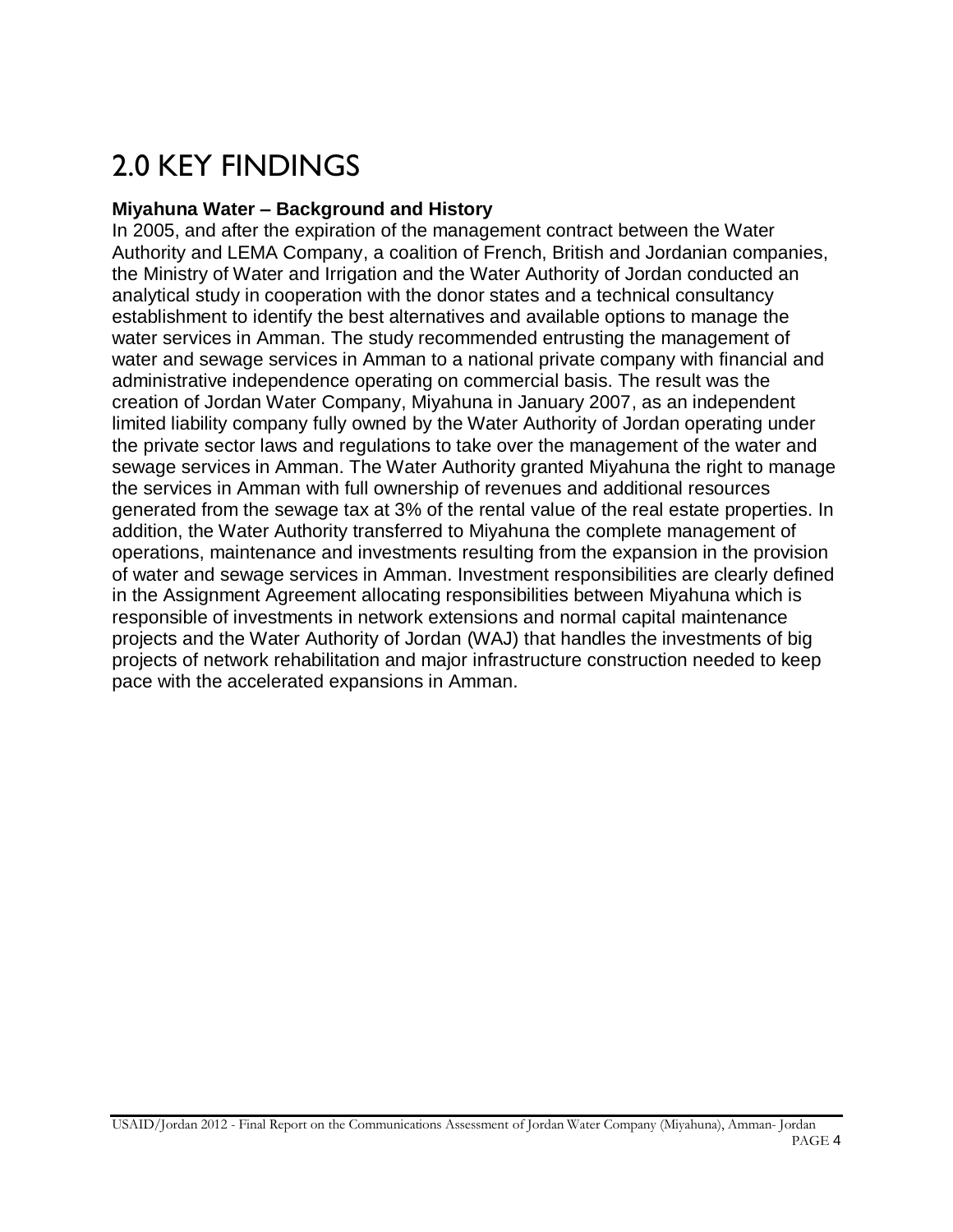# **Miyahuna Water Organizational Structure**



While Miyahuna organizational structure along with processes such as the CEO's weekly meeting with Directors offers the options for open lines of communications between various functions and departments, in reality there appears to be a disconnect and lack of coordination between the departments. It appears as if key issues are not collectively identified and worked on collaboratively. Also, despite the fact that there is a direct reporting relationship between the communications manager and the CEO and that communications is part of the executive team, the urgent and key issues impacting the utility are not reflected in the primary communications programs that are currently being implemented. There is also a disconnect between the customer service function and communications and the business planning department and the other key departments. Short-term recommendations include externally facilitated meetings with the CEO and executive staff. In the longer-term, the utility should consider a more substantial organizational overhaul and restructuring.

USAID/Jordan 2012 - Final Report on the Communications Assessment of Jordan Water Company (Miyahuna), Amman- Jordan PAGE 5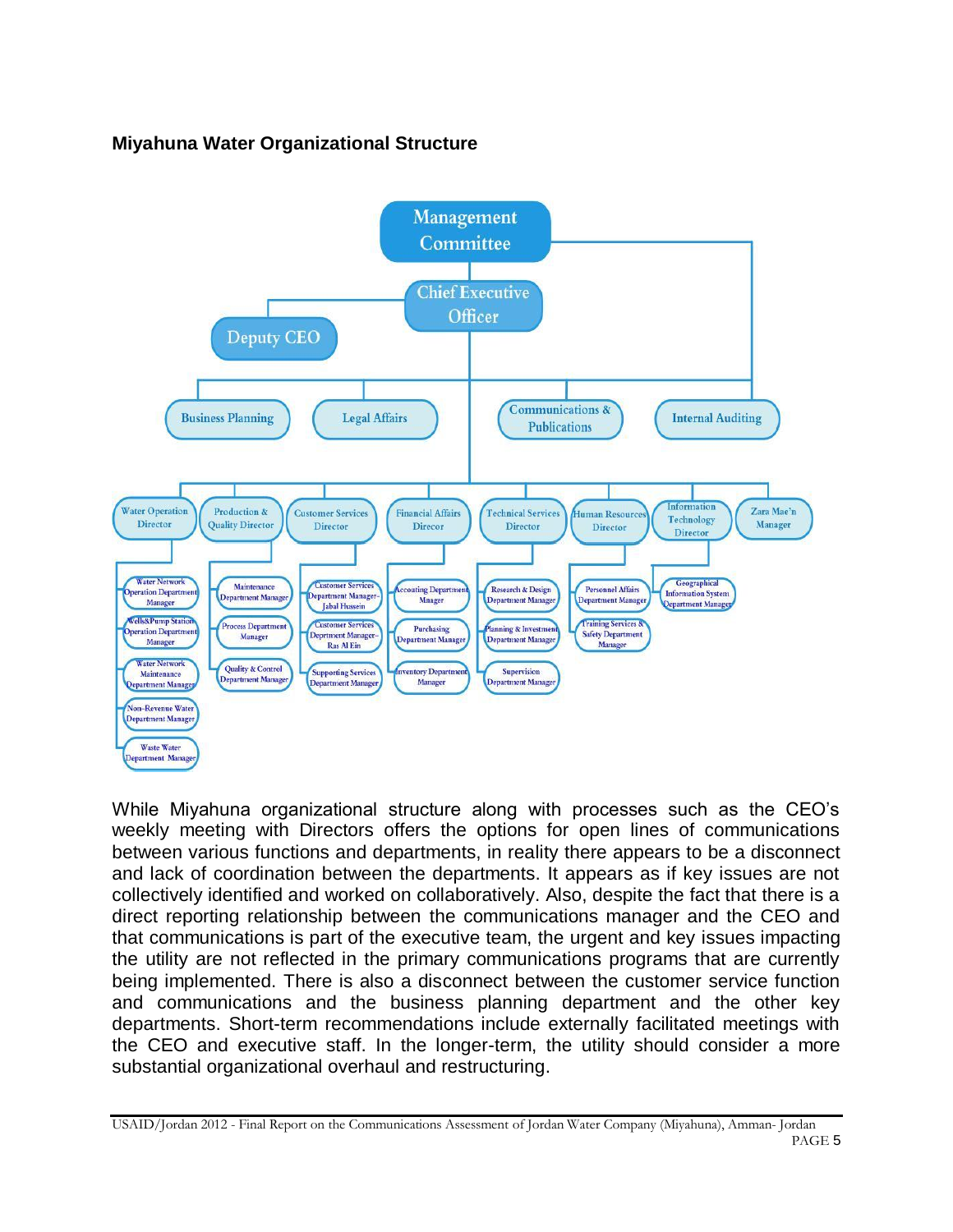### **Analysis of on-site interviews**

The following is an overview of communications from the utility's perspective as identified by the consultants during the on-site interviews. This section is not a verbatim report of responses to the consultants' questions. Rather, it contains comments that appear to identify significant beliefs, concerns and suggestions of participants. It also highlights key issues identified by each department critical to their operations and the services they provide that may have an indirect influence on communication needs. Many of these comments led to recommendations in this communication assessment report.

Jordan Water, Miyahuna, Meeting with Chief Executive Officer, Engr. Munir Oweis, December 5, 2011.

- The CEO of Miyahuna Water reported a strong commitment to communications. He reiterated the importance of communications to the utility and emphasized his belief that there is a high level of public awareness in Jordan about water issues. However, he also stated that communications needs are likely to grow in the future and the utility would need additional assistance and resources to accomplish these. One of the options that utility has considered is future outsourcing of some of the communications work with oversight and management from the communications department.
- Specifically he stated the need for effective communications to help manage future demand as the utility continues to struggle with rationing. The need for programs that engage the customer and increase participation will be vital.
- When asked about the core priorities of Miyahuna, he stated a strong commitment to customer service with an emphasis on making sure the customers are happy. To do so he stated that water should be delivered as expected by customers, bills should be delivered on time and leaks and other issues should be fixed. He also shared that there has been a significant recent decrease in customer complaints with a maximum of five to seven per week. He stressed his personal orientation towards excellent customer service and that his direct line is accessible by customers. He reported that while previously he would have received several customer calls and may not have been able to schedule the current meeting, he has seen a significant decline of customer calls and complaints in recent times. He attributed part of this to the ability of Miyahuna to meet its core priorities and the high quality of services it provides. He mentioned that a majority of the recent complaints received were about illegal connections.
- He stated that among the greatest strengths of the utility is the ability to be responsive to the ever-changing and challenging situations and yet continue to keep a high commitment to the customer. He said that Miyahuna has faced one crisis after another for the past 30 years and despite that has been successful. Miyahuna has successfully handled the ongoing challenge of greater demands on the scarce resource. Despite the fact that the population of Amman has almost doubled in the last 10 years and that there have been no additional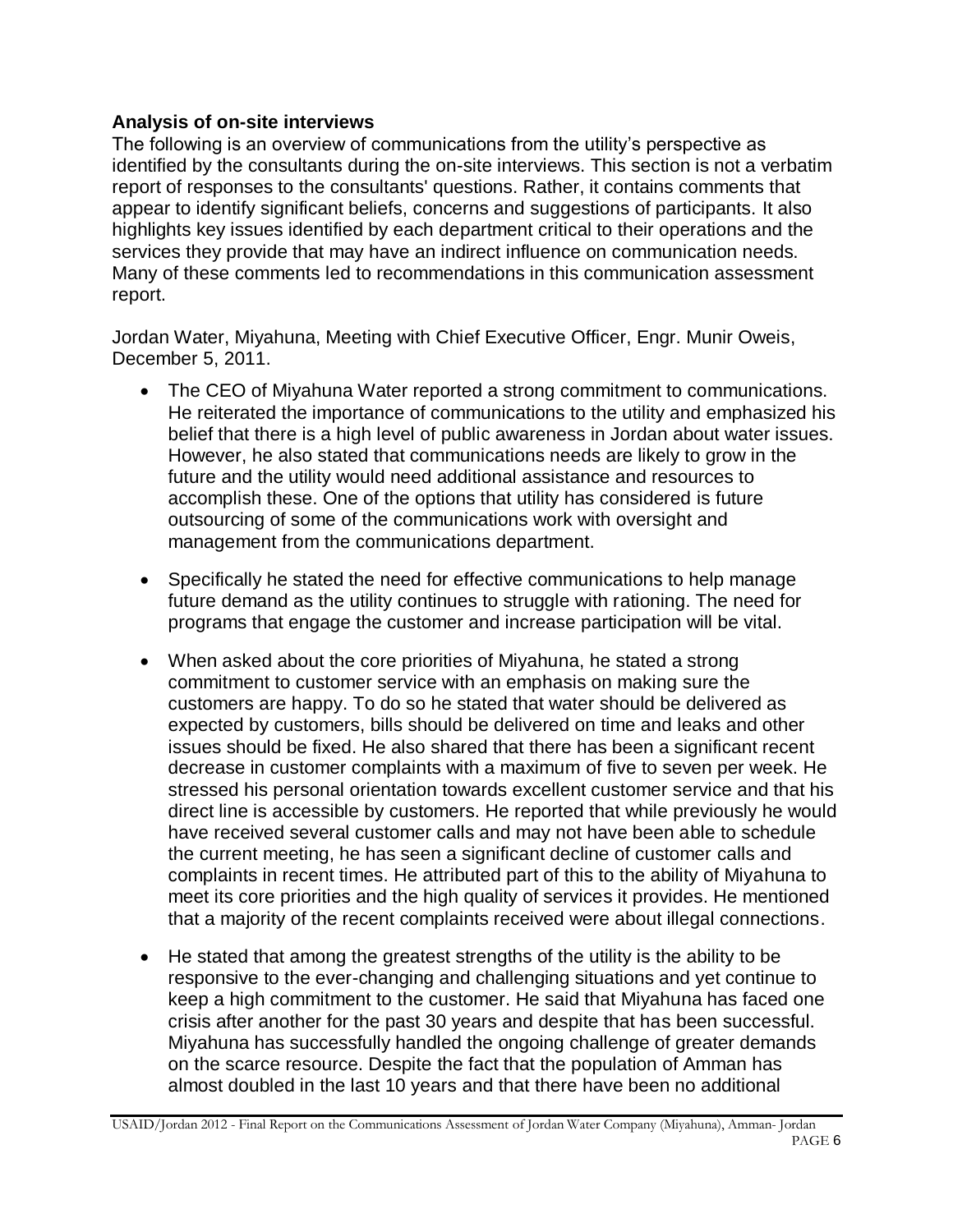resources, the utility has managed. He felt that even the recent shortage and crisis was handled very well. Miyahuna has also been very successful in decreasing non-revenue water to almost 33%.

- Some of the major priorities and projects that have significant impact on Miyahuna is the Disi water project. He stated that extra water from Disi is much needed and it is the responsibility of the government to ensure that a continuous source of water is provided to Amman. But is also very expensive water. Miyahuna has significant capital investment needs in order to brace up for this new resource. The new source would significantly add to the costs to keep nonrevenue water levels down and it would be more cost effective to plan for that earlier than later. Also, with the new rooftop continuous supply, water meters would need to change since the current meters will not work. That itself will cost JD 30 million. These funds need to come from the government and major donors since Miyahuna does not have the resources. The availability of Disi water would also prompt an initial increase in demand on water use but this will subside with the high price of this water. Customer communications emphasizing water efficiency would be important at that time.
- He emphasized the importance of good communications with Water Authority of Jordan (WAJ). Currently Miyahuna provides WAJ with quarterly plans, performance indicators every six months and senior staff including the CEO has regular meetings with WAJ.
- Regarding internal and employee communications he shared that he has weekly meetings with directors where together they discuss key issues. In addition he has monthly meetings with utility managers. Departments also have regular meetings with their staff to keep them informed.

Jordan Water, Miyahuna, Meeting with Communications Manager, Eng. Jumana Al-Ayed, December 5, 2011.

- The communications manager mentioned that the department was started when Miyahuna was created. While initially they started with just the manager, over the years they have garnered respect and currently there are a total of three staff members in the department, including the manager.
- The communications manager is part of the executive team and attends the weekly meetings with the CEO. She also coordinates utility-wide communications and utilizes a range of tactics to implement the programs.
- She stated that while initially the emphasis was on customer awareness, she believes that there is a high level of awareness of water issues and scarcity among the Jordanian public. Since 2010, her department has a social marketing focus and is emphasizing behavior change.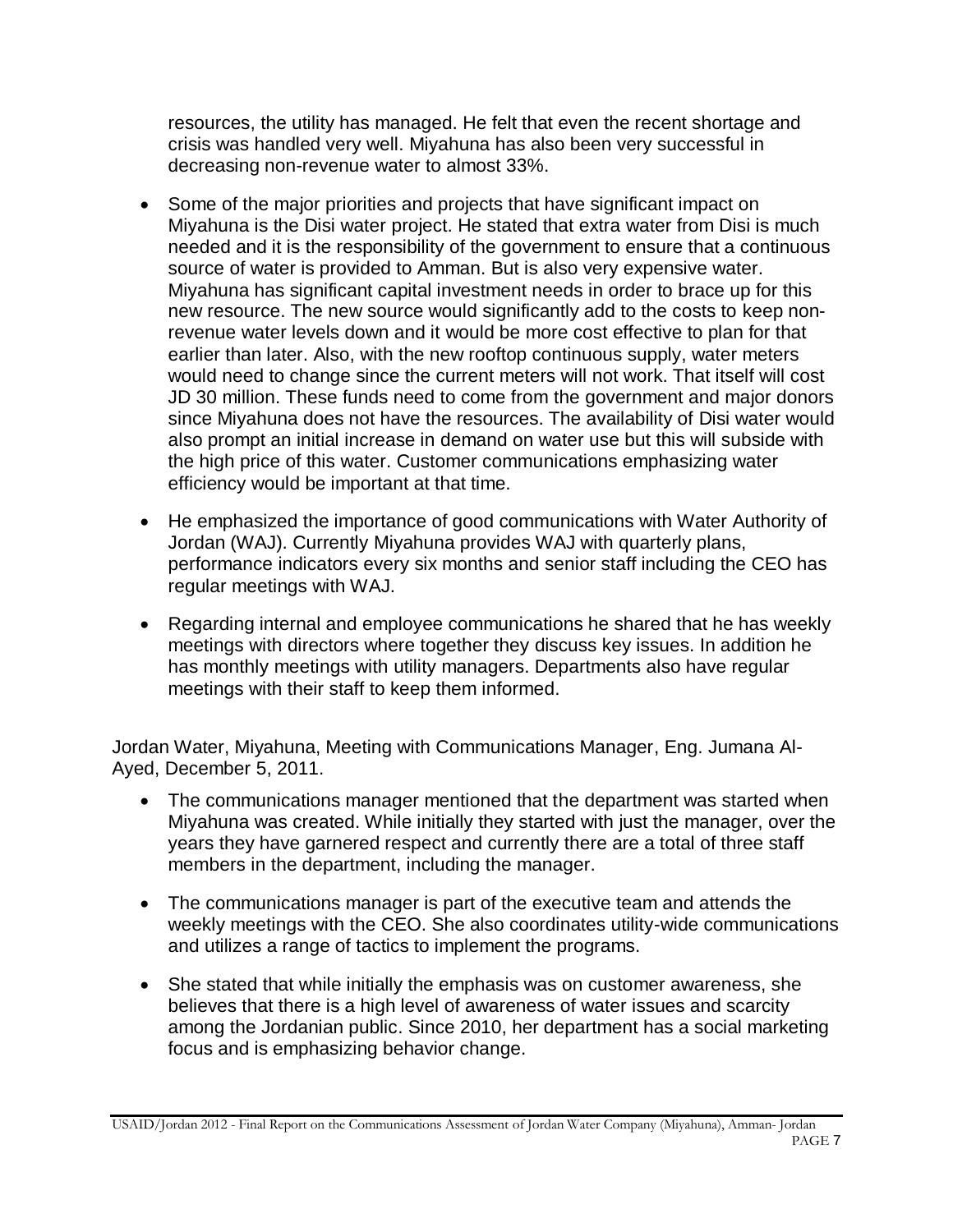- As a result, Miyahuna's communications department undertakes various campaigns targeted at different audiences. Some examples include, successful youth education and utility outreach campaigns focusing on water efficient use; campaigns targeting women with key messages on plants and watering; a recent successful campaign that promoted the installation of ground level tanks; a campaign about the new law regarding private swimming pools; and an upcoming planned campaign about water quality. This report includes an inventory of various communication tools being used (Annex B).
- She mentioned that a variety of implementation tactics are employed as part of the communications strategy. These include a customer newsletter distributed as a bill insert twice a year; regular updates on the website; participation in various events; brochures on various topics distributed through utility, youth camps, cultural centers, national events and fairs, information provided at the 11 offices including the two in malls, etc; proactive media when applicable; joint activities with NGO's; and currently under consideration are the use of SMS text messages and social media (still awaiting approval from the CEO).
- The communications department also created a plan in 2010.
- Regarding internal and employee communications, they have "Good Morning," a daily electronic newsletter. The newsletter features key news items, events and more. They also send out a quarterly hard copy employee newsletter that includes utility news, events, bill average, important statistics, photos of key events, employee features, department features, often a conservation message and more. The utility hosts several seasonal activities such as Ramadan contests for employees and their families. This is also an opportunity for the CEO and other management to meet with employees from all departments and functions.
- One of the major advantages that the communications department enjoys is that the manager attends the weekly meetings with the CEO and the directors. This enables her to find out about key issues and priorities and be able to devise communications around those.
- One of the key challenges the communications manager identified was the lack of integration of the communications function with some of the other core businesses. The manager shared the fact that despite the utility's commitment to communications, there is still a lack of recognition of the importance of communications and the need to include communications at every level of the organization. The need to involve communications at the start of a project or issue is still not widely understood. People still assume that the water business is all about pipes and there is a lack of universal understanding that it is about service.
- Another challenge voiced by the communications manager related to media relations. The communications manager is not the spokesperson for the utility. The CEO or the Technical/Operations Director is most often the media contact.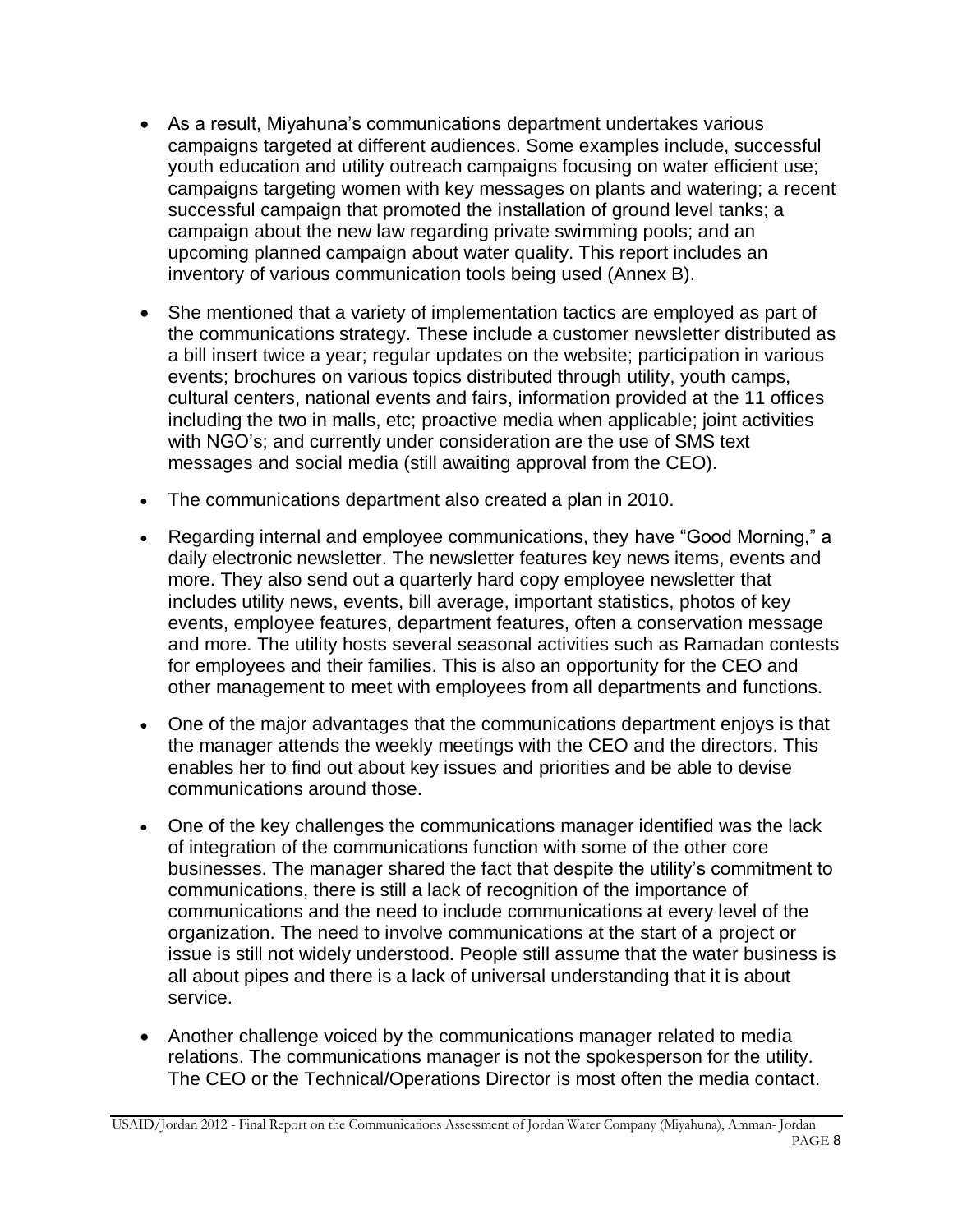- The communications manager also mentioned that as the utility conducts external negotiations with authorities such as WAJ, Greater Amman Municipality (GAM) and other government organizations, the communications department is not involved. Only the CEO, Customer Service Director and Technical Services Director are part of these discussions.
- When asked about coordination with the customer service function she said that there was good coordination between the two departments, particularly during the launch of a major communications campaign. The utility conducted a customer satisfaction survey recently and the communications group is currently reviewing the results. However, the communications department was not involved in providing the customer service/call center staff with talking points on key issues.
- She mentioned Disi water as part of the future for customers of Miyahuna. However, she also stated that the responsibility regarding Disi lies with WAJ.

Jordan Water, Miyahuna, Tour of Customer Service Center and meeting with Customer Service Manager Mr Murad Ghuzlan, principle person in charge of greeting customers, December 5, 2011.

- The tour was led by the Center's principle person in charge of customer greeting, Mr Murad Ghuzlan.
- The center has 11 customer service stations, the first is dedicated to illegal water use, stations 2 – 9 are customer service, and windows 10 and 11 are for collection.
- Within the center there are two administration desks (they call them Diwan) for tracking incoming and outgoing mail.
- A dedicated internal call center is also available on-site to follow up on visiting customer complaints with two staffers.
- Daily average no. of visitors to the center mounts up to 800 with a rate of 55 65 visitors for customer care representative.
- Working hours for center employees are either 7:30 15:00 on a 6 day/week basis or  $7:30 - 16:00$  on a 5 day/week basis.
- There is a collection room at the back offices specifically for handling incoming bill payments from banks and post offices as well as payments the Jabi brings back to office (the Jabi is an employee whose job is to cut off service from homes with outstanding bill amounts but can also collect payments on-site as not to cut off the water).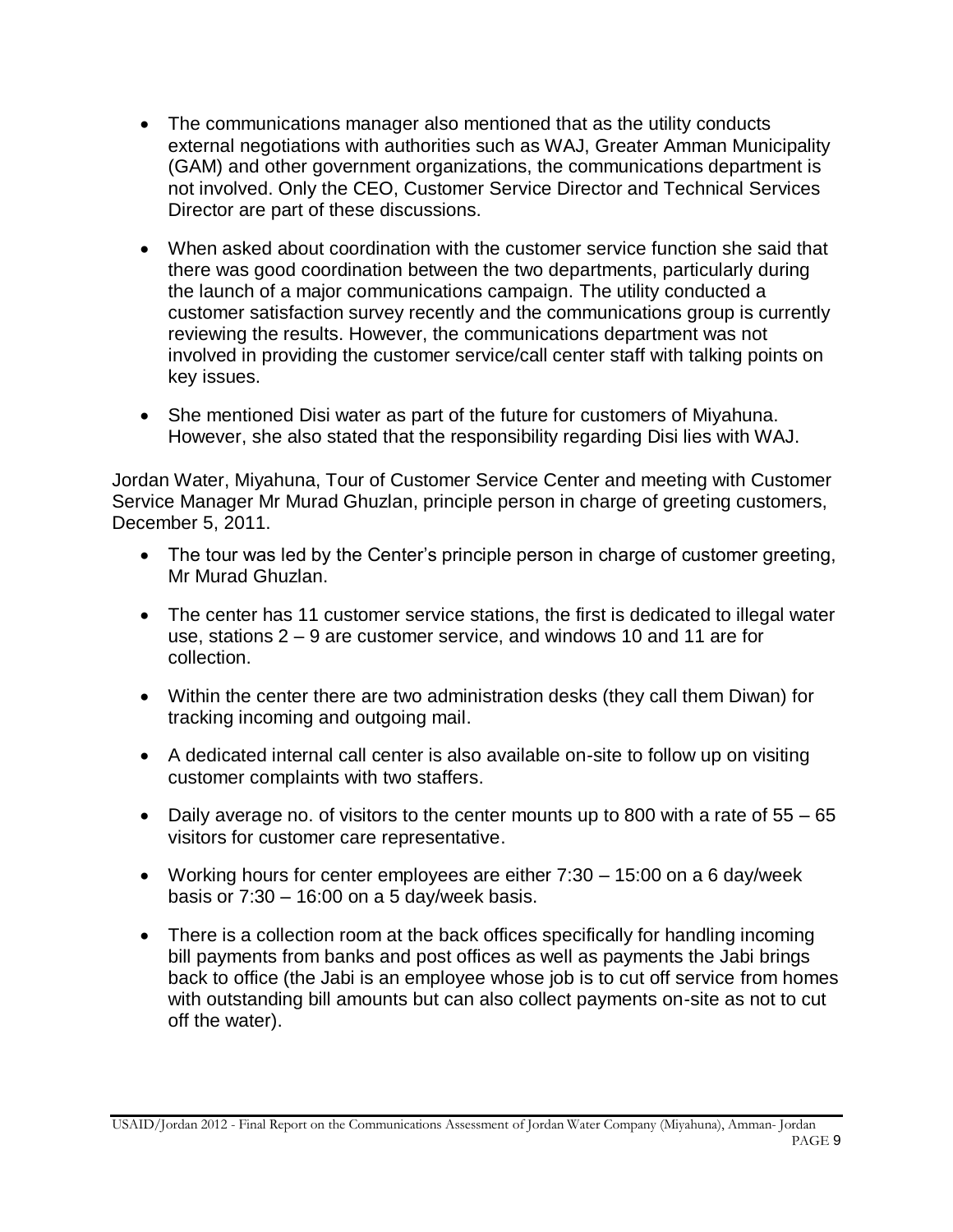- Also located at the back offices is a dedicated team to follow up on installation of new water meters and the re-connection of those that were disconnected due to outstanding payments.
- The biggest concern expressed by employees was relevant to the change of bill cycle into monthly which had a tremendous effect on the workflow; a) it raised average customer service time from 7 minutes previously up to 20 – 25 minutes, and b) it added more pressure on the meter readers who are not sufficient in number to cover all subscribers –they reported a deficiency of 5000 readings per month.

Jordan Water, Miyahuna, Meeting with Information Technology Director-Mr. Naser Bataineh, December 6, 2011.

- The IT director mentioned that one of the greatest priorities for Miyahuna was the reduction of non-revenue water. One of the key IT functions to help support this goal is the G.I.S. system and that has been the key focus area for the IT department.
- Currently about 70 to 80% of the water system has been updated with the G.I.S. capabilities while for the sewer system the implementation is in the 40 to 50% range.
- The IT department at Miyahuna supports the communications department. The utility's website is supported by IT and offers several features such as web streaming, ability for the customers to sign-up and offer suggestions, view their bills online and more.
- They also have web analytics that can provide the information on the number of web users. There are currently 2,261 subscribers to the utility's web system.
- He also mentioned the new call-center that has integrated state-of-the art technology.
- He also talked about a comprehensive Intranet site that offered employees with a range of services including a daily electronic newsletter.
- He shared several challenges and ideas that he felt could greatly increase efficiency, customer service and overall customer communications.
- One of the primary challenges he identified was the need for a strategic planning process rather than just a business plan. This would set the stage to re-engineer all systems and processes and establish an integrated system for the utility. For example, to better meet customer needs and for better customer service, Miyahuna needs asset management maintenance to be integrated with the customer service function. A comprehensive systems approach is needed prior to mere implementation of applications. This would make processes more effective and ultimately lead to better customer service and communications.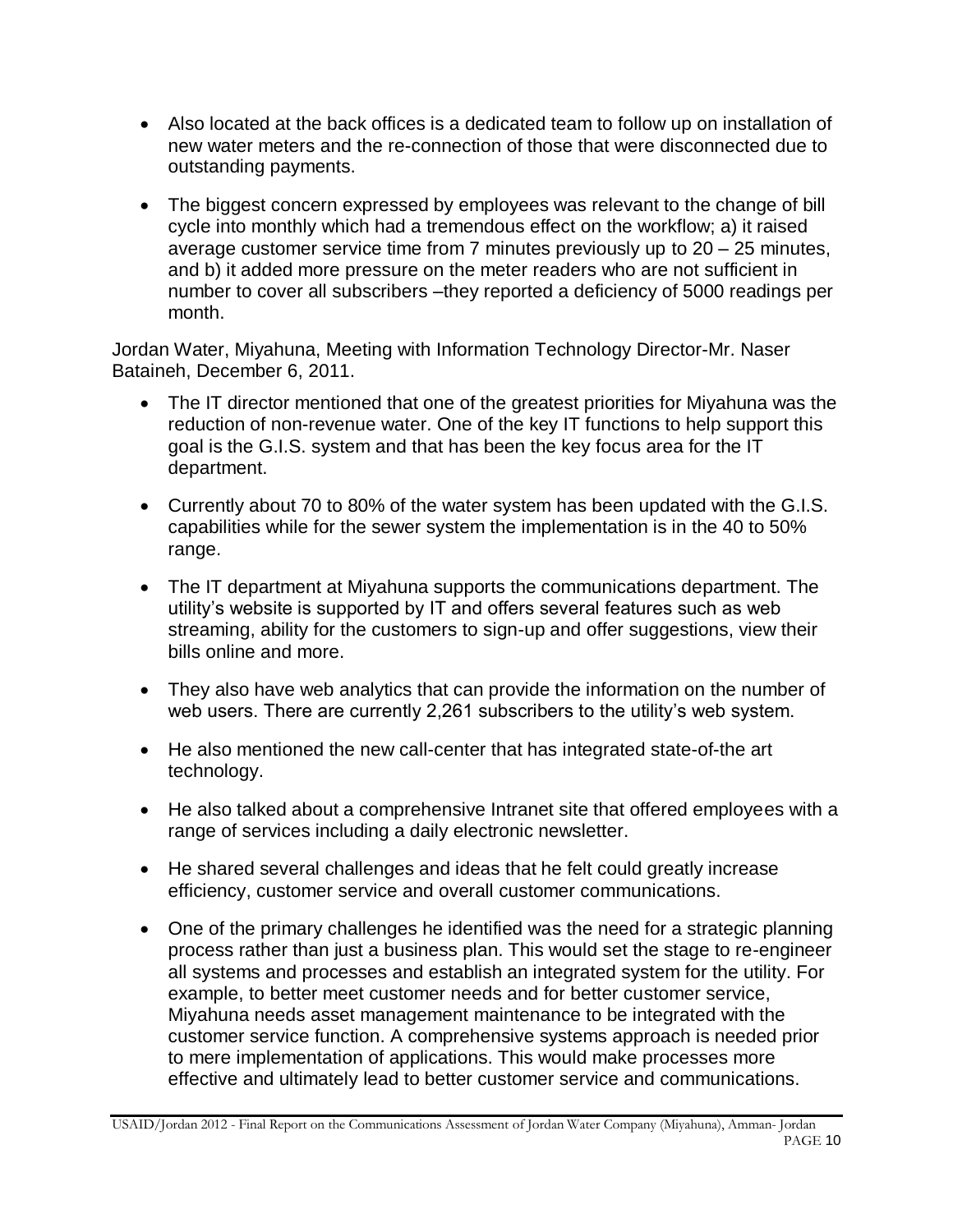However, lack of budget is a major constraint and this hinders a holistic technological approach.

- Other challenges related to information with the customers that he mentioned were that not all departments provided information in time to be updated on the web.
- He believed that customers had expressed an interest in more e-services such as electronic bill payments – IT had not seen the latest customer survey but felt this was a customer priority.
- He also said that they were looking into mobile applications for the web and other e-services.
- He mentioned that currently IT was not involved in the social media plan for the utility. They were currently waiting on the CEO's decision on whether or not to move forward with social media.
- He said that the IT department is very proactive in sending people for training and working to implement the most current technologies. Currently he is getting his staff trained in multi-media inter-active applications such as those that could be used for interactive web-based games.
- He also expressed a great deal of interest in employing web subscription features that would provide automatic customer notification via emails when web pages were updated and for email blasts to customers on major issues.

Jordan Water, Miyahuna, Meeting with Technical Services Director-Eng. Jiries Dababneh, December 6, 2011.

- The technical services department is responsible for the project management of the core businesses of the company, namely water, wastewater and sewer.
- The technical services director emphasized that the ultimate goal is to provide better services for the customers. The customer's experience is shaped by the services that this department provides and their interaction with the customer service department.
- He stated that one of the key responsibilities of his department is to ensure high quality of water to the customers. He also stated that their responsibility regarding water quality ends at the water meters. He acknowledged that unfortunately the customer's perception of the quality of water is very poor. He shed light on the fact that prior to the formation of Miyahuna, there were two bad incidents regarding water quality and customers still remember those. As a result 60% of the people in Amman do not use tap water for drinking. However, he does not believe that that is a problem or an issue to be dealt with since drinking water is such a small percentage of the consumed water.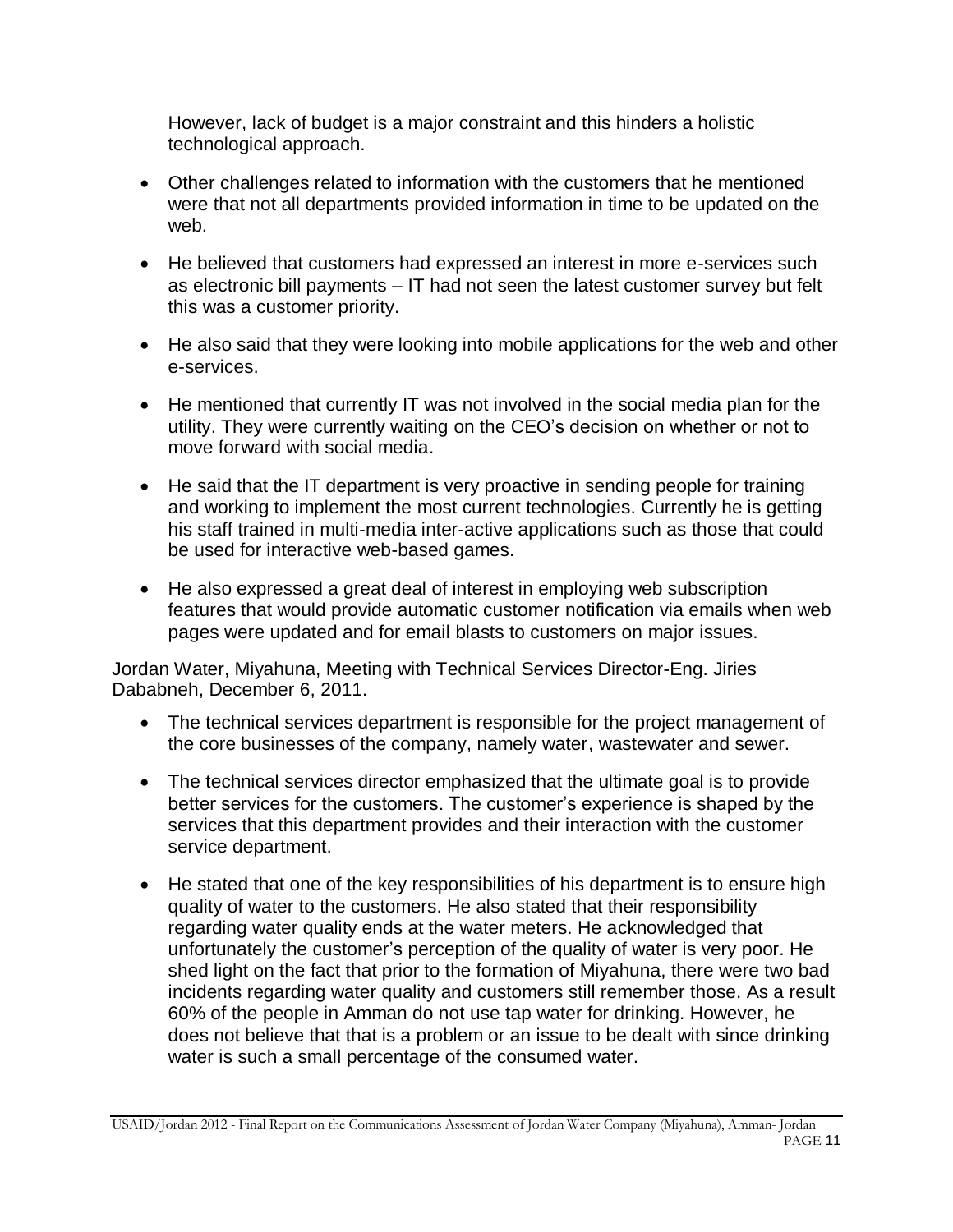- Since the formation of Miyahuna, there have been only about three legitimate water quality incidents all related to contractors.
- Another important priority for his department and related to customers is the response time for services. The utility has established targets (current response time is approximately 30 minutes) and is continuously working to improve these.
- He also talked about construction and excavation projects that his department oversees that often have an impact on customer service and perceptions. Miyahuna tries to minimize the impacts and make these better but communications to customers on these is usually the responsibilities of the municipality. Miyahuna rarely does proactive mitigation though they provide street signs and information during the projects. On rare occasions there are civil suits because of these and the insurance usually handles those.
- He said that one of the major milestones in the recent history of Miyahuna was the change from pumping to gravity.
- The next major milestone that he emphasized that would impact the utility and customers at every level was Disi water. He shared the complex dimensions of this upcoming project and how it would affect the utility and the customers in different ways.
- One of the questions faced is the mixing of water that this project would require. There is a lot of uncertainty that is around this issue and the impacts would be at multiple levels – from operations to customer perception and understanding. Right now there is no information provided to Miyahuna from the Ministry, leave alone to the customers.
- The other massive impact of this project will be price. Disi water is very expensive. Not only is there an increased cost but the cost equation that is currently part of Disi water is linked to many variables such as fuel costs, electricity costs, etc. As a result the cost of Disi water would keep increasing and the question has yet to be answered as to who will pay for this. The project has been established as a build operate and transfer project and ultimately the customers will have to pick up the tariffs for this. Yet there has been no communications to date on these impacts to the customer because to date even Miyahuna does not have the information.
- He strongly believes that this will need a strong communications campaign that needs to be transparent at every level. For instance, he believes that the customers are not even aware of the real cost of fuel and given the complexities and the variability of this project it will need a long-term dedicated communication and social marketing effort that needs to start now.
- He also shared the challenges of the traditional communications tools that are currently available. He mentioned that the percentage of people who read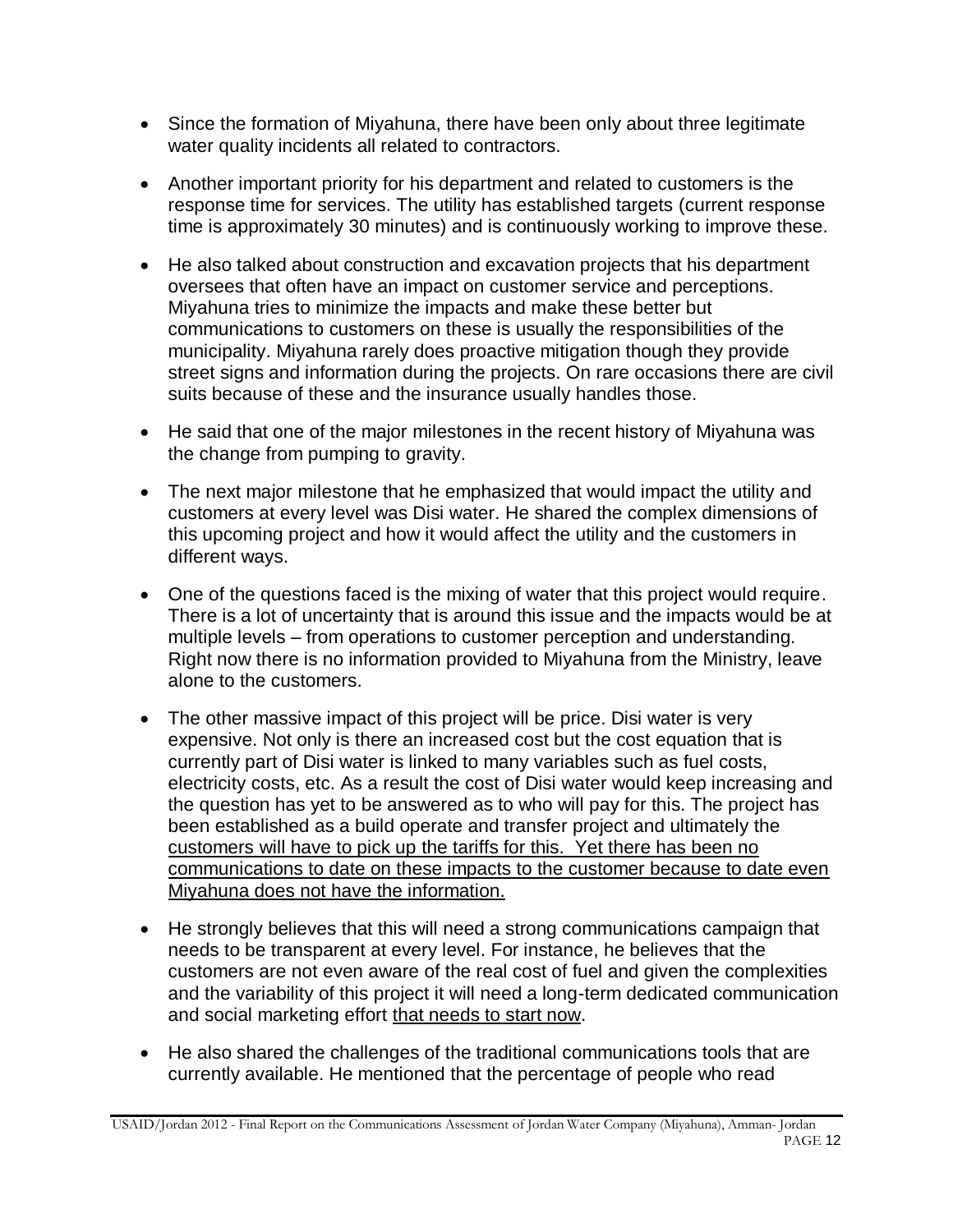newspapers is dramatically decreasing; very few people watch the TV news; while 5 years ago there were two radio stations and it was possible to get your message out through those outlets now with the proliferation of more than 30 stations it is impossible to reach your audiences. He said that Petra news agency was still an option but several more comprehensive efforts were needed.

• In his opinion less than 20% of the customers are aware of Disi water.

Jordan Water, Miyahuna, Meeting with Business Plan Director-Eng. Nizar Awad & Eng. Rabha AL-Kilani, December 6, 2011.

- In the 1990's, the government decided to contract out the operation and management of the water and wastewater services in Amman. The contract was signed with LEMA for 5 years but extended until the end of December 2006. The business planning unit shared that in 2007 when Miyahuna was created and took over from LEMA the former consulting group; there was an existing 5-year business plan that was effective from 2007-2011. The plan included the six pillars listed below that govern the philosophy of the utility and communications was emphasized as a major emphasis.
	- o Managing water scarcity
	- o Establishing customers confidence
	- o Meeting the demands of growth
	- o Building planning and technical capability
	- o Partnering with GAM
	- o Enhancing Miyahuna's capabilities
- However, that plan is not a living document and is not being followed. Currently a new plan is being created and the development of the new plan involves various stakeholders such as Program Management Unit (PMU), WAJ, and each of the departments. But it does not include the community and a citizen task force is not part of the process.
- The director stated that the O&M function at the utility was well established and followed through. However the capital needs are not being met and resources to plan for these are non-existent.
- He also emphasized that Disi water is the next big change and challenge that is upcoming. It will mean a huge change in the strategic philosophy for Miyahuna and all its customers.
- Some of the challenges it brings includes lack of clear information and all the facts, particularly in the communications between WAJ and Miyahuna.
- He believed that customers are aware of Disi water but see it in terms of a 24/7 supply of water rather than the current rationing. However, he said that it brings other challenges and lack of understanding of various other issues, both internally as well as externally.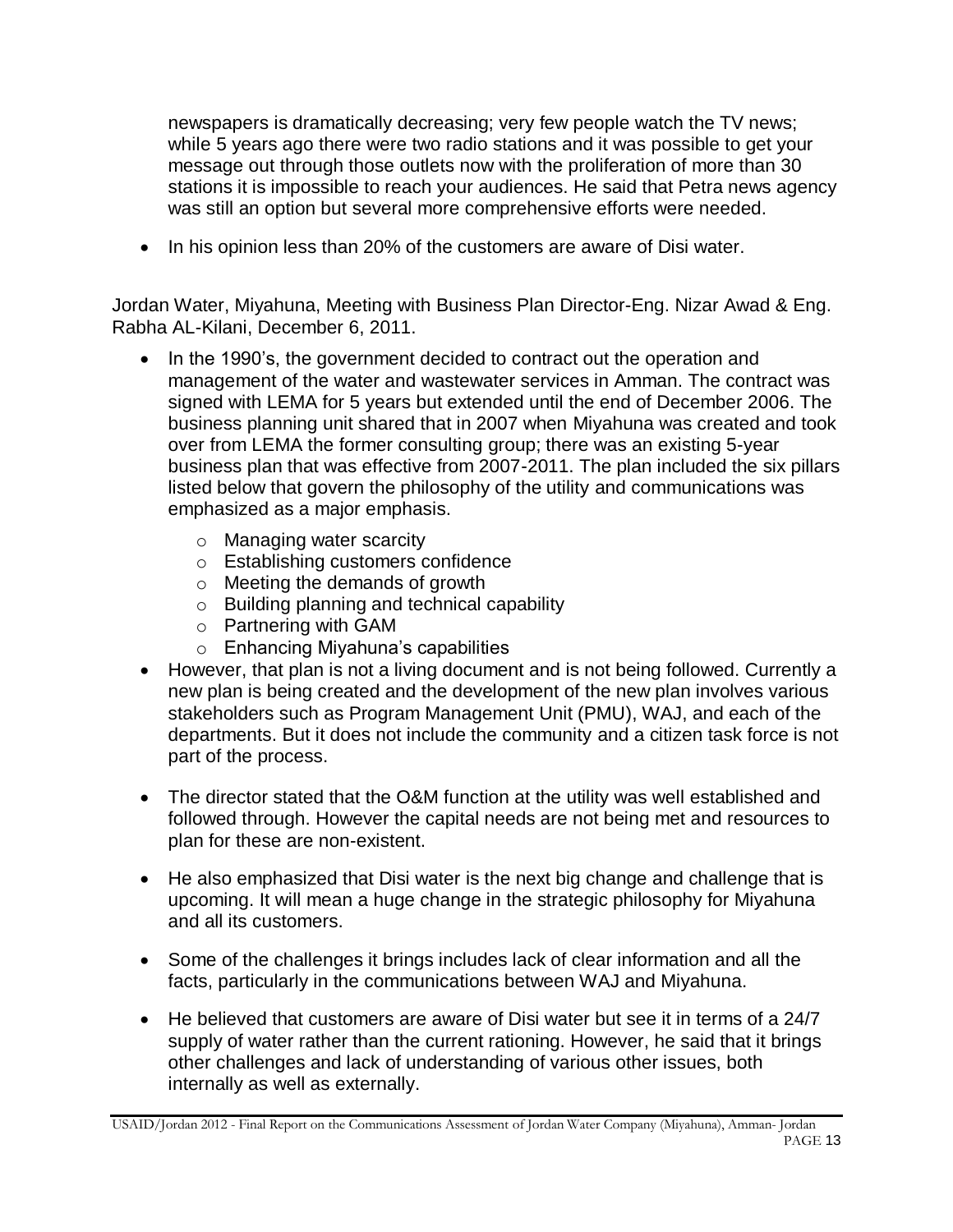- Among these he emphasized the lack of customer information regarding tariffs.
- He also said that customer confidence in water quality is a big issue.
- He also believed that the change to Disi water will create other challenges for Miyahuna as their service area could potentially expand to Madaba and maintaining service levels will be a challenge then.
- Regarding the current change in billing from quarterly to monthly, he acknowledged the short-term challenges it has created. However he supported the view that it was better for the financial health of Miyahuna and also would be less of an impact to the poorer sections of the population.
- He stated the need to emphasize greater Internet communications with the customers and to use the call-centers as a source of information dissemination with the public.
- Overall he believed that there is a need to build trust with the customers.

Jordan Water, Miyahuna, Meeting with Human Resources Director-Eng. Naser AL-Nabulsi, December 6, 2011.

- The Human Resources Director mentioned that there are 1528 employees at Miyahuna.
- The main emphasis of the department is health and safety of the employees and interpersonal issues.
- The department is also responsible for training. He mentioned that all customer service staff get trained before they get on the job. Their training also includes health, safety and inter-personal communications. There is also annual training that is provided to them.
- The director was not sure of the exact number of employees who had the use of Internet by employees and how many could access the daily employee newsletter. However, he did state that 30% of Miyahuna employees did not have a High School certificate.
- He mentioned that when each and every employee needed to be alerted on something they would use official notifications to do so and these are usually posted. Currently about 90 memos are posted every year.
- He stated the importance of employee feedback and mentioned that they had recently conducted an employee satisfaction survey. He offered to make copies of that available to PAP.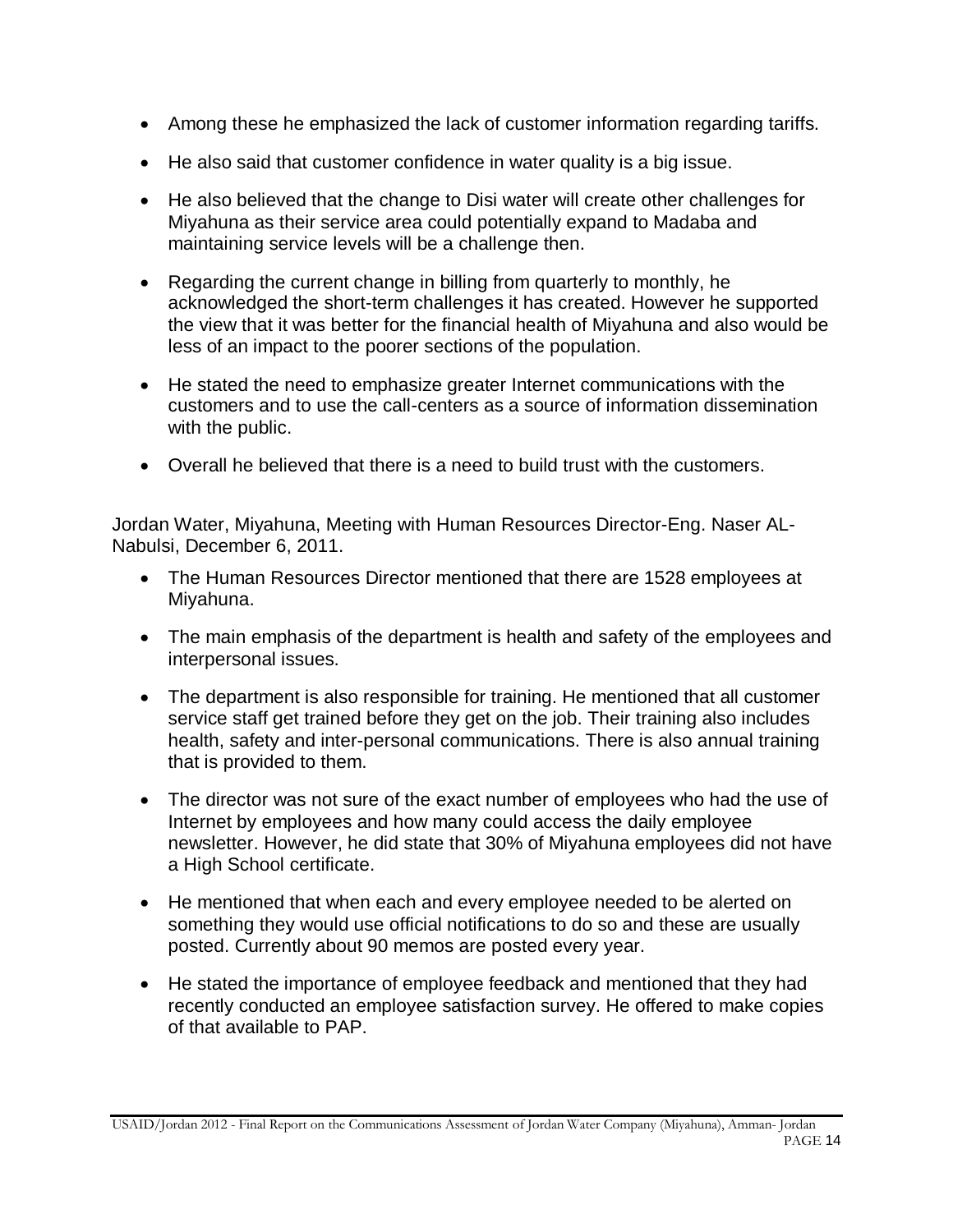A review of the employee satisfaction survey indicates that 72% of the employees indicated that they were satisfied with their work. 59% indicated high levels of satisfaction with incentives, 75% with their work environment, and 82% believed that Miyahuna operated with transparency. One of the areas identified for greater improvement was the need for a clear communications policy and recommendations included formulating a clear communications plan and communicating that to employees; and creating a comprehensive employee training program.

Jordan Water, Miyahuna, Meeting with Miyahuna's Customer Service Director–Eng. Mohammad Malkawi, December 7, 2011.

- The Customer Service Director provided some history and some key milestones that have influenced the culture and priorities of Miyahuna Water. He shared that until 1999 the company was part of the government sector at which point management was transferred to an international management contract.
- One of the major changes that took place in 2000 was that all 65,000 meters of the users were replaced. This was a 1,722,500 JD project and prior to this all billing was manual.
- Another major issue at that time and related to the metering was unaccounted for or non-revenue water. It was at about 55% then and an ambitious target was established to reduce that. Non-revenue water for Miyahuna is currently at 34%.
- Another major change that was implemented was to change from pumping to gravity based distribution. Many of the pipes were old and had problems with corrosion. Now the pipes have been changed to polyethelene and that eliminates the problem.
- The current system allows the meter readers to read the meters instantly with their hand-held units.
- He talked about the recent change in billing from quarterly to monthly. Since they started monthly billing beginning of this year 2011, they recruited 104 employees, upsizing customer services staff by 28%. However the workload nearly tripled by moving to monthly billing instead of previously quarterly, and the 28% increase in staffing has been insufficient. He shared that while it has created some shortterm challenges and a barrage of recent customer complaints, several process improvements are in place to help with this. These include:
	- o Ability to read and print the bill on the spot rather than having to go back for another visit to provide the bill
	- $\circ$  Trained meter readers with systems that have increased the productivity of the routes they follow and the number of households they are able to cover

USAID/Jordan 2012 - Final Report on the Communications Assessment of Jordan Water Company (Miyahuna), Amman- Jordan PAGE 15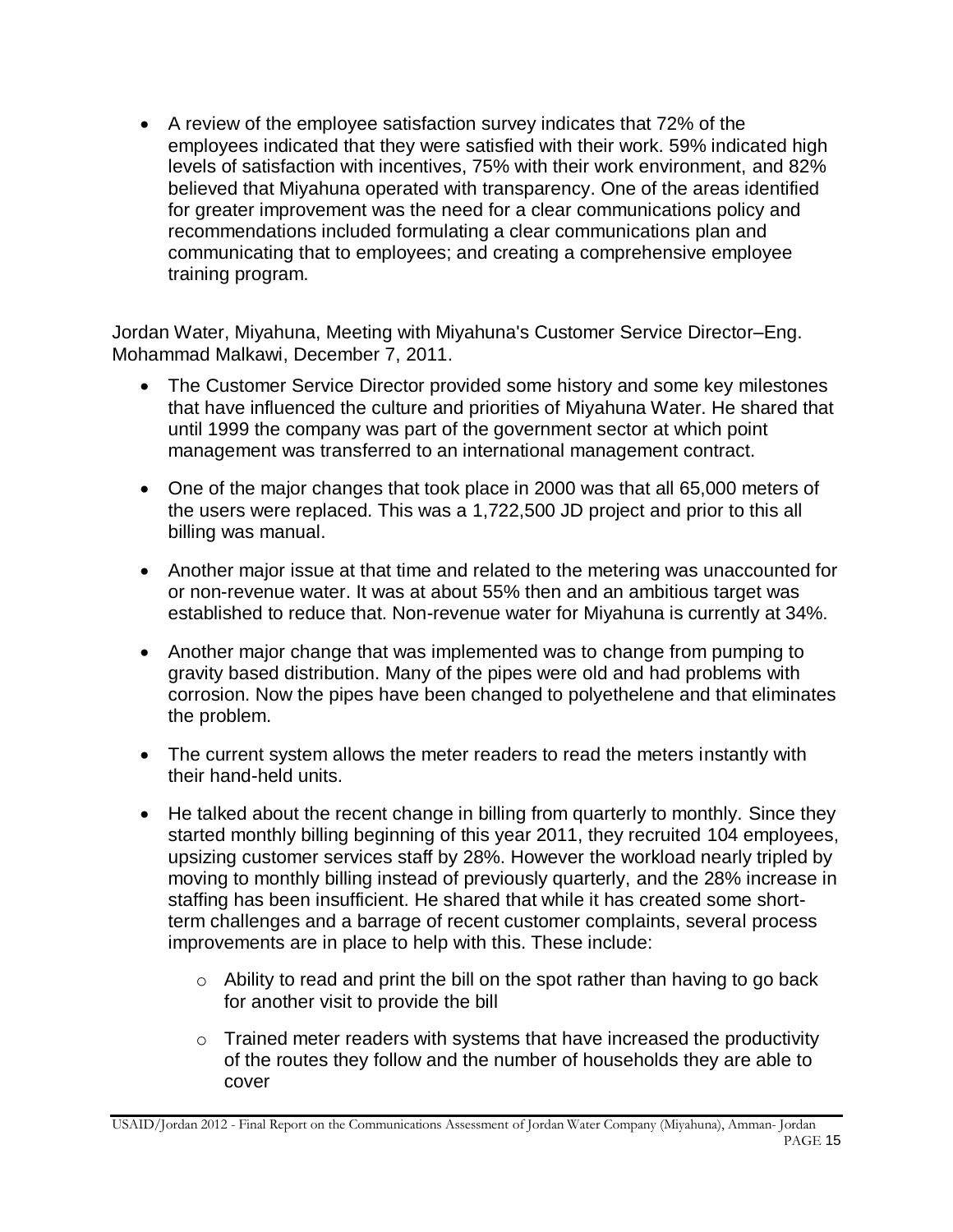- $\circ$  An increase in the number of meter readers from 37 to 77 for the company
- He shared that overall the percentage of customer complaints has decreased over the years – it is currently at less than 0.04% of what it used to be. In fact a recent customer survey has shown that more than 75 -80% of the customers are satisfied. However, the total numbers tell a different story since the rate of growth of customers of Miyahuna has been at the rate of 22,000 to 25,000 per year. And if this trend continues there will be an increasing number of customers with concerns and this will continue to impact the utility.
- He also expressed a major challenge of the lack of increase of staff resources to meet with the new demands. In 2000, Miyahuna had 1650 employees. Now after almost 12 years the company has a total of 1570 employees and a much larger customer base.
- He mentioned the strong rate of response for customer service that Miyahuna enjoys – approximately 80% of the customers are served in less than 6 minutes.
- He mentioned some of the other successes that Miyahyuna has accomplished recently including the fact that water service is restored within 48 hours of complaints, and shut-off rate is at its lowest and collection rate is at its highest.
- He also emphasized excellent service when it comes to new connections.
- Among the biggest future challenges he emphasized was the impact of Disi water on some of the key operations. These include the need to change all the meters in order to be able to read continuous flow.
- The other challenge that he expects from Disi water is the impact to non-revenue water. He expects that Disi will result in an increase in the percentage of nonrevenue water.
- From a public perception he believes that there are many opportunities to create customer awareness and behavior change. One of the biggest hurdles he identified was the lack of preventive maintenance by the customers. They do not bother to check their pipes for leaks, take care of their tanks, etc. There is a definite need for a strong campaign to encourage these changes.
- Another challenge is continued wastage of water. For example, despite the fact that people know that water is limited resource in Jordan, people still tend to wash their cars with their hoses. He expressed concern that these types of behaviors are likely to increase with Disi water when people experience a continuous source of supply. He emphasized that strong communications is necessary to address these.
- Miyahuna also has many ways to help customers pay their bills. People can use Post-Offices, many banks and many mall locations. There is a trend and shift in the customer uses of the various payment channels. In 2010, 51% paid at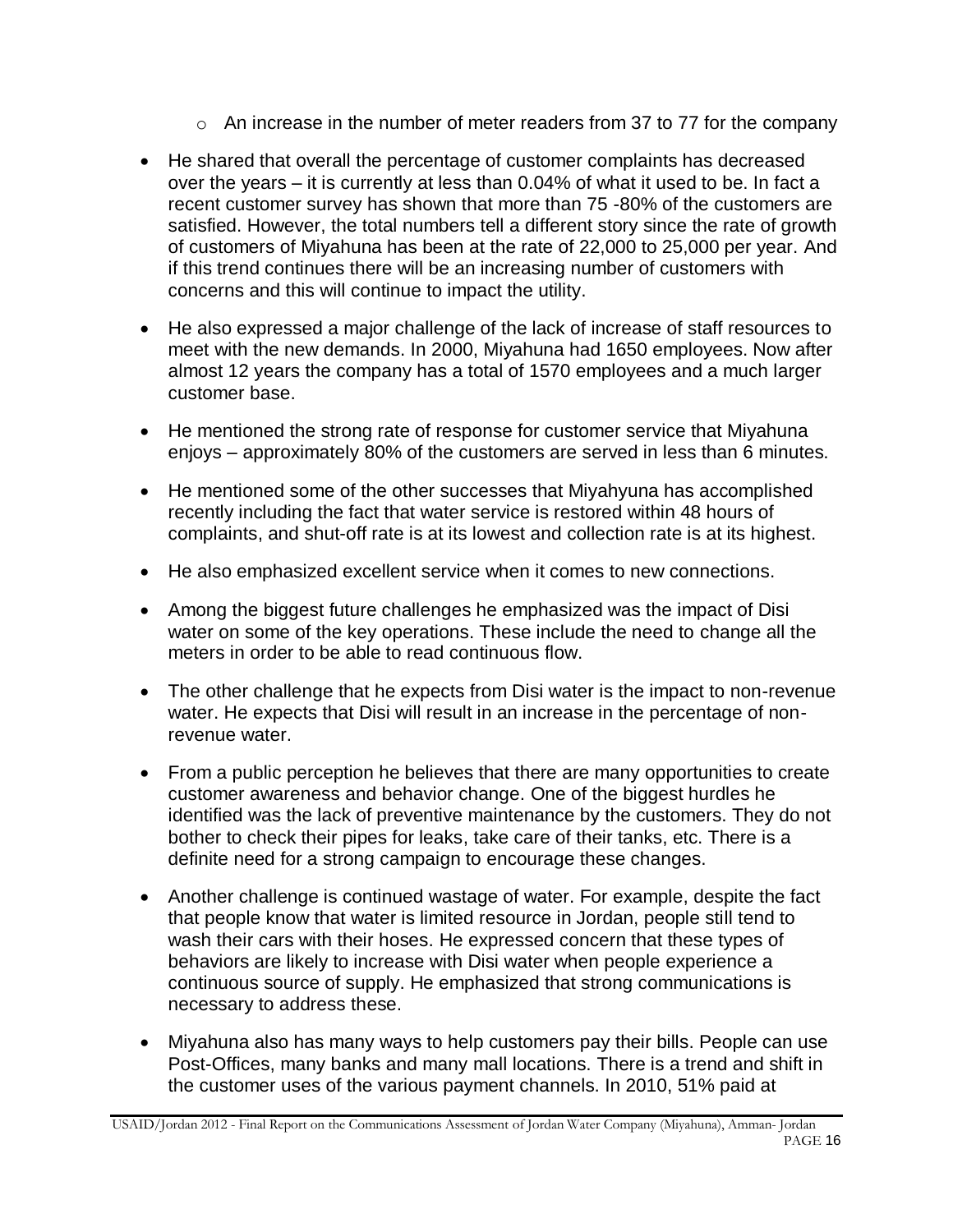Miyahuna offices, 20% at Post Offices and 4% through banks. In 2011, 48% paid at Miyahuna offices, 24% at Post Offices and 4% at banks.

- Some of the new services that Miyahuna has embarked upon include e-payment options for customers. They have recently signed an agreement with the mobile phone company Orange and are under discussions with Zain. They also have a new agreement in place with Visa and Mastercard where the customers will not have to pay an additional charge.
- Comprehensive marketing campaigns to inform customers of these services and to get them to adopt these would be very useful.

Jordan Water, Miyahuna, Meeting with Miyahuna's Zay Station's Quality Control and Assurance Manager, Eng. Majeda Alzoubui, December 7, 2011.

- The Water Quality Director explained that the primary function of this division was to ensure that high quality levels of water are monitored and distributed to the customers of Miyahuna.
- The three main areas related to water quality include Treatment, Quality and Maintenance.
- Miyahuna prides itself on having one of the best qualities of water. In fact the company was recently awarded an international water quality award.
- Miyahuna is also one of the first to recently present a water safety plan to the WHO that establishes management tools to institute a holistic safety approach from the watershed to the tap.
- In addition, the employees of the water quality section are seen as ambassadors of the company. When they respond to customer complaints and conduct site visits, they receive numerous commendations and are greatly appreciated.
- However, given that Miyahuna is responsible for the quality of water until it reaches the customers water meter, there is a significant lack of knowledge about the responsibility of the customers and as a result perception of the lack of water quality.
- As a result a significant number of the calls for service are for issues that are not related to actual water quality issues that are Miyahuna's responsibility. For example in 2010 of the 241 complaints received, less than 5% were real quality issues. Most of the others were either based on customers' perceptions and some were related to internal pipe or tank problems of the customers.
- As much as possible the chemists who visit the customers try to educate them on solutions on how to address their issues.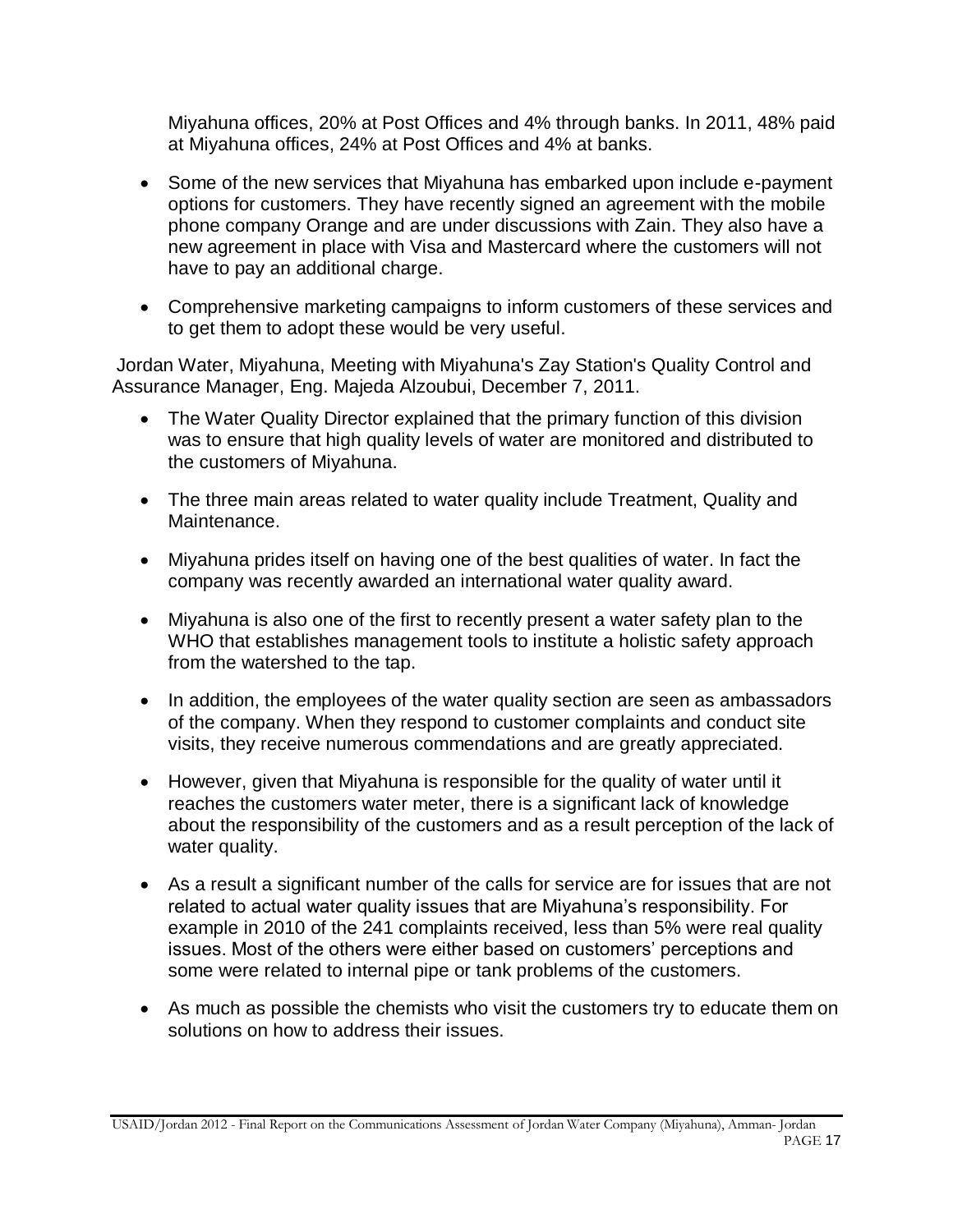- Miyahuna has a 15 minute video on water quality that is currently available on its website.
- Zay station also encourages tours from utility groups, a media tour on World Water Day and offers other opportunities for group tours. These offer a great way to educate the community on where their water comes from, water operations and quality.
- There is a strong need to create customer awareness that the quality of water is safe and to encourage customer knowledge and actions to take care of the infrastructure within their homes to ensure that their water is as pure as the water they receive.
- This effort will greatly increase efficiency at every level in the organization from the number of calls to the number of site visits, most of which could be avoided with greater customer knowledge. This would also greatly enhance customer perception and trust.
- In terms of long term concerns about water quality, there is concern that Disi water will raise a lot of customer concerns initially. From the change in taste of water due to blending, to real concerns about the increase in turbidity to perception issues related to the radium content, additional long-term customer communication to support the addition of the Disi water source will be critical.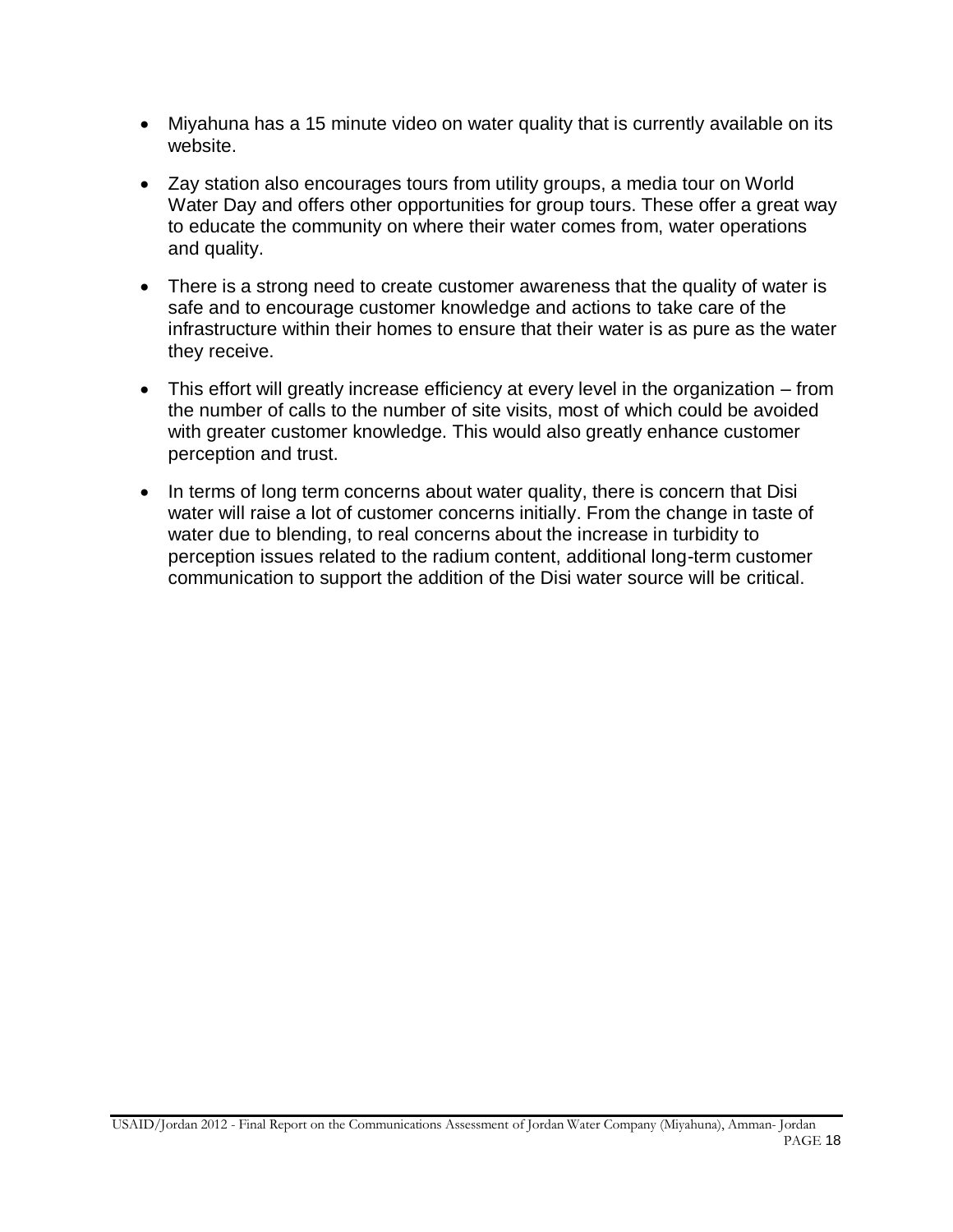# 3.0 DETAILED ANALYSIS

Whether the changes are due to diminishing resources or increased service costs, the need to communicate with customers is of upmost importance. Utilities in today's rapidly changing world use effective communication as a management tool to help them achieve their goals and lay a foundation that supports success for all their customers. Strategic, planned communication is achieved through the commitment of government agencies and company leaders, adequate resources and personnel, careful research and planning, creative implementation, and evaluation of results.

Internal communications with employees is also important. Everyone at the utility is a communicator and must accept a portion of responsibility for that role. Employees who are informed and involved take greater pride in their performance and perform more effectively.

It is important to recognize that quality utility services, high levels of customer service and effective communication go hand in hand. Positive reputations are not developed solely through effective communication. Similarly, a water utility that provides high quality services will not garner the support it deserves without an effective communication program that keeps its staff and community informed and allows for twoway dialogue and interaction.

The bottom line analysis shows that effective communications can save the utility money – both in terms more better operations as well as increased efficiencies and reduced customer complaints. In addition, good communications are the key to gaining public support and trust. This is particularly important now as the country braces for key resource issues that will affect the future of the entire community. Also, during these times of critical resource constraints, strategic communications can be the key to a sustainable future for the kingdom.

Strategic communication forces a utility to examine how its communication funds are used, and whether there are measureable results from the effort.

## **Guiding Principles for the Miyahuna Water Company's Communication Effort**

- **All communication efforts must be tied to the utility's business plan.** To be effective, communication efforts must be driven by the company's mission and goals, and be designed to support high quality water services. Communications should focus on the customers.
- **Strategic communication requires research and evaluation to be woven throughout the communications effort.**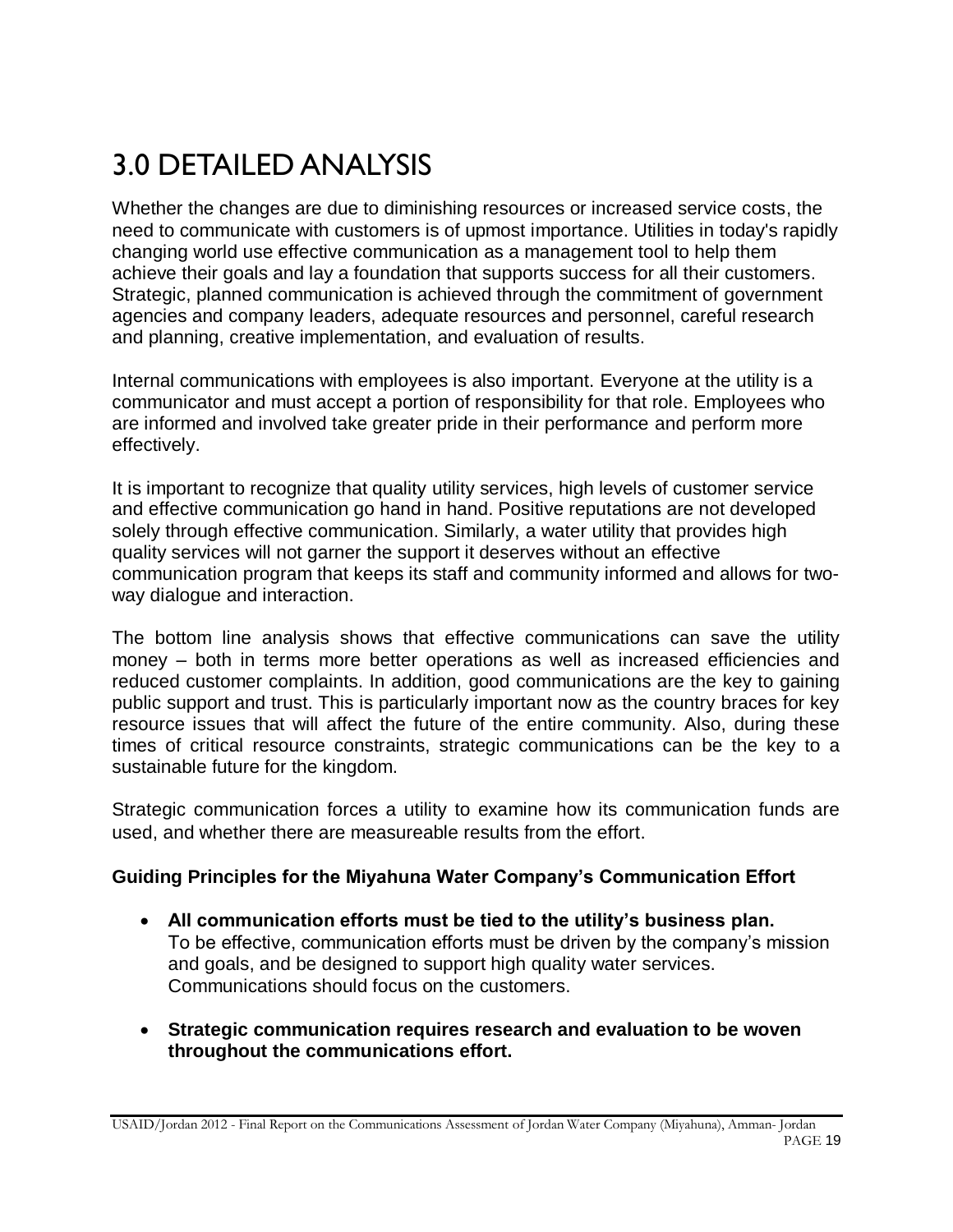No plan will be successful without research and evaluation components. While this assessment provides a starting point, research component of the utility's strategic communications plan should capture baseline data that can be used to determine progress in selected areas of the communication effort. In addition, major areas of the strategic communication plan, such as internal communications, must be evaluated each year.

 **Strategic communication and public relations is a management function.** An effective communication and public relations program must have the support at the highest level of the organization and should be a planned, systematic effort based on two-way communication with stakeholders. At all levels, it is imperative that communication occur consistently and information be presented with clarity. A variety of communication vehicles should be used to connect with key audiences.

#### **Internal communication must be a priority.**

No communication effort will be successful if employees do not become ambassadors for the utility. Employees have the ability to make or break the image of the company. Employees who did not reflect the values of the organization and are negative, non-responsive or unable to provide timely and appropriate answers to community requests will quickly undermine any communication effort. Employees should be provided with the information, tools and training needed to support them in their roles as "Ambassadors." The communication effort should focus on engaging stakeholders to take action.

#### **Technology should continue to be used and enhanced to support an efficient, timely and effective system of communication.**

The utility should continue to embrace new technologies that directly influence communications in today's world. E-mail, voice mail, web sites, electronic surveys, an employee Intranet, and social media can all be used advantageously to improve and expand the utility's communication infrastructure.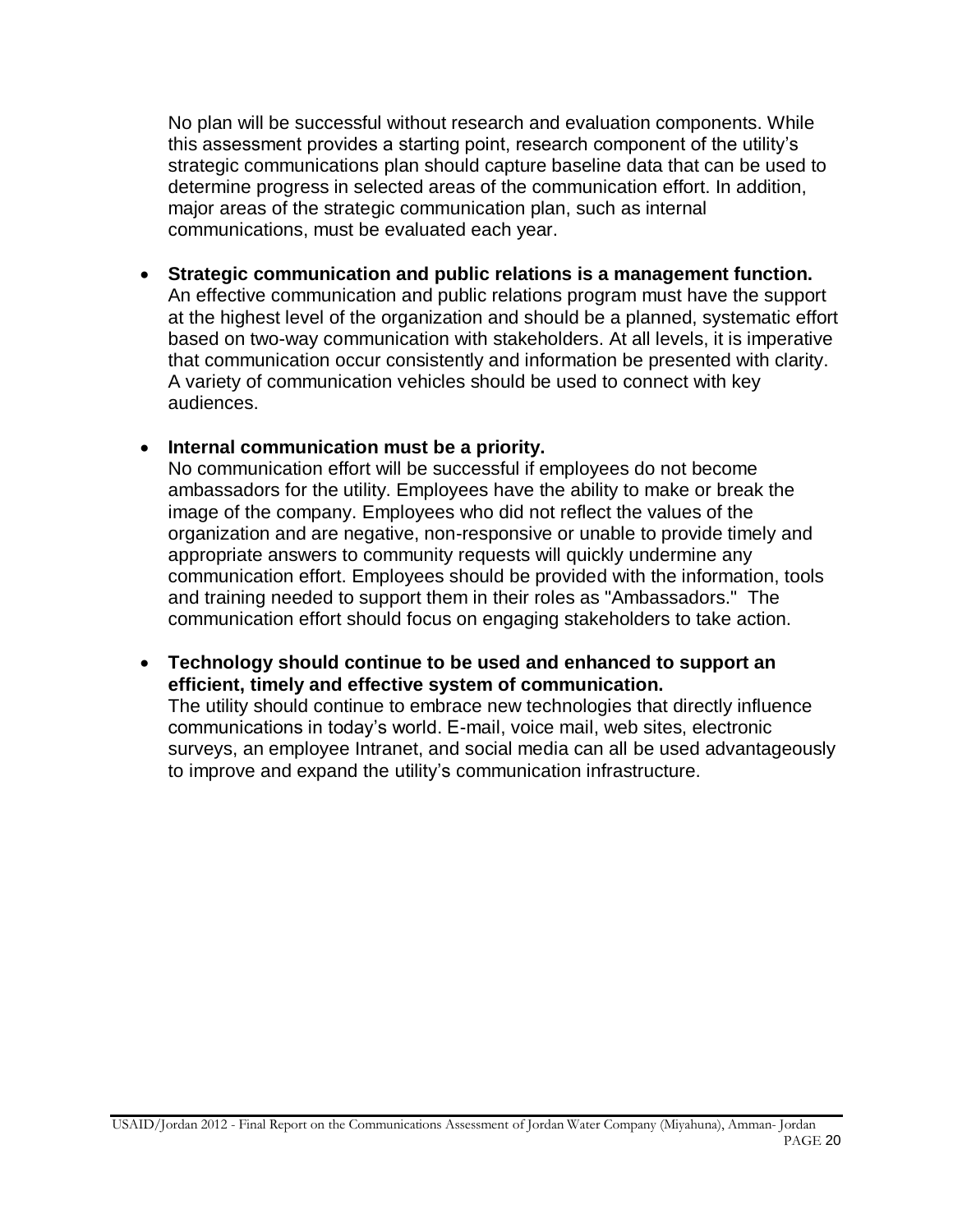# 4.0 RECOMMENDATIONS:

The assessment of the issues and priorities of Miyahuna and the corresponding communications needs revealed the need for the following key areas of focus.

# **Create an annual, strategic communication plan.**

Effective communication should be planned to support the utility's strategic directions and should constitute a comprehensive and effective communications effort. It should focus on both informing people and involving them. Regular formal and informal research, knowing the system, understanding the problems, seeking stakeholders' opinions, evaluating what works and what doesn't, and determining how the system can improve are all important components of the communication effort.

The consultants' review of the communications department showed that it is responsible for a wide variety of tasks and projects. Nevertheless, communication efforts can be refined and targeted to better meet the information needs of the utility's key issues and various audiences.

The greatest need identified by the consultants is for an annual, strategic communication plan. For communication to be effective with the upcoming opportunities and challenges that are ahead for Miyahuna, its customers and the country as a whole, it must be a planned, systematic, comprehensive, two-way process designed to create better understanding of the role, objectives, accomplishments and needs of the organization. Experience demonstrates that effective communication programs are based on research.

The communication plan should be tied directly to the utility's strategic and business plan and take into account all of its major audiences (i.e., customers, key stakeholders, business leaders, community members, and news media), the information they need and want to know, and the channels of communication that will be used to reach them. Without a plan, it is difficult to create an open dialogue, deliver the messages that are important to these audiences, and build support. An effective strategic communication plan includes multi-step communications process of research, planning, communication and evaluation, and addresses the following questions for every action or activity the utility undertakes:

- Who needs to know?
- Why do they need to know?
- When do they need to know?
- How are we going to tell them?
- What do we want them to do with the information they receive?

Without a written communication plan, adopted and approved at the beginning of each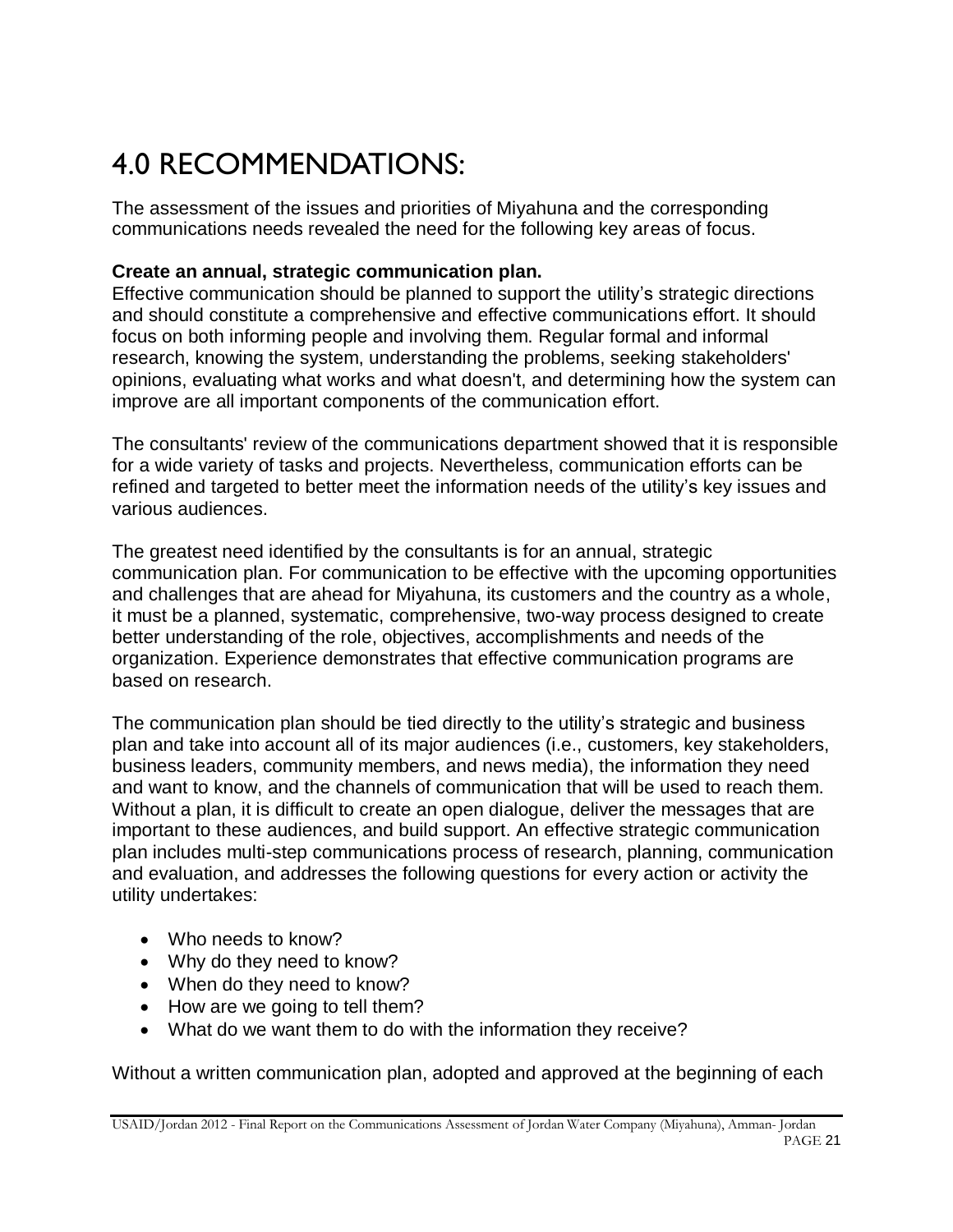year by the CEO, strategic communication that reflects the utility's priorities and delivers key messages to target audiences may be lost in the day-to-day communications that can overwhelm large utilities. A strategic communication plan can dramatically increase the efficiency and effectiveness of the utility's communication efforts because all projects are considered in terms of whether or not they support the utility's strategic directions. It also provides a vehicle for reporting on progress and demonstrating accountability through evaluation criteria built into the plan.

A well-defined communication plan builds understanding and staff involvement in utility communication efforts, and encourages telling the utility's story in "one clear voice." However, it must be remembered that a plan is just that-it should be dynamic and not viewed as set in concrete. It will need to be revised and adapted as objectives are accomplished and new communication challenges arise.

It is important that consideration be given to the budgetary and personnel resources that will be needed to successfully implement the strategic communication plan. The recommendations provided in this report are extensive and comprehensive and the utility must prioritize by need and importance how communication resources are expended. Staffing and budget allocations for the communications department should be evaluated annually to ensure program effectiveness.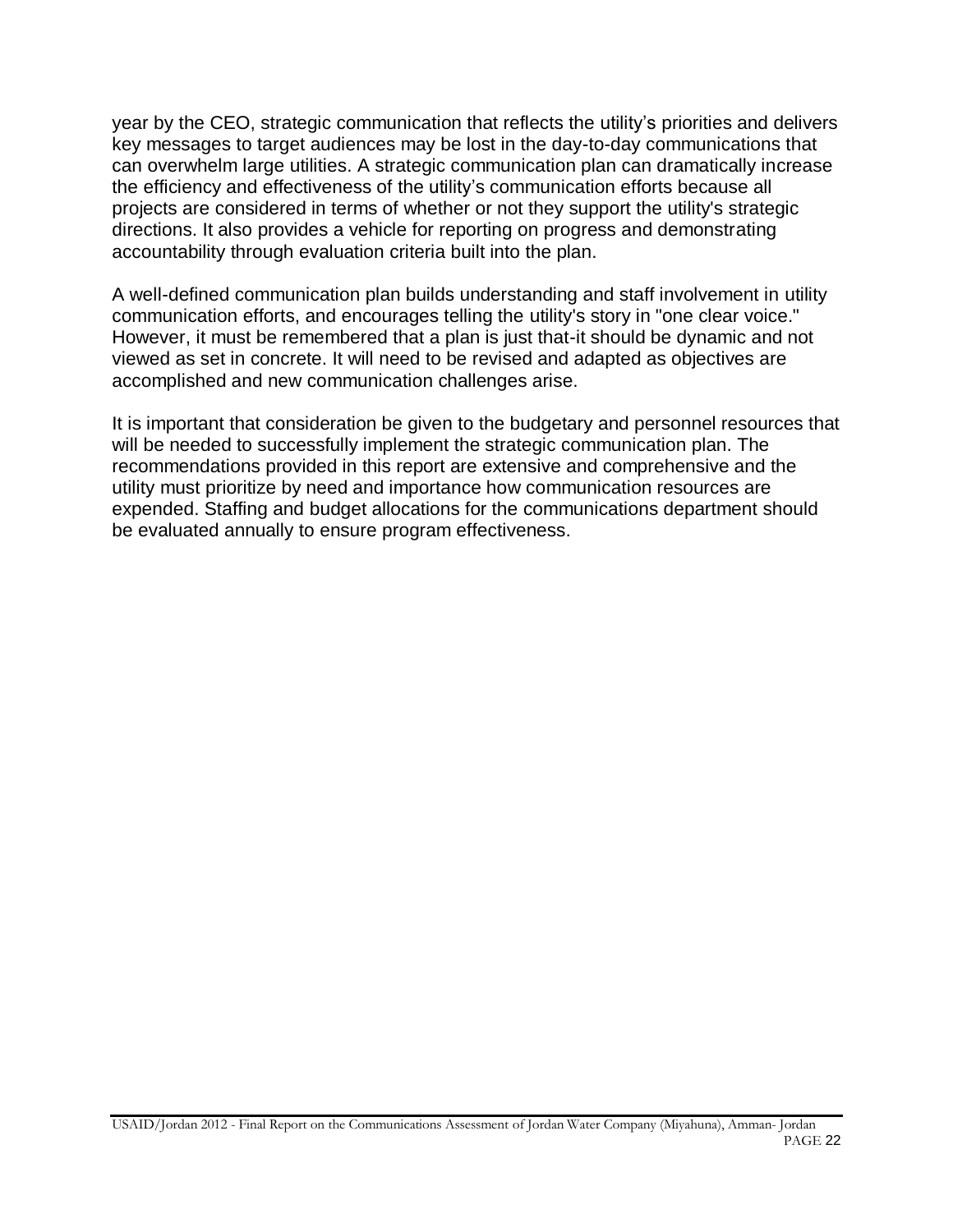The following table provides guidelines that can be used in the creation of a strategic communications plan.

|                                   | Identify the vision                                           | The communications vision is aligned with, but distinct from, the<br>organization's overall mission.                                                        |
|-----------------------------------|---------------------------------------------------------------|-------------------------------------------------------------------------------------------------------------------------------------------------------------|
|                                   | Choose goals and<br>outcomes                                  | Goals and outcomes are well defined, measurable, and help guide<br>a defined plan of action.                                                                |
|                                   | Select target<br>audiences                                    | Audiences are specific (not the general public) and include key<br>decision makers or individuals with influence on the issue.                              |
| <b>Strategy</b>                   | Develop messages                                              | Messages are specific, clear, and persuasive, reflect audience<br>values, and include a solution or course of action.                                       |
|                                   | Identify credible<br>messengers                               | Messengers are seen as credible by the target audiences, and can<br>be recruited and available to the cause.                                                |
|                                   | Choose<br>communications<br>mechanisms/outlets                | Outlets (e.g. both in the air (media) and on the ground) are chosen<br>for their access and availability to target audiences                                |
|                                   | Scan the context and<br>competition                           | Risks and contextual variables that can affect communications<br>success are identified and factored into planning when possible.                           |
|                                   | Develop effective<br>materials                                | Materials are developed in attractive, accessible, and varied<br>formats for maximum exposure and visibility.                                               |
| Implementation                    | <b>Build valuable</b><br>partnerships                         | Linkages exist with internal and external stakeholders who can help<br>align with and carry the message.                                                    |
|                                   | Train messengers                                              | Internal and external messengers are trained in key messages and<br>are consistent in their delivery.                                                       |
|                                   | Conduct steady<br>outreach                                    | Outreach and dissemination to audiences through multiple outlets is<br>regular and sustained.                                                               |
|                                   | Monitor and evaluate                                          | Activities and outcomes are regularly monitored and evaluated for<br>purposes of accountability and continuous improvement.                                 |
|                                   | Support<br>communications at<br>the leadership level          | Management understands and supports communications as an<br>integral part of organizational viability and success.                                          |
|                                   | Earmark sufficient<br>resources                               | Fundraising regularly includes dedicated resources for<br>communications practice.                                                                          |
| <b>Support and</b><br>Integration | Integrate<br>communications<br>throughout the<br>organization | Communications is seen as an integral part of every organizational<br>project or strategy.                                                                  |
|                                   | Involve staff at all<br>levels                                | Communications is not seen as an isolated function; most if not all<br>staff members have some knowledge and/or participation in<br>communications efforts. |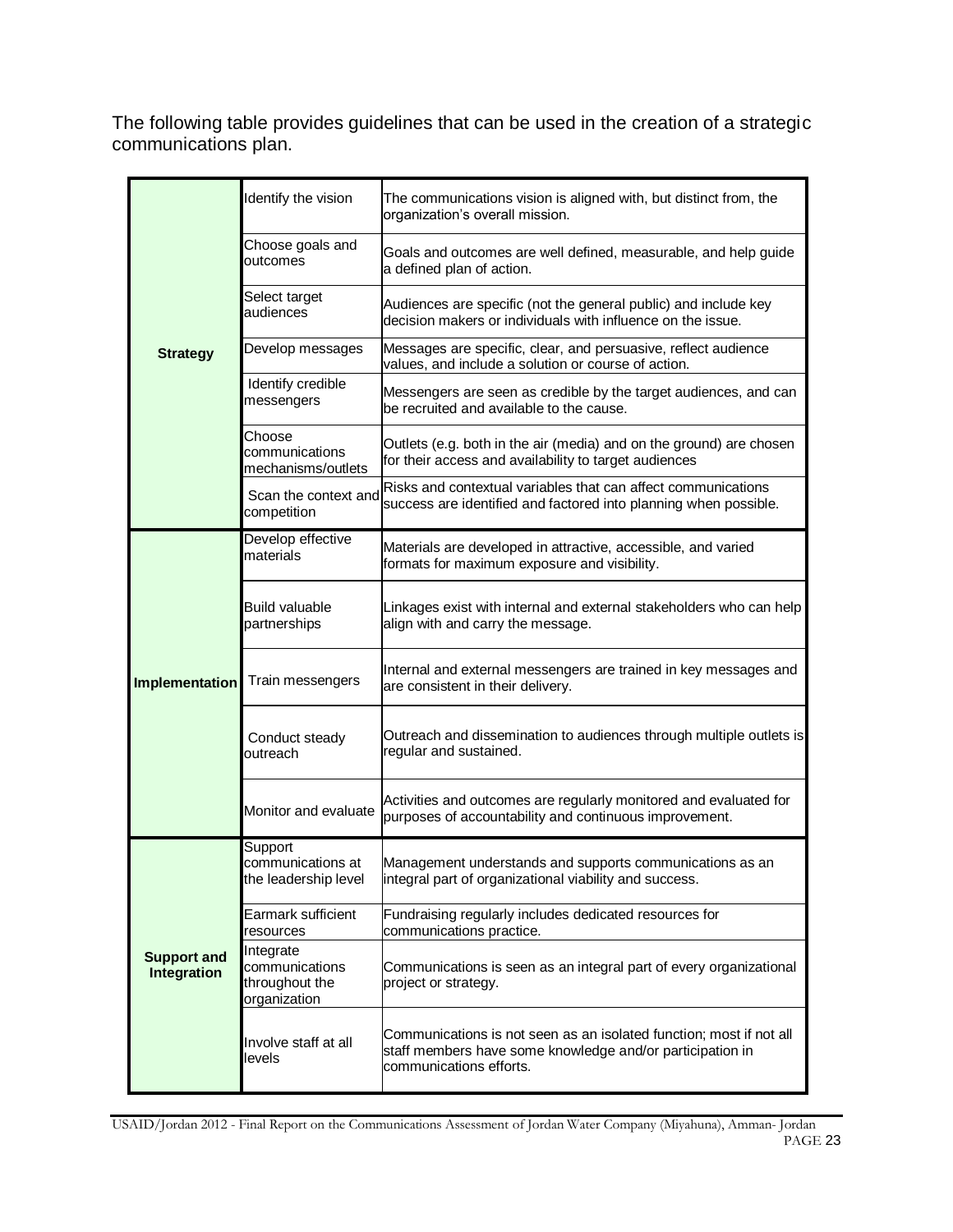### **Create individual communication plans for implementing any major initiatives or changes in utility practices and programs.**

In addition to the annual, strategic communication plan, specific communication plans should be developed in detail for any major changes, initiatives or projects that the utility is planning or is likely to face. The current assessment has revealed the following major areas of focus and ideas and tactics for each have been presented below.

The communications department should work closely with those departments responsible for these areas.

Whenever possible, the utility should try to seek input before making changes, and communication following any changes should be delivered in a timely manner. When input is sought from task forces or committees, communication follow-through in reporting back to those groups is imperative to building trust and credibility.

Although it may seem time-consuming to develop individual plans, good communication planning usually takes much less time than dealing with controversies that arise due to poor communication.

The subsequent table provides suggested marketing and communication strategies for each of the areas and short and long-term implementation options for each. While some tactics can be implemented fairly easily and quickly, others would require longer term planning. We advise the utility to carefully consider and prioritize both the short-term and long-term strategies and adopt a comprehensive approach to communications.

## **Demand Management/Water Conservation:**

Comprehensive Communications and Social Marketing Campaign to inform the community on the scarcity of water resources in Jordan, motivate them to be part of the solution and take action, and bring about long term behavior change.

## **Water Quality:**

Despite the fact that Miyahuna provides high quality water to its customers, there is little awareness of this fact and in contrast a high perception that the quality of water is poor. Not only does this translate to a lack of credibility and poor public trust in the utility, it also results in significant operational inefficiencies at various levels – from customer calls and complaints to the time the water quality staff spend taking care of bogus complaints. Plus, a huge part of this problem is the customer's personal responsibility and a comprehensive communications campaign can promote much-needed proactive and preventive behaviors.

#### **Customer Service:**

Focused communications on several services related to greater access and customer service functions can help streamline several key functions of the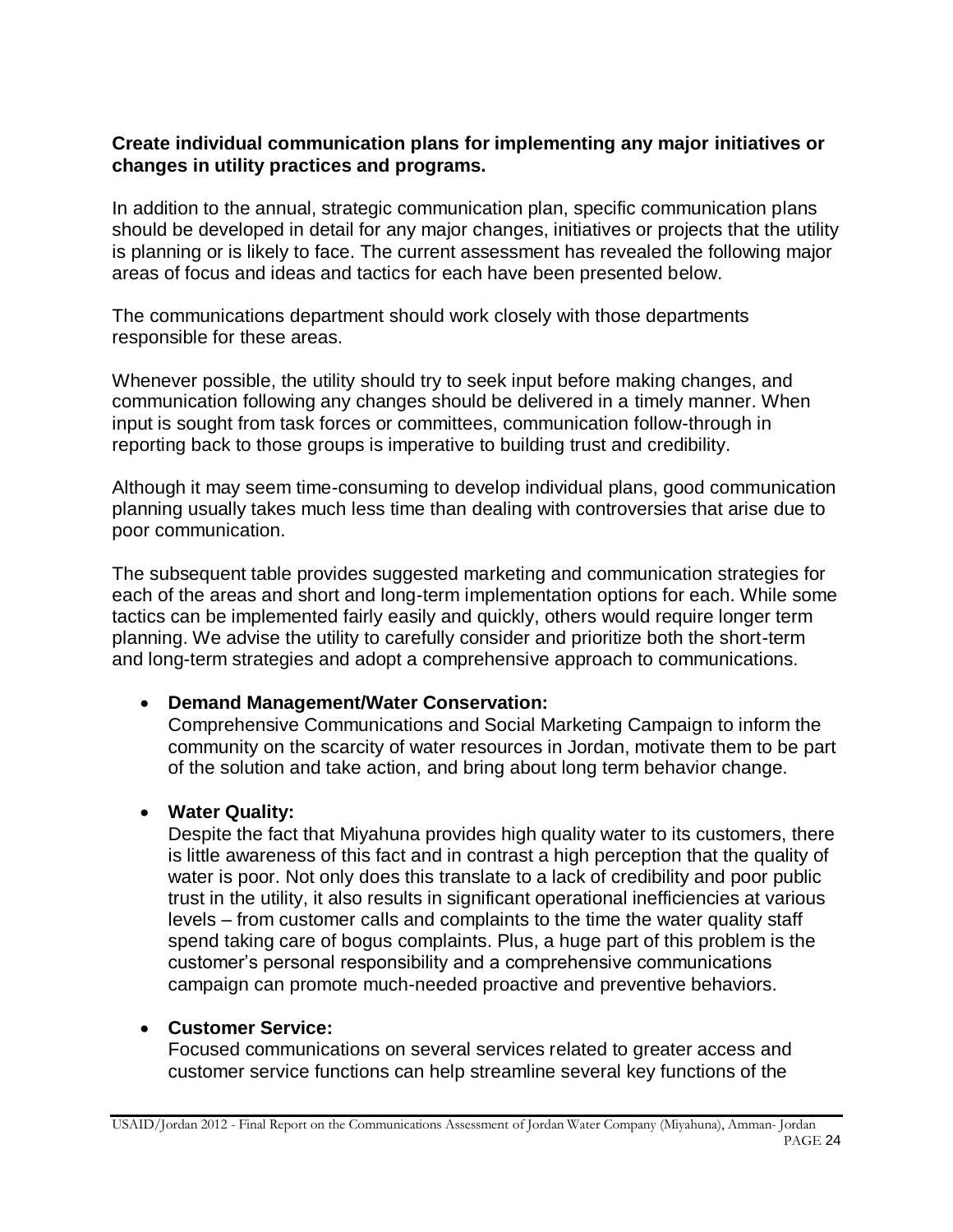utility, reduce the demands on current resources, and pave the way for better long-term communications and access. This will also help the utility take advantage of the changing culture and integration of technology in many of the service functions. For example, even as the utility experiences a growth in their customer base, comprehensive marketing can shift the load from the customer service counters to the other services such as online services and e-marketing. Additionally, w well established internal flow of information will ultimately empower the front-line staff and those with direct customer interaction to provide better service to the customers and will result in higher quality of customer service.

#### **Disi water supply:**

While the common belief is that Disi water will provide a 24/7 water supply for Amman, there are multiple challenges and issues that are connected to this new source of supply that few people are aware of. From the true cost of this new source, to challenges related to water quality, taste perceptions, demand management, infrastructure needs, and communications needs to start now with key stakeholders and customers on the benefits and impacts.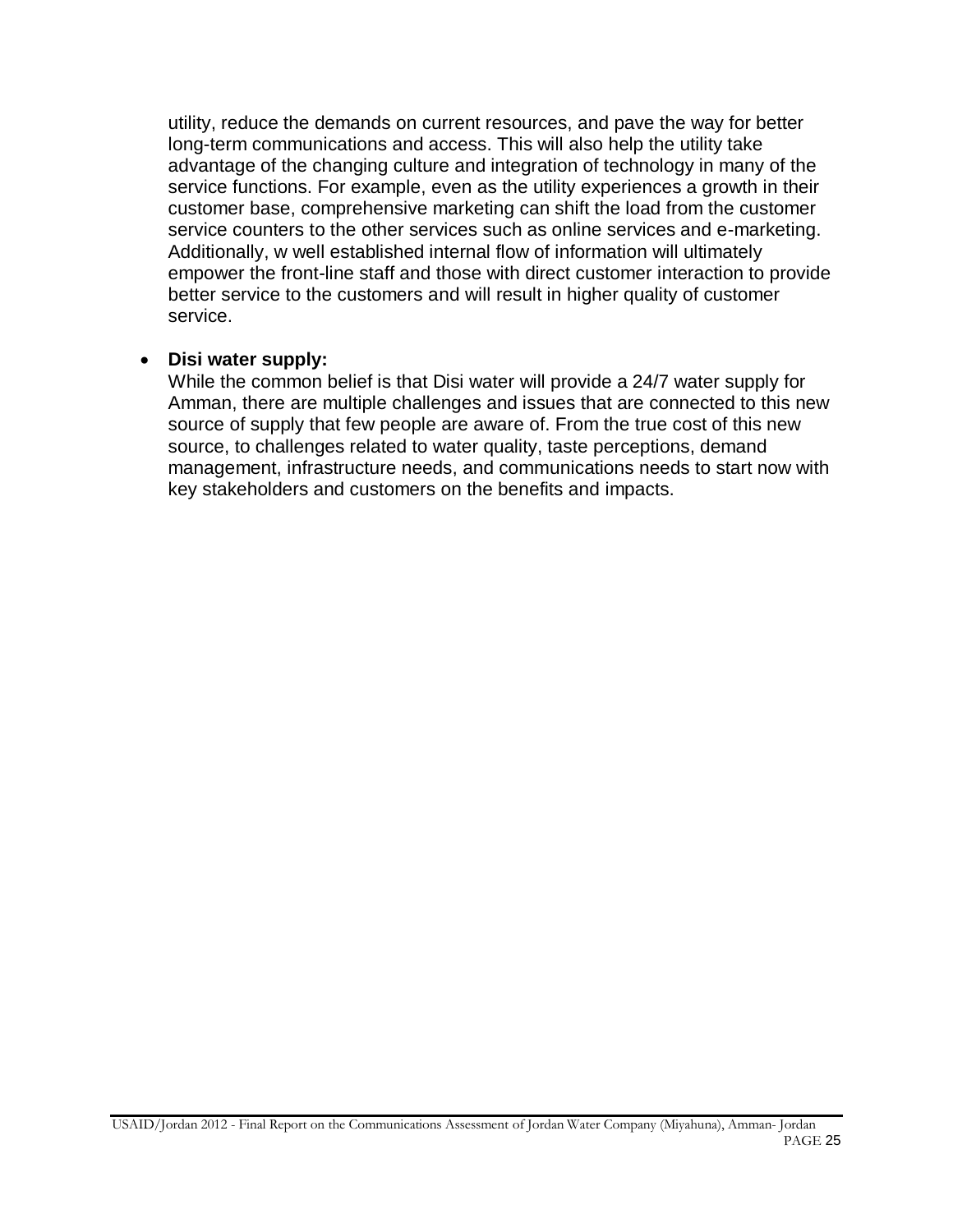| Key Topic: Demand Management/Water Conservation:      |  |
|-------------------------------------------------------|--|
| Main messages:                                        |  |
| Water is one of the most precious resources in Jordan |  |

- **Instill conservation behavior as a long-term way of life**
- **Focus on a comprehensive social marketing campaign to emphasize behavior change; provide** easy actions that promote the how-to's of conservation
- Key messages on preventive maintenance, how to find and fix leaks, etc.
- **Explore partnerships with other agencies such as energy utilities to offer incentives and rebates** for conservation
- **Educate key audiences on Jordanian Plumbing Code**
- Advocacy messages emphasizing the viability of conservation as a source

| <b>Communications Tactic</b>                                                                                                                                                                                                               | <b>Target</b><br><b>Audiences</b>                     | $1 - 3$<br>months | $3-6$<br>months | $6+$<br>months |
|--------------------------------------------------------------------------------------------------------------------------------------------------------------------------------------------------------------------------------------------|-------------------------------------------------------|-------------------|-----------------|----------------|
| Use the back of the bill for key messages                                                                                                                                                                                                  | All customers                                         | X                 |                 |                |
| Create and distribute refrigerator magnet to all<br>customers at customer service center with key<br>messages                                                                                                                              | All customers                                         |                   | X               |                |
| Develop key information on website; provide<br>interactive game to encourage conservation<br>behaviors; create web-based self-audit that can help<br>people assess their water use and make changes;<br>offer incentives for participation | All customers                                         |                   | X               | x              |
| Create targeted brochures with specific messages;<br>Target and distribute to key audiences                                                                                                                                                | All customers<br>Wome<br>n<br>Youth<br>Large<br>users |                   |                 | x              |
| Internal messages in employee newsletter, web<br>pages to promote conservation; contests for<br>employees to encourage water efficiency                                                                                                    | Internal<br>employees                                 | X                 |                 | x              |
| Add conservation messages to social media page;<br>offer contests for participation                                                                                                                                                        | Youth, utility<br>kids, all<br>customers,             | X                 |                 |                |
| Add information display board/customer roll-up<br>poster at customer service center with key messages                                                                                                                                      | All customers                                         |                   | X               |                |
| Provide information on customers bill to let them<br>know of their consumption, how it compares to<br>typical consumption and how they can track their<br>consumption from last year                                                       | Large use<br><b>Customers</b>                         |                   |                 | X              |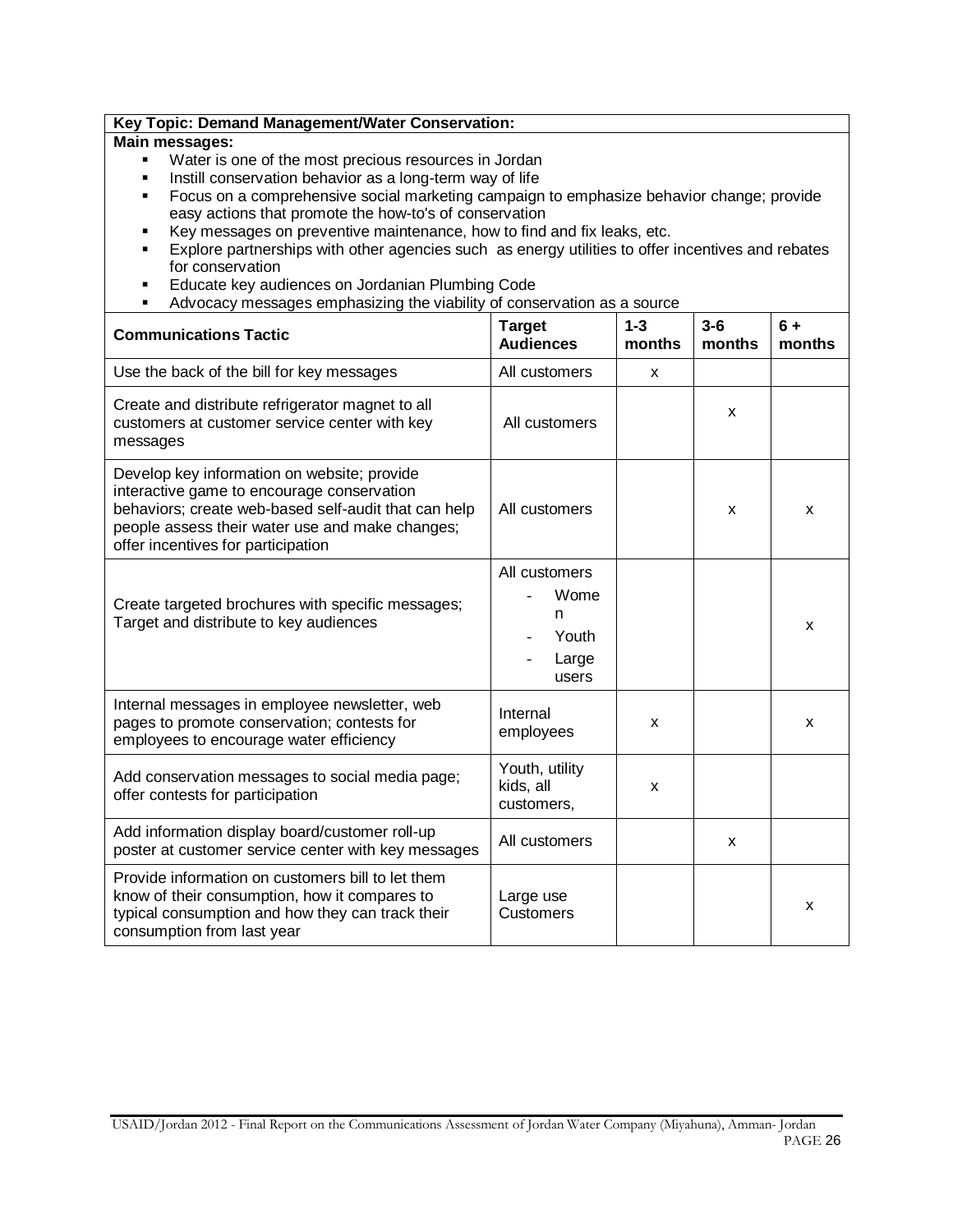#### **Water Quality – High Priority;** Most strategies below can be implemented by Miyahuna **Main messages:**

**Miyahuna water high quality** 

l

- Customer responsibility for tanks and pipes
- Actions/behaviors to take personal responsibility (specifics to be listed)

| <b>Communications Tactic</b>                                                                                                                                                                                                                                                                | <b>Target</b><br><b>Audience</b>                              | $1 - 3$<br>months | $3-6$<br>months | $6+$<br>months |
|---------------------------------------------------------------------------------------------------------------------------------------------------------------------------------------------------------------------------------------------------------------------------------------------|---------------------------------------------------------------|-------------------|-----------------|----------------|
| Play water quality video at customer service center                                                                                                                                                                                                                                         | All customers                                                 | X                 |                 |                |
| Create water quality brochure                                                                                                                                                                                                                                                               | All customers                                                 |                   | X               |                |
| Provide brochure to chemists to distribute when<br>called                                                                                                                                                                                                                                   | Customers with<br>complaints                                  |                   | x               |                |
| Distribute brochure at all customer locations                                                                                                                                                                                                                                               | All customers                                                 | X                 |                 |                |
| Distribute brochure on water quality along with meter<br>readers                                                                                                                                                                                                                            | All customers                                                 | X                 |                 |                |
| Create interactive water quality computer game                                                                                                                                                                                                                                              | Utility kids                                                  |                   |                 | x              |
| Add water quality information to social media page                                                                                                                                                                                                                                          | Youth, utility kids,<br>all customers,                        | X                 |                 |                |
| Add information display board at customer service<br>center                                                                                                                                                                                                                                 | All customers                                                 |                   | X               |                |
| Expand tours to water quality center; conduct taste<br>tests                                                                                                                                                                                                                                | Media groups; key<br>stakeholder<br>groups; utility<br>groups | X                 |                 |                |
| Comprehensive water quality campaigns that should<br>be customized to meet the needs of the Jordan<br>community. Some examples of successful ones used<br>in the US include Only Tap Water Delivers <sup>6</sup> , I Heart<br>Tap Water, <sup>7</sup> Think Outside the Bottle <sup>8</sup> | All                                                           |                   |                 | x              |
| Promote accolades on water quality awards, copy of<br>water quality report and other honors that speak to<br>the high quality of water                                                                                                                                                      | Media<br>Key stakeholders<br>All                              | x                 | x               | x              |

<sup>6</sup> Only Tap Water Delivers http://www.awwa.org/Government/Content.cfm?ItemNumber=3846&navItemNumber=3847<br><sup>7</sup> I Heart Tap Water http://uhs.berkeley.edu/tapwater/campuscampaign.shtml<br><sup>8</sup> Think Outside the Bottle http://www.adropoflife.tv/tap\_water\_challenge\_org\_kit.pdf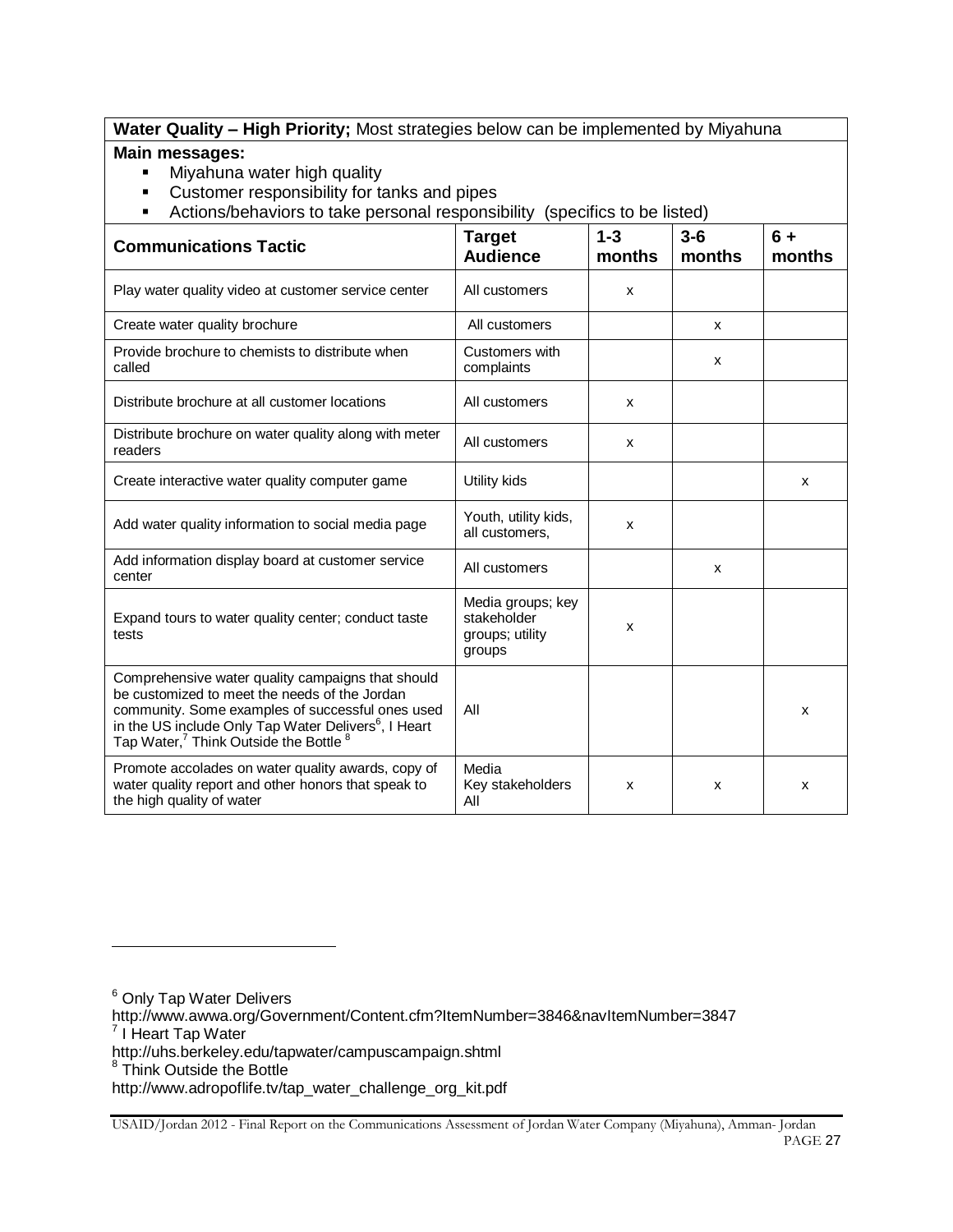**Customer Service – High Priority:** Most strategies below can be implemented by Miyahuna. PAP can facilitate implementation. **Main messages:**  Miyahuna is dedicated to highest level of customer service There are several options for customers to meet their needs including bill payment locations, online services and more **Information on e-services and promotion of website**  Information on how customers can provide feedback **Communications Tactic Target**  Target **Audiences 1-3 months 3-6 months 6 + months**  Use the back of the bill for key customer service information such as customer care messages, website, key numbers, bill paying options, how to check their bills online, Facebook page, online services and more All customers  $\frac{1}{x}$ Create and distribute refrigerator magnet to all customers at customer service center with key contact information All customers  $\begin{vmatrix} x \\ y \end{vmatrix}$ Create and distribute sticker for water meters through Create and distribute sucker for water meters unough All customers  $x = \begin{bmatrix} x \\ y \end{bmatrix}$  x Create customer brochure with key customer service information and new services; distribute brochure at all customer locations All customers x x x Distribute brochure along with meter readers All customers All customers All customers All customers and the s Train call center and customer service representatives to provide key customer service messages such as new services and programs being offered and company announcements Internal  $x = \begin{vmatrix} x \\ y \end{vmatrix}$  x Add customer service information to social media page Youth, utility  $kids, customers,$   $x$ Add information display board/customer roll-up poster Add information display board/customer foir-up poster | All customers |  $\vert$  x Provide information on customers bill to let them know of delay in reading so they don't worry and show up at customer service center Customers with  $\frac{1}{2}$  complaints  $\frac{1}{2}$  x Comprehensive advertising campaign in collaboration villar comprehensive adventising campaign in conaboration<br>with cellular companies on new services being offered All Work with media on new and expanded opportunities for customer service Media Key stakeholders All  $x \mid x \mid x$ Promote new and expanded opportunities for customer service to internal employees and staff through all means Internal  $\frac{1}{2}$  employees  $x \mid x \mid x$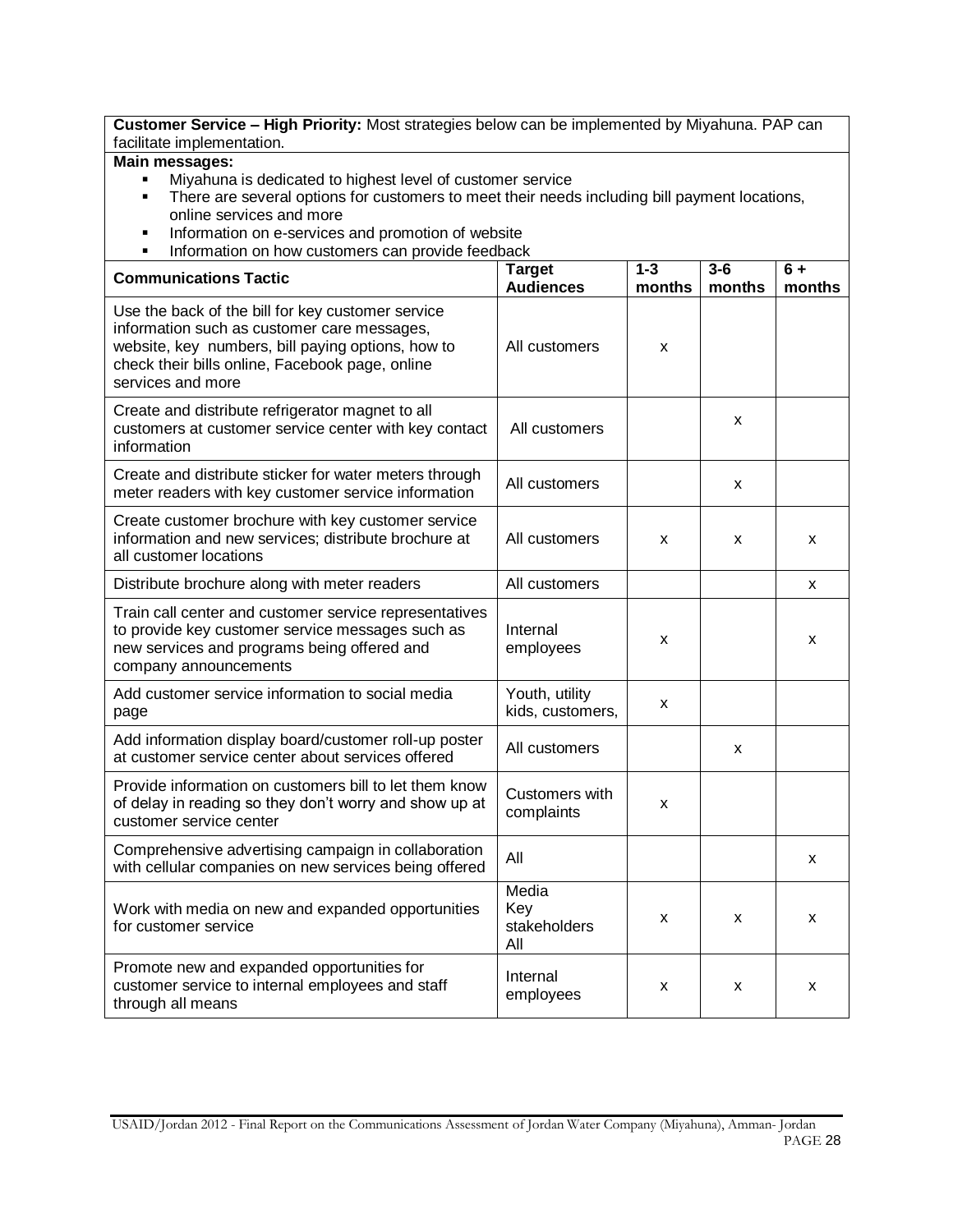#### **Key Topic: Disi Water**

#### **Main messages:**

- Miyahuna is dedicated to highest level of customer service
- The real cost of water details and transparency in messages related to the cost factors, how those will be distributed, and who will pay
- Other impacts of Disi water quality, quantity, service, etc.
- **IMPACTS TO MIXAL 2018 And HOW THEY WILL IMPACT THE CUSTOMER**
- You can be part of the solution actions and steps customers can take to conserve and ensure long-lasting success (linked to broader demand management messaging)

| <b>Communications Tactic</b>                                                                            | <b>Target Audiences</b> | $1 - 3$<br>months | $3-6$<br>months | 6+<br>months |
|---------------------------------------------------------------------------------------------------------|-------------------------|-------------------|-----------------|--------------|
| Regular media briefings                                                                                 | All customers           | x                 |                 |              |
| Brochure on Disi water, key messages and<br>impacts                                                     | All customers           |                   | x               |              |
| Distribute brochure along with meter readers                                                            | All customers           |                   |                 | x            |
| Web site information on details of impact of Disi<br>water                                              | All customers           | $\mathbf{x}$      |                 |              |
| Social media information on Disi water                                                                  | Youth, all customers    | X                 |                 |              |
| Customer newsletter main article on Disi water;<br>ongoing stories on progress and updates              | All customers           |                   | X               |              |
| Internal newsletter to employees on Disi water;<br>ongoing stories on progress and updates              | Internal                | x                 |                 |              |
| Add information display board/customer roll-up<br>poster at customer service center about Disi<br>Water | All customers           |                   | X               |              |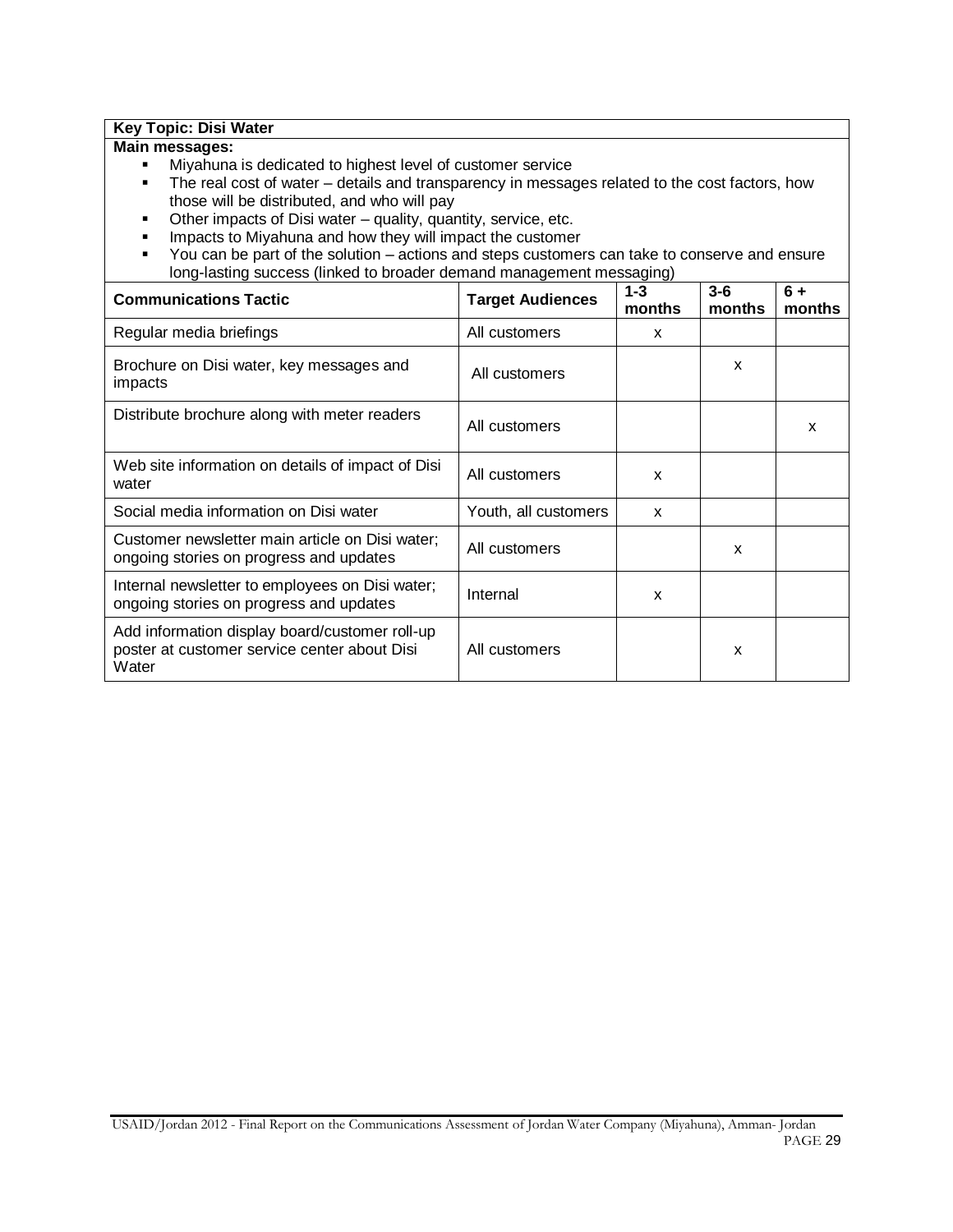The following communications chart can be utilized to create specific strategies and connect these to relevant factors. For specific campaigns that Miyahuna implements, it is recommended that they use this chart to guide the details of their implementation.



# **Enhance communication with employees.**

The internal framework of communication is the infrastructure that supports all external communication efforts. A strong emphasis should be placed on furthering internal communications throughout the utility. As frontline communicators, employees should receive important information before the public. The utility should stress the role of employees as communicators and ambassadors for the utility, and support them in this effort by providing timely information, a clear, consistent message, and training when appropriate.

We recommend the utility consider implementing several strategies for enhancing employee communication: These include:

- Consider posting "Good Morning" the staff e-newsletter at all locations so that those without computer access can get the news.
- Provide specific training and list of key points and frequently asked questions to front line customer service and call center employees prior to any key issue that can result in an increase in customer calls and questions. These include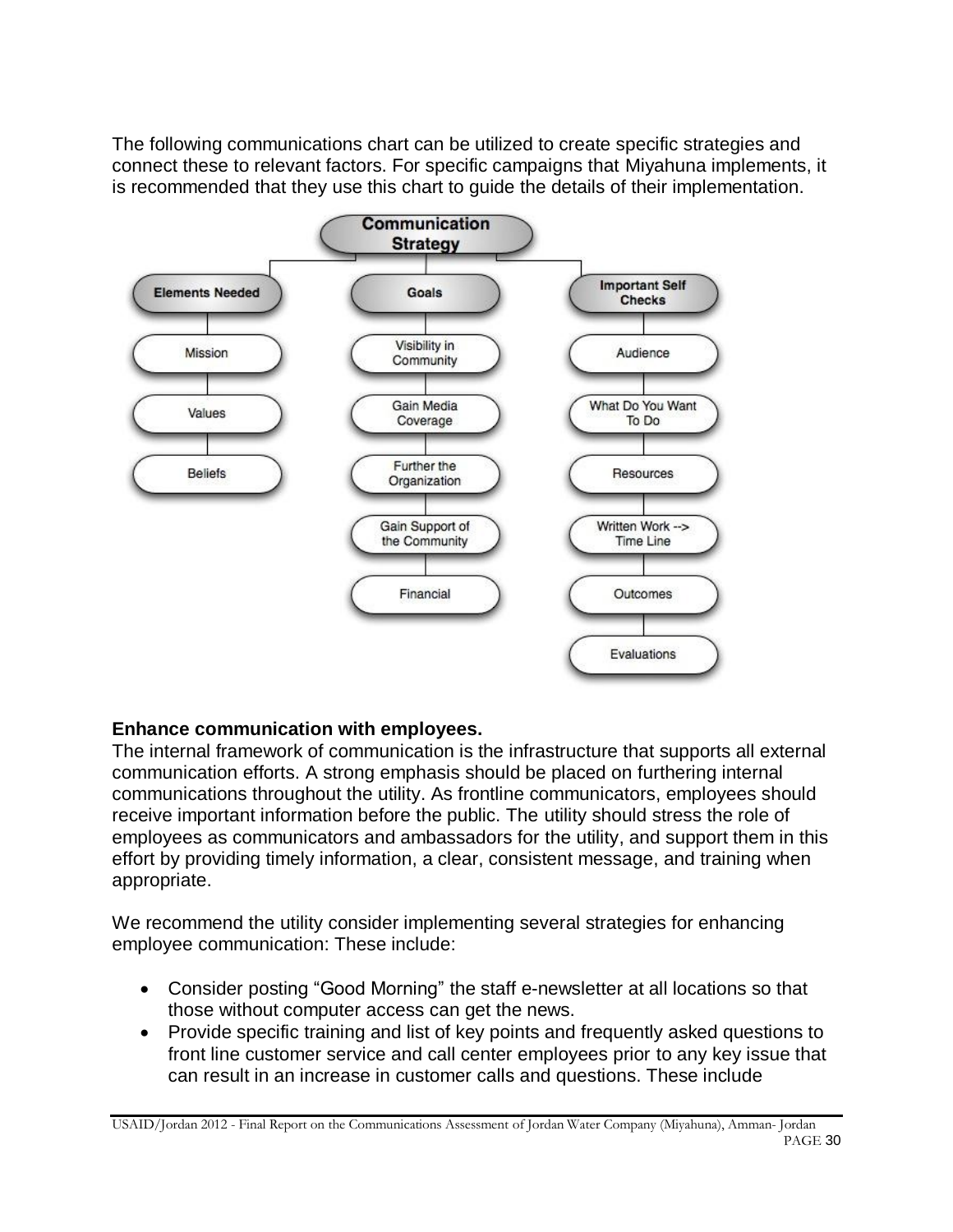situations such as summer water crisis, change in billing systems, future changes in metering, etc. Include communications department as part of the trainers for this.

- Emphasize the role of employees as Ambassadors for the Utility. One excellent way to create employee "ambassadors" is to include a communication component as part of employee training. This provides an opportunity to stress the importance of relating accurate information and facts to the public and a chance to do some "myth busting" of employee and community perceptions of the utility. Reinforce employees' efforts by highlighting good ambassadorship in the employee newsletter and other publications, or by recognizing an "Ambassador of the Month" at manager and staff meetings.
- Increase opportunities for face-to-face communications. The printed word is an efficient way to provide information, but changing perceptions and behaviors – and building trust and employee morale - requires two-way communication. Research shows that employees prefer face-to-face communication from direct supervisors over memos and newsletters. We suggest that those who plan and run meetings create opportunities for discussion and interaction. An opportunity to dialogue and ask questions promotes better understanding of issues and problems and, in turn, creates better ambassadors for the utility.
- Consider getting external facilitator (PAP Technical expert or external consultant) to facilitate director meetings once a month to help focus on key issues and as a step towards future planning and prioritizing. This can also help identify key communications issues.
- Send quarterly e-mail to all employees from the CEO. Topics should highlight key issues of importance, recognition of key successes and employee contributions. Copies of e-mails should be posted (and /or distributed through their paycheck) for those who do not have access to computers.
- Continue to celebrate staff contributions and efforts. Miyahuna does a great job with events and celebrations and it is important to continue to take the extra time to say "thank you." Often employees shy away from formal recognitions, but the small day-to-day acknowledgments of their efforts can make the difference between a motivated or disgruntled staff. While the utility should continue any formal recognition programs, managers and supervisors should also be encouraged to recognize staff members in a more informal way on a regular basis.

## **Continue to expand and promote the utility web site, other e-communication and multi-media options.**

The utility's web site is a communication device. Although it currently contains a substantial amount of information, it is still not viewed by customer as a primary source of information at this time.

As more and more people within the utility purchase personal computers and gain access to the Internet, the utility web site should become more of a communication and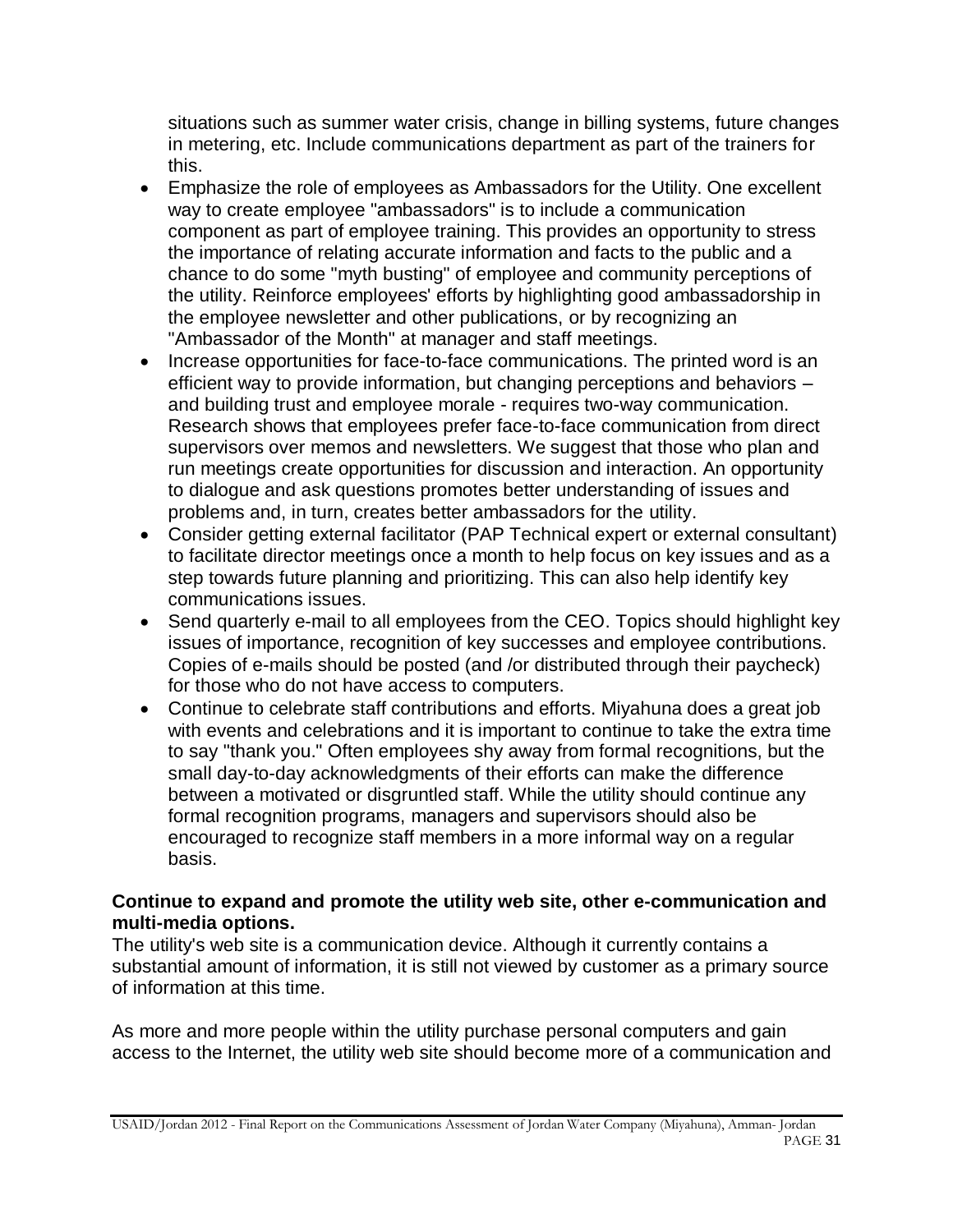marketing tool, particularly for the younger generations. The utility must stay current in this area in order to remain competitive in the education marketplace.

The web site should also be evaluated in the context of how it delivers the utility's key messages. Users should be asked to suggest the types of information they find most useful by responding to an online survey or e-mailing responses. The information on the site should be constantly updated. While it is fairly easy to get people to visit a web site once, the challenge is getting them to return regularly for new information. The website's potential as a supplementary communication channel will

continue to grow each year.

The web site should also be used for "myth busting" and to counter the rumor mill. Whenever an important issue is up for discussion, or the utility learns of misinformation that is out in the community, accurate, factual information should be posted in a prominent spot on the web page for easy access. Utility newsletters and other publications should promote the web site as a source of information when people have questions.

The web site should evaluate new applications such as automatic alert systems. In addition, the utility should consider listservs and e-mail blasts (direct marketing using electronic email to target large audiences or a specific demographic group), mobile version of the web site, prominent social media presence and promotion of all of these options through the web site and other communication methods.

The utility should continue to produce videos on various stories related to water – from where the water comes from, to key messages promoting conservation, to water quality, how to take care of leaks, and more. These should be shown at the customer service center, posted on the web site, on You Tube and on the utility's social media pages.

## **Provide communication training for staff:**

The communications manager has attended social marketing training and embraced the area. However, this training could be very useful to other key decision-makers in the utility, especially if a comprehensive demand management effort is developed and implemented in the near future. Following are the various types of training that are recommended for Miyahuna's communications and senior staff.

## **Strategic Communications Planning:**

Comprehensive workshop and training designed to help the utility create a comprehensive strategic communications plan. In addition to the communications department, top management and key decision makers from all the departments need to attend this training so that the goals of the strategic communications plan are aligned with the business plan.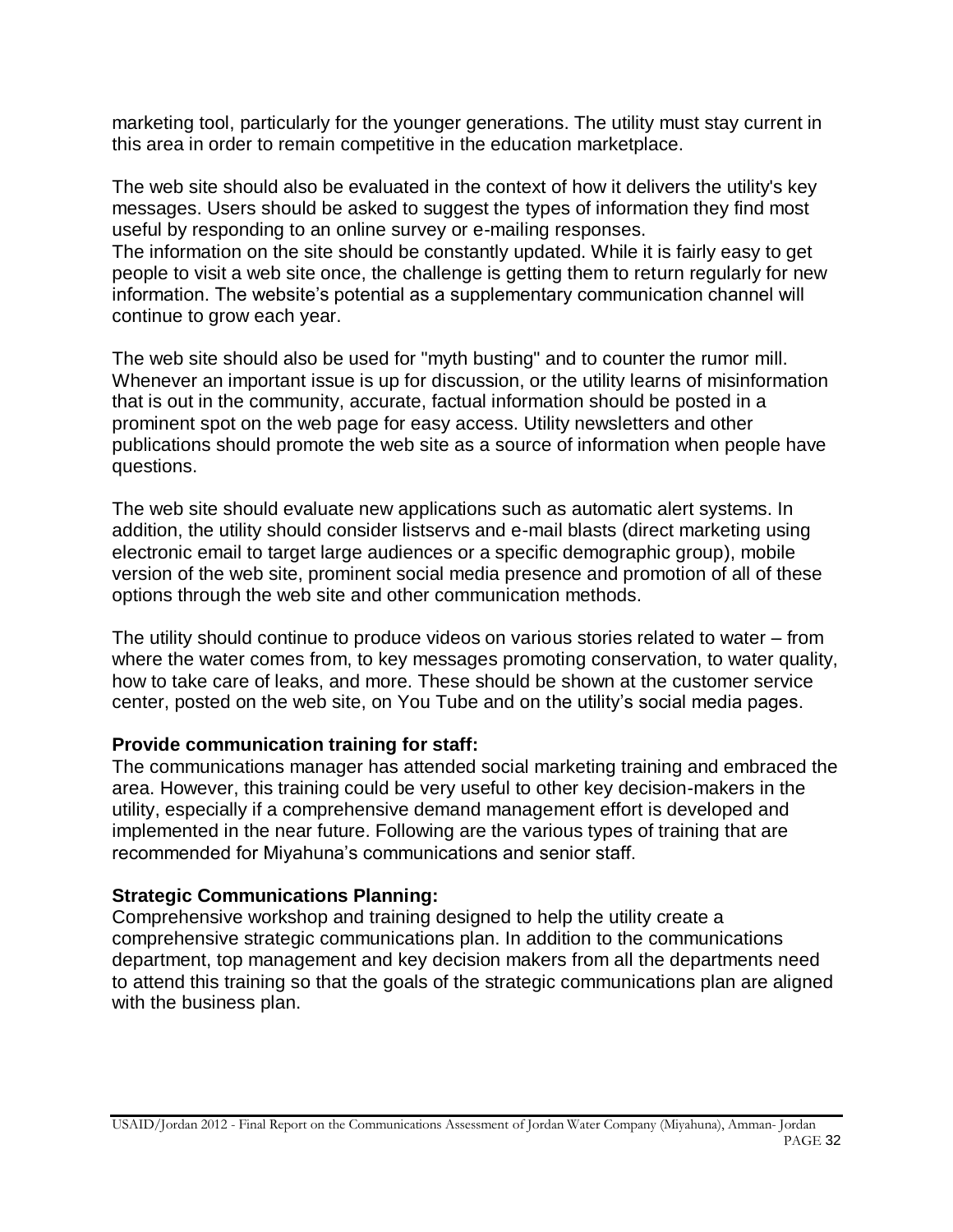### **Media Training:**

From creating a media policy to basic media training on what constitutes a news story and how to write a news release or media alert for a special event, to working with the television media, to proactive media strategies to help the utility tell its story to the public.

### **Social Marketing Training:**

While Miyahuna's communications manager has taken social marketing training this would be useful for other decision makers and stakeholders, especially before developing and implementing a comprehensive demand management program. Training will include main concepts of social marketing and begin applying them to the utility's program right away. Topics include the social marketing process, audience segmentation and strategy development with the social marketing mix, developing a preliminary strategy for Miyahuna's program; participants will receive in-depth instruction in all aspects of creating a campaign, from research and strategy development to creating messages and materials.

### **Social Media Training Workshop Courses:**

Basic and advanced training workshops to train the team on how to engage in social media network conversations for the utility with the communities. Social Media training will include a multiple social media networks such as Twitter, Facebook, and YouTube; traversing the global net-waves. Training will also include website presence as it pertains to social media network integration and how to integrate social media with the utility website for maximum effectiveness. The training will also discuss how social media network portal marketplaces and communities require a proper amount of listening to understand the conversation of customers, stakeholders and all other voices in these social media communities and the value of the customers input.

## **Research and evaluation**

#### **Research and evaluations components need to be part of the strategic**

**communications efforts***.* While this assessment provides a starting point, research component of the utility's strategic communications plan should capture baseline data that can be used to determine progress in selected areas of the communication effort. Surveys, customer satisfaction surveys, intercept interviews, evaluation of program accomplishments, and other tools should be planned and implemented regularly. In addition, major areas of the strategic communication plan, such as internal communications, must be evaluated each year.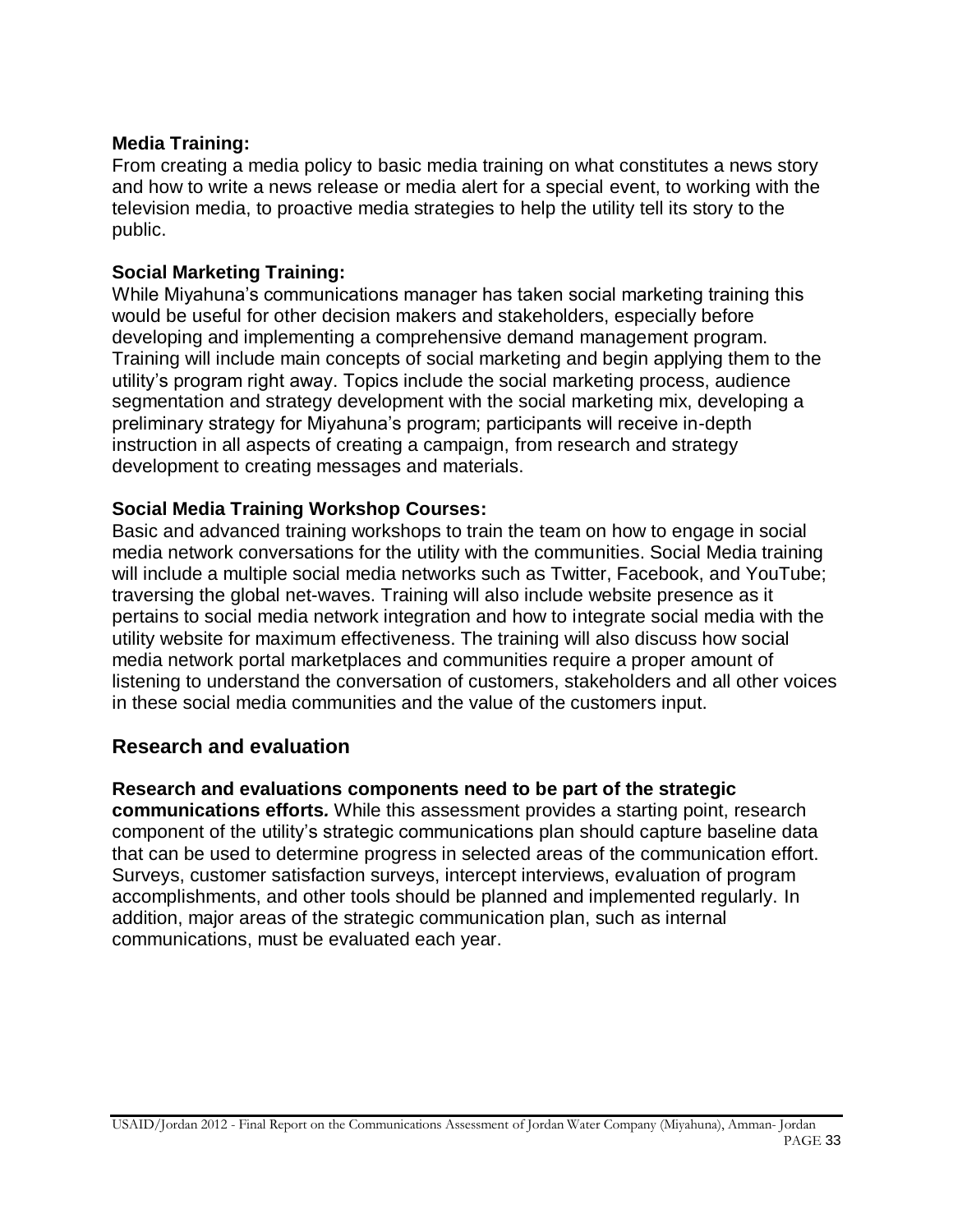# 5.0 CONCLUSION

While Miyahuna Water is committed to customer service and communications and understands the importance of demand management as it looks to the future of water in Jordan, there are many opportunities that can be tapped and actions that can be put in place, Many of these, as mentioned above can be done fairly soon and with little investment. With a focused emphasis on communications for both the short-term and long-term, long-term and sustained shifts in customer perceptions and behaviors can be achieved.

This analysis reiterates the premise that effective communications can save the utility money – both in terms more better operations as well as increased efficiencies and reduced customer complaints. In addition, good communications are the key to gaining public support and trust. This is particularly important now as the country braces for key resource issues that will affect the future of the entire community. Also, during these times of critical resource constraints, strategic communications can be the key to a sustainable future for the kingdom.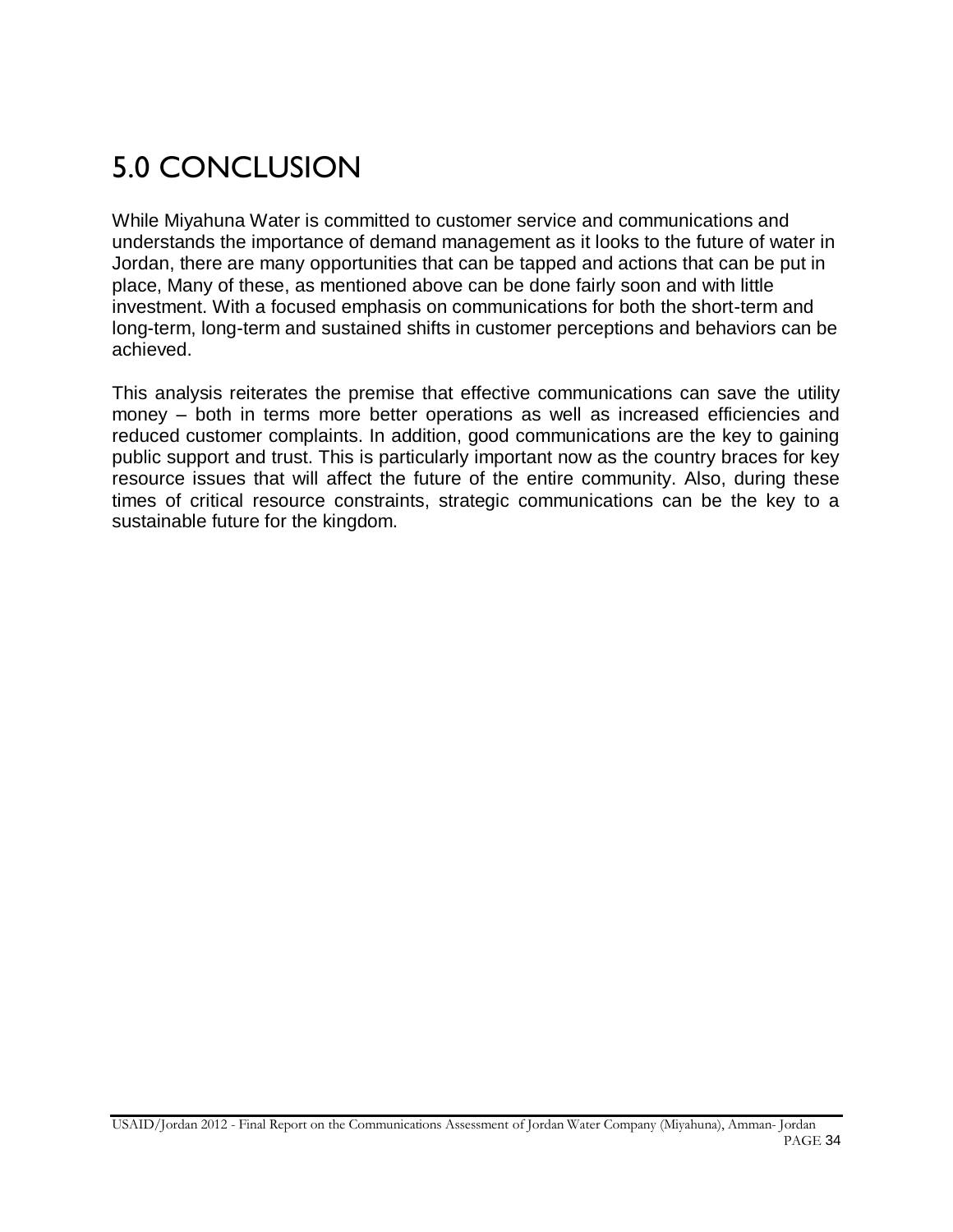# 6.0 ANNEXES

# **6.1 Annex A:**

# **Communication Checklist**

This quick-to-complete checklist was used as part of the assessment to review the list of communications efforts and material used by the utility.

. Please check one response for each question. *Always Frequently Occasionally Never*

1. A utility newsletter is sent to customers on a regular basis. *Always Frequently Occasionally Never*

2. An employee newsletter is sent to all employees on a regular basis. *Always Frequently Occasionally Never*

3. Efforts are made to acquaint new customers with the range of utility services: *Always Frequently Occasionally Never*

4. Key management and utility employees and staff respond quickly to questions and concerns.

*Always Frequently Occasionally Never*

5. Customers have opportunities to voice ideas and concerns about utility and services through:

*Advisory committees Emails Letters Public meetings/forums Web Monitored blogs/social media Other*

6. Partnership and outreach programs include: *Business/civic partnerships Schools Other stakeholders Volunteer groups Other*

7. Key messages for customer services staff is communicated via the following methods: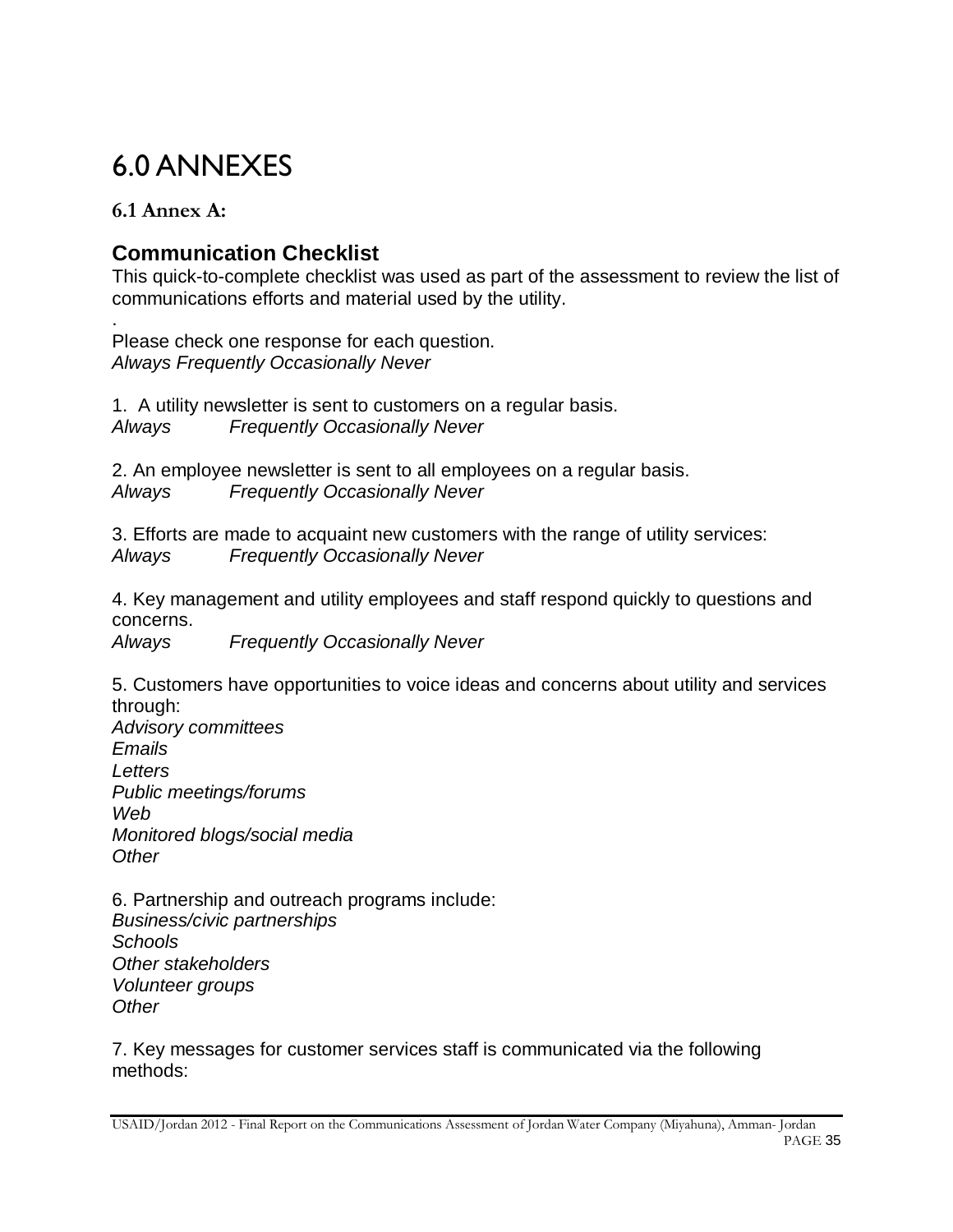*Scripted talking points and Frequently Asked Questions (FAQ's) Regular training One-time training Other*

8. Specific departments are encouraged to arrange special events to encourage customers to learn more about their utility. *Always Frequently Occasionally Never*

Please check as appropriate.

11 Two-way communications with employees is achieved through: *Message from the CEO Email Meetings Memos Newsletters Web messages Other*

12. Who is authorized to speak on behalf of the utility to the media? Check all that apply *CEO Key management staff Communications Manager Other*

13. Do you have a media policy? *Yes No*

14. Do you have regular communications including media training for key executive management? *Yes No*

15. A customer survey is conducted on a regular basis. *Yes No*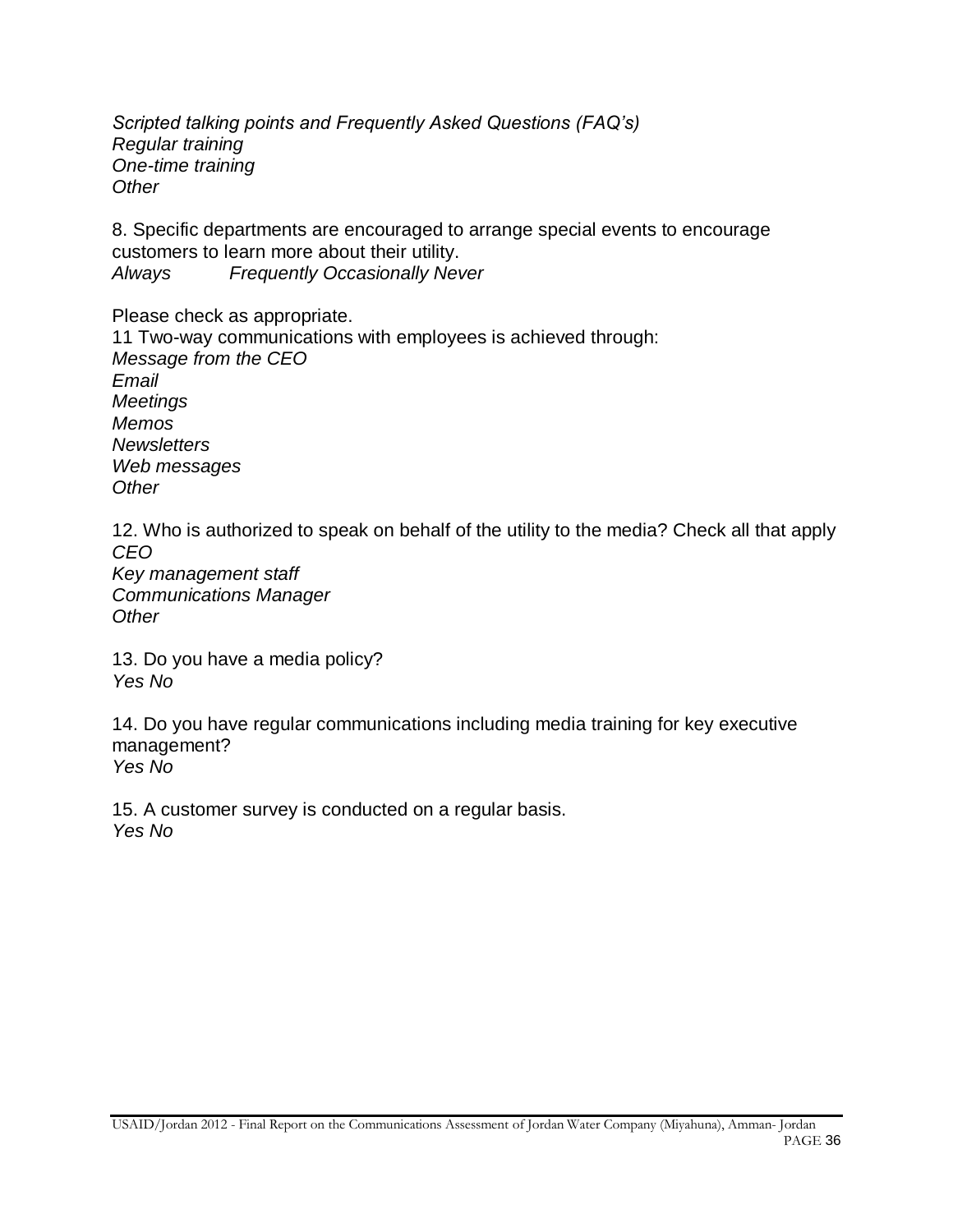| <b>Description</b>                                                                                                                                | <b>Main messages</b>                                                                                                                           | <b>Target</b><br><b>Audiences</b>                   | <b>Frequency</b> | <b>Distribution</b><br><b>Strategy</b> | Pull/<br>Push | <b>Depart</b><br>ment | Source of<br>message |
|---------------------------------------------------------------------------------------------------------------------------------------------------|------------------------------------------------------------------------------------------------------------------------------------------------|-----------------------------------------------------|------------------|----------------------------------------|---------------|-----------------------|----------------------|
| Children's story on<br>the importance of<br>water conservation                                                                                    | We need to<br>conserve water or<br>we won't have any<br>left<br>12 water conserving<br>behaviors featured<br>in the story                      | Children 6-<br>12                                   |                  |                                        | Pull          |                       | Miyahuna             |
| Children's coloring<br>book that teaches<br>water conserving<br>behaviors                                                                         | 7 water conserving<br>behaviors featured<br>in the book                                                                                        | Children                                            |                  |                                        | Pull          |                       | Miyahuna             |
| Leaflet for<br>households that<br>features a number of<br>water conserving<br>behaviors and how<br>much can be saved<br>through each              | Jordan is very poor<br>in water, we need to<br>conserve now<br>19 water conserving<br>behaviors featured                                       | Household<br>s (all<br>members<br>of the<br>family) |                  |                                        | Pull          |                       | Miyahuna             |
| School classes<br>schedule for children<br>with water<br>conservation tips                                                                        | 4 water conserving<br>behaviors written on<br>the back of the<br>schedule                                                                      | School<br>children                                  |                  |                                        | Pull          |                       | Miyahuna             |
| Police tickets book<br>mock-up for children<br>so that a child can<br>write tickets to<br>anyone who<br>practices non-<br>conserving<br>behaviors | It is wrong and<br>immoral to practice<br>behaviors that waste<br>water<br>5 wrong behaviors<br>and 5 correct ones<br>are taught to kids       | Children                                            |                  |                                        | Pull          |                       | Miyahuna             |
| <b>Exercise leaflet for</b><br>children on water<br>related information<br>and water<br>conservation                                              | 18 different pieces<br>of information on<br>water scarcity and<br>water conservation<br>behaviors in a form<br>of multiple choice<br>questions | Children                                            |                  |                                        | Pull          |                       | Miyahuna             |

**6.2 Annex B: Miyahuna Communications Material Inventory**

l

USAID/Jordan 2012 - Final Report on the Communications Assessment of Jordan Water Company (Miyahuna), Amman- Jordan PAGE 37

 $9$  Pull marketing is designed to draw the customer to you. Ultimately, you are providing something to *pull* people towards the service you are providing or the change you are encouraging. Push marketing are strategies where social marketers "push" products in a topdown fashion through the distribution channel to create availability and stimulate demand.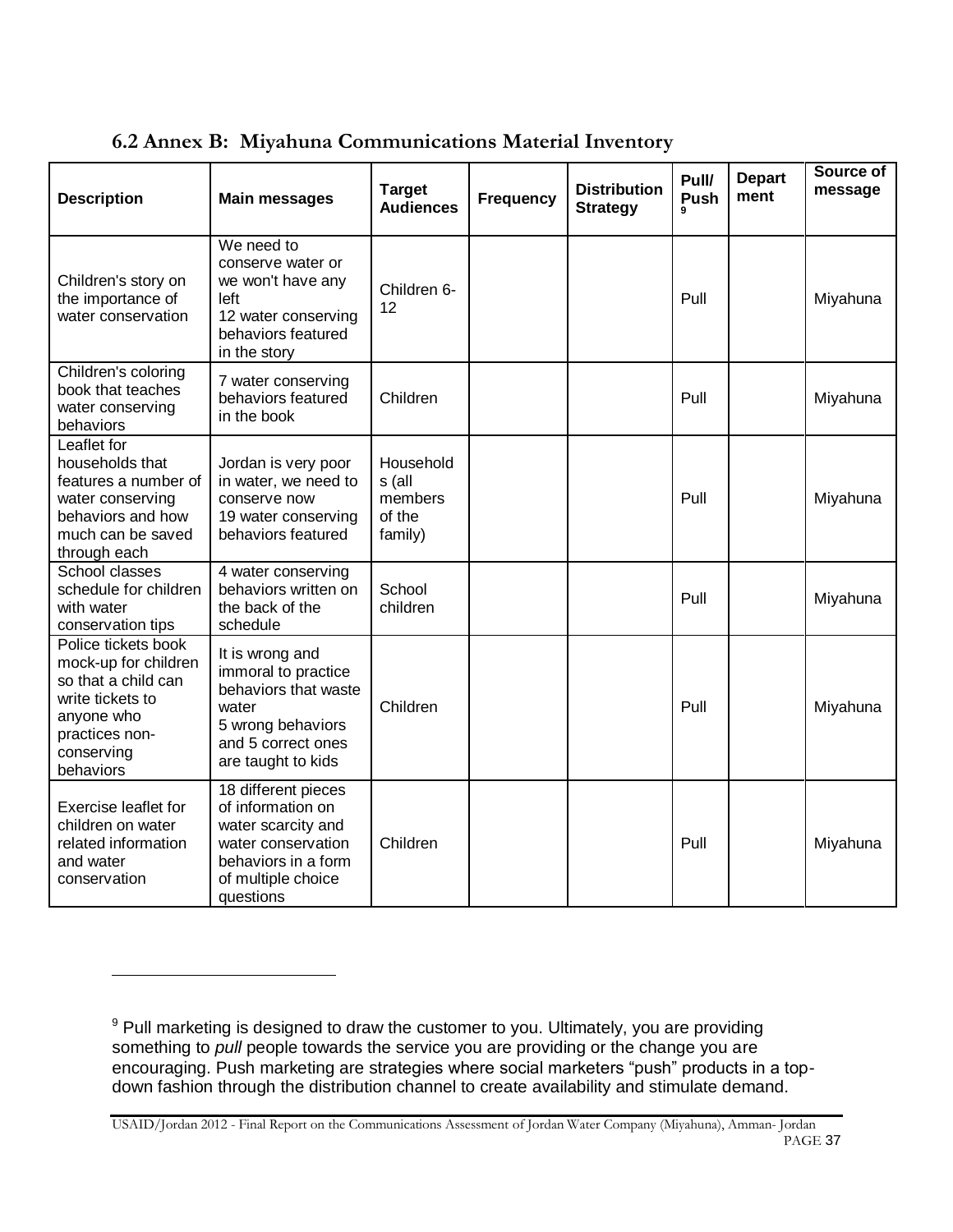| Booklet with details<br>on the water cycle<br>beginning with water<br>sources and ending<br>with consumption | Educate audience in<br>water related issues<br>by providing<br>information on water<br>sources in Jordan,<br>where it comes from<br>and the stages it<br>goes through before<br>it eventually reaches<br>the end consumer                                                                    | Household<br>s (adults)                               |  | Pull | Miyahuna |
|--------------------------------------------------------------------------------------------------------------|----------------------------------------------------------------------------------------------------------------------------------------------------------------------------------------------------------------------------------------------------------------------------------------------|-------------------------------------------------------|--|------|----------|
| Booklet with details<br>about the water<br>meter provided by<br>the water utility<br>Miyahuna.               | Description of the<br>water meters<br>provided<br>Measurements of<br>cabinets for water<br>meters<br>Measurements for<br>manhole to install<br>water meters inside<br>Instructions to keep<br>the water meter<br>clean and in good<br>condition<br>Do not cut the seal<br>on the water meter | Household<br>s (decision<br>makers in a<br>household) |  | Pull | Miyahuna |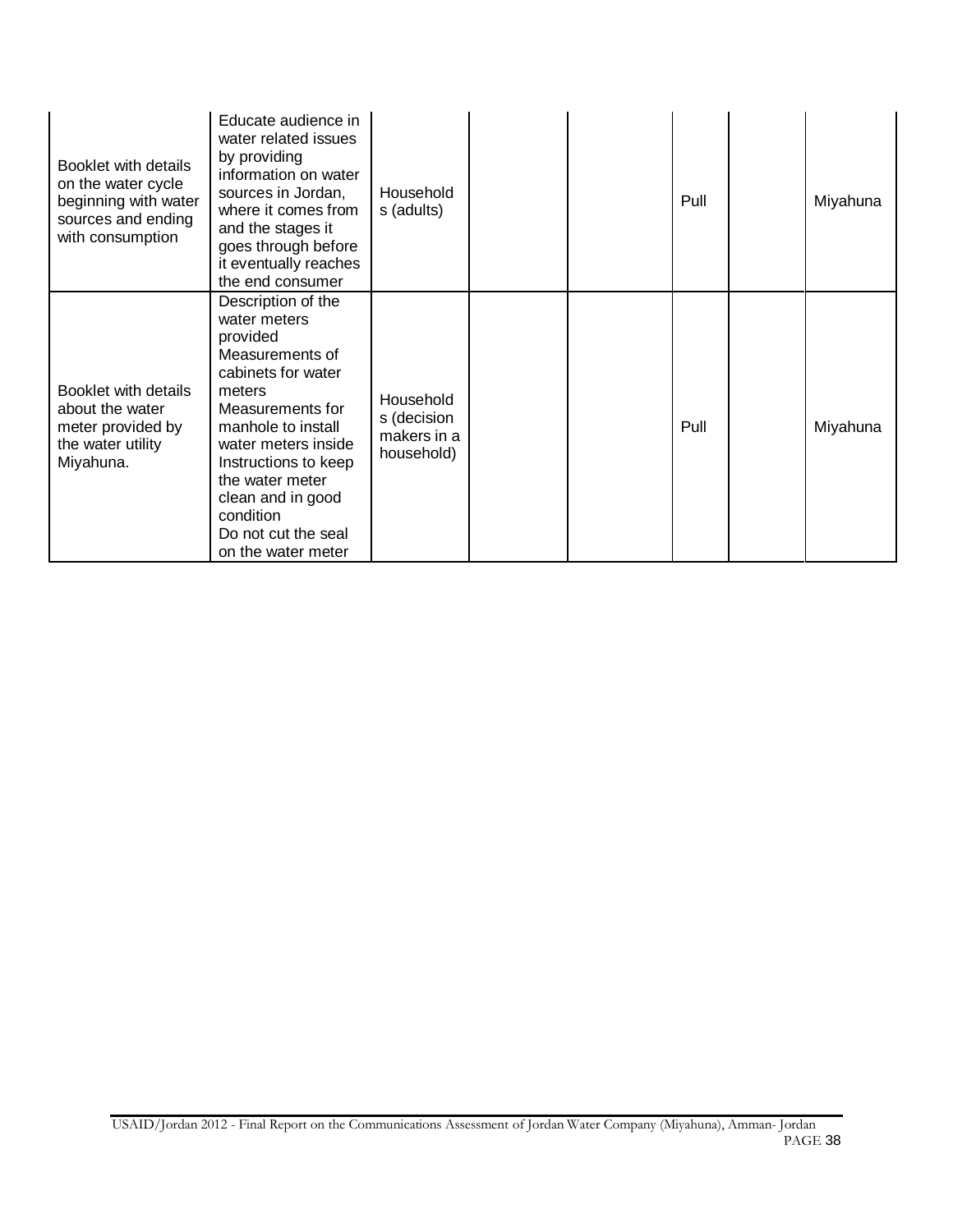| <b>Description</b>                                                                                          | <b>Main messages</b>                                                                                                                                                                                                                                    | <b>Target</b><br><b>Audiences</b>                                                           | <b>Frequency</b> | <b>Distribution</b><br><b>Strategy</b> | Pull/<br><b>Push</b> | Source of<br>message |
|-------------------------------------------------------------------------------------------------------------|---------------------------------------------------------------------------------------------------------------------------------------------------------------------------------------------------------------------------------------------------------|---------------------------------------------------------------------------------------------|------------------|----------------------------------------|----------------------|----------------------|
|                                                                                                             |                                                                                                                                                                                                                                                         |                                                                                             |                  |                                        |                      |                      |
| 2007-2011<br>business plan<br>brief booklet<br>(managing Our<br>Water)                                      | Plans of the company during<br>2007-2011 in terms of<br>development, expansion,<br>improvement of services,<br>demand management,<br>communication with<br>customers, capacity building,<br>finance and M&E                                             | Decision<br>makers and<br>relevant<br>stakeholders                                          |                  |                                        | Pull                 | Miyahuna             |
| Brochure with<br>introduction<br>about a water<br>conservation<br>campaign<br>carried out by<br>Miyhuna     | Main message "We have a<br>responsibility for water, and<br>saving it for our children"<br>15 water conserving<br>behaviors featured inside the<br>brochure                                                                                             | Households                                                                                  |                  |                                        | Pull                 | Miyahuna             |
| Brochure about<br>the different<br>types of plants<br>that do not<br>consume much<br>water                  | We need to conserve water<br>in Jordan and one way is<br>planting water conserving<br>plants in our gardens<br>Illustration of the different<br>types of water conserving<br>plants and flowers                                                         | Households<br>with gardens                                                                  |                  |                                        | Pull                 | Miyahuna             |
| Miyahuna letter                                                                                             | A brief newsletter that<br>shares important information<br>with customers such as how<br>the bills are going to change,<br>the maintenance that<br>Miyahuna is conducting for<br>pipes in the streets, how to<br>maintain your water<br>tanketc.        | Households<br>(Miyahuna<br>customers)                                                       |                  |                                        | Pull                 | Miyahuna             |
| Brochure to<br>promote ground-<br>level water tanks                                                         | Main message "If you are<br>building a new home,<br>prepare to have a ground-<br>level water tank" and "to<br>make sure you get water at<br>your house"<br>Text: Explanation how water<br>gets to households and the<br>whole distribution cycle.       | People who<br>are building<br>a new<br>nouse                                                |                  |                                        | Pull                 | Miyahuna             |
| Announcement<br>to the public<br>through a<br>brochure about<br>maintenance<br>activities in their<br>areas | The main message states<br>that Miyahuna is conducting<br>maintenance to the<br>household pipes in the area<br>to prevent any leaks caused<br>by old pipes. It apologizes to<br>customers and explains to<br>them that Miyahuna is<br>working for them. | Households<br>in specific<br>geographic<br>areas where<br>maintenanc<br>e is carried<br>out |                  |                                        | Pull                 | Miyahuna             |